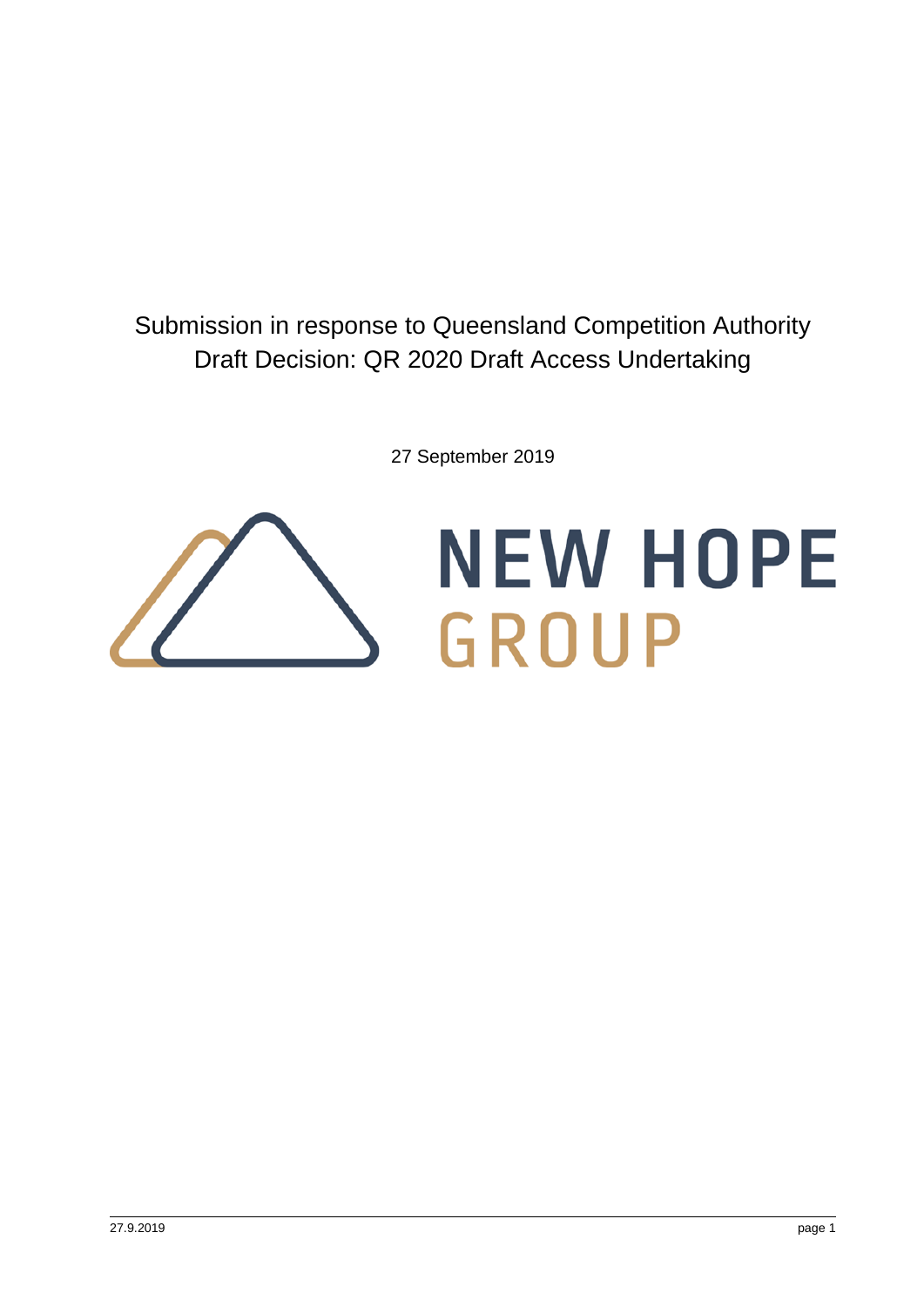## **Contents**

| 1            | <b>Introduction and Executive Summary</b>             |                                                                     |                |  |  |  |  |
|--------------|-------------------------------------------------------|---------------------------------------------------------------------|----------------|--|--|--|--|
| $\mathbf{2}$ | Overview of collaboration and outcomes                |                                                                     |                |  |  |  |  |
| 3            | <b>West Moreton Reference Tariff</b>                  |                                                                     |                |  |  |  |  |
| 4            | <b>Volume Forecast</b>                                |                                                                     |                |  |  |  |  |
| 5            | 87 Path Constraint / Cost Allocation to Coal Services |                                                                     |                |  |  |  |  |
| 6            |                                                       | <b>Weighted Average Cost of Capital</b>                             |                |  |  |  |  |
|              | 6.1                                                   | Overview of Issues with the QR Submission                           | 6              |  |  |  |  |
|              | 6.2                                                   | <b>Comparison to IPART Decisions</b>                                | $\overline{7}$ |  |  |  |  |
|              | 6.3                                                   | Comparison to ACCC Decisions                                        | 9              |  |  |  |  |
|              | 6.4                                                   | ERA comparison                                                      | 9              |  |  |  |  |
|              | 6.5                                                   | Broader comparison, including regulated energy and water businesses | 11             |  |  |  |  |
|              | 6.6                                                   | Overall Rate of Return Comparison                                   | 11             |  |  |  |  |
|              | 6.7                                                   | <b>Systemic Risk</b>                                                | 12             |  |  |  |  |
| 7            |                                                       | <b>Cost Allowances and the Systra Report</b>                        | 13             |  |  |  |  |
| 8            |                                                       | 'Low Volume' Scenario                                               |                |  |  |  |  |
|              | 8.1                                                   | Implications of reduced volumes                                     | 14             |  |  |  |  |
|              | 8.2                                                   | Ability to Pay                                                      | 14             |  |  |  |  |
|              | 8.3                                                   | Loss Capitalisation Conclusion                                      | 16             |  |  |  |  |
| 9            |                                                       | Two-part tariff and contribution of Cameby Downs mine               | 17             |  |  |  |  |
| 10           |                                                       | <b>Other West Moreton tariff-related matters</b>                    | 17             |  |  |  |  |
| 11           | <b>Consultation</b>                                   |                                                                     |                |  |  |  |  |
| 12           |                                                       | New Hope Positions on 2020 DAU and SAA Wording Issues               | 18             |  |  |  |  |
|              |                                                       | <b>Schedule 1 - Outcomes following consultation</b>                 | 21             |  |  |  |  |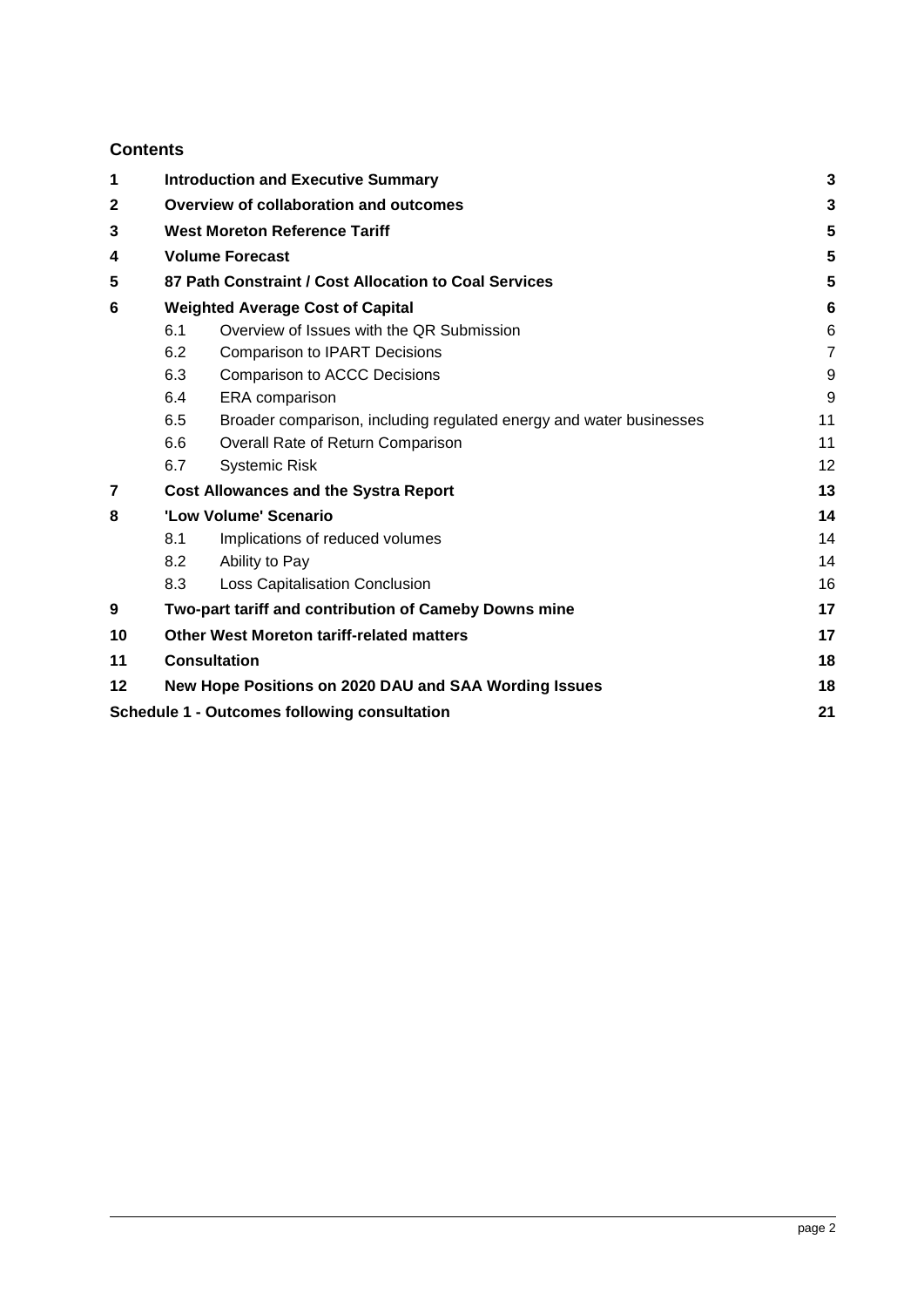## <span id="page-2-0"></span>**1 Introduction and Executive Summary**

This submission is made on behalf of New Hope Corporation Limited (*New Hope*) in relation to the Queensland Competition Authority's (*QCA*) April 2019 Draft Decision (the *Draft Decision*) on Queensland Rail's (*QR*) 2020 Draft Access Undertaking (the *2020 DAU*).

It is provided as a 'collaborative submission' following consultation with QR and other stakeholders to which the West Moreton and Metropolitan coal reference services are relevant (including Aurizon Operations and Yancoal).

Those consultations have been helpful in producing some agreed positions in relation to particular provisions of the access undertaking and standard access agreement (*SAA*). This submission confirms New Hope's support for the drafting positions that it understands are broadly agreed in principle by a number of stakeholders. However, New Hope's position on other wording matters remains as set out in its initial submission on the Draft Decision (which should be read together with this submission).

In regard to West Moreton and Metropolitan reference tariffs, consultation with QR has been limited and has not resulted in any areas of agreement.

As always, please do not hesitate to contact New Hope if we can be of any further assistance in the QCA's consideration of the 2020 DAU.

## <span id="page-2-1"></span>**2 Overview of collaboration and outcomes**

New Hope and QR have engaged in a number of discussions in recent months, some of which have also involved Yancoal. This has resulted in agreement on a number of issues regarding the terms of the Standard Access Agreement and the Access Undertaking. The outcomes of these discussions are set out in Schedule 1.

Limited consultation has also been undertaken regarding issues affecting West Moreton tariffs. These discussions have not resulted in any issues being agreed, however, updated information has become available which New Hope considers is relevant to the assessment of AU2, including that ongoing delays to the approval of the New Acland Stage 3 project are now certain to result in a period of lower tonnage for that mine (see section 4) . New Hope's previous submissions suggested that information such as this should be taken into account when determining volume forecasts, pricing in a low volume scenario, and the question of loss capitalisation. New Hope's current views on matters affecting West Moreton tariffs are summarised below and explained in more detail in sections 3 to 10.

| <b>Issue</b>                               | <b>New Hope position</b>                                                                                                                                                          |
|--------------------------------------------|-----------------------------------------------------------------------------------------------------------------------------------------------------------------------------------|
| West Moreton reference<br>tariffs          | Tariffs are excessive, for the reasons described in initial<br>submission and further described in section 3.                                                                     |
| Volume forecasts                           | New information requires an updated assessment: discussed in<br>section 4.                                                                                                        |
| 87 path constraint                         | 87 path limit remains appropriate for coal cost allocation (as per<br>the draft decision), for reasons described in initial submission and<br>further in section 5.               |
| Weighted average cost<br>of capital (WACC) | New Hope accepts the draft decision on WACC. Section 6<br>responds to QR's submission and demonstrates that the draft<br>decision is in line with relevant regulatory precedents. |
| Cost allowances                            | New Hope considers that capital and operating costs, and trade-<br>off between these costs, should be re-assessed based on<br>updated volume forecasts: see section 7.            |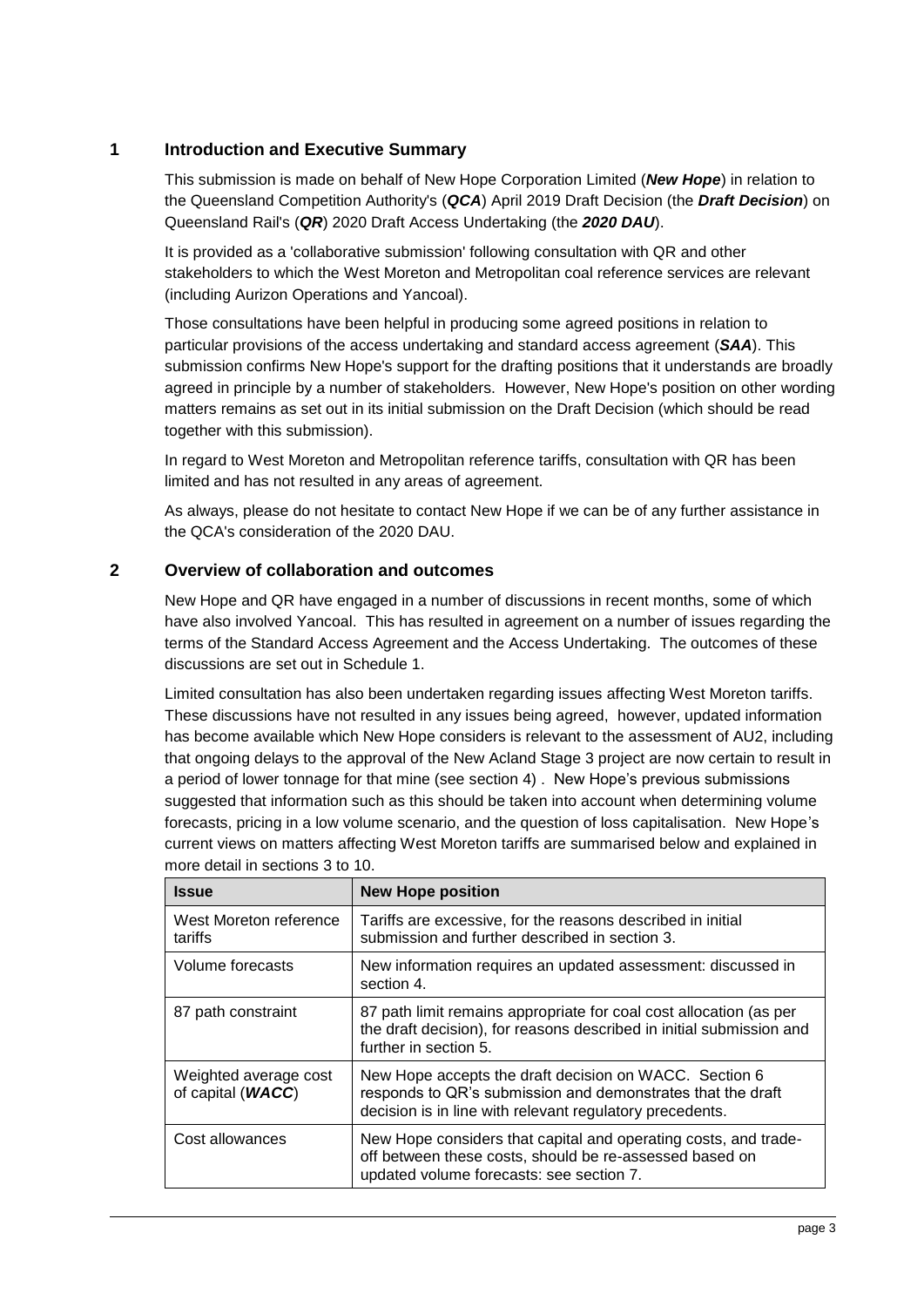| <b>Issue</b>                                           | <b>New Hope position</b>                                                                                                                                                     |
|--------------------------------------------------------|------------------------------------------------------------------------------------------------------------------------------------------------------------------------------|
| 'Low volume' scenario<br>and loss capitalisation       | New Hope supports the principles reflected in the draft decision.<br>New information means that stakeholders are now better placed<br>to consider this issue: see section 8. |
| Two-part tariff and<br>contribution of Cameby<br>Downs | New Hope remains concerned that the current tariff structure<br>results in a subsidy: see section 9.                                                                         |
| Other tariff related<br>matters                        | New Hope's views are, as per the initial submission, summarised<br>in section 10.                                                                                            |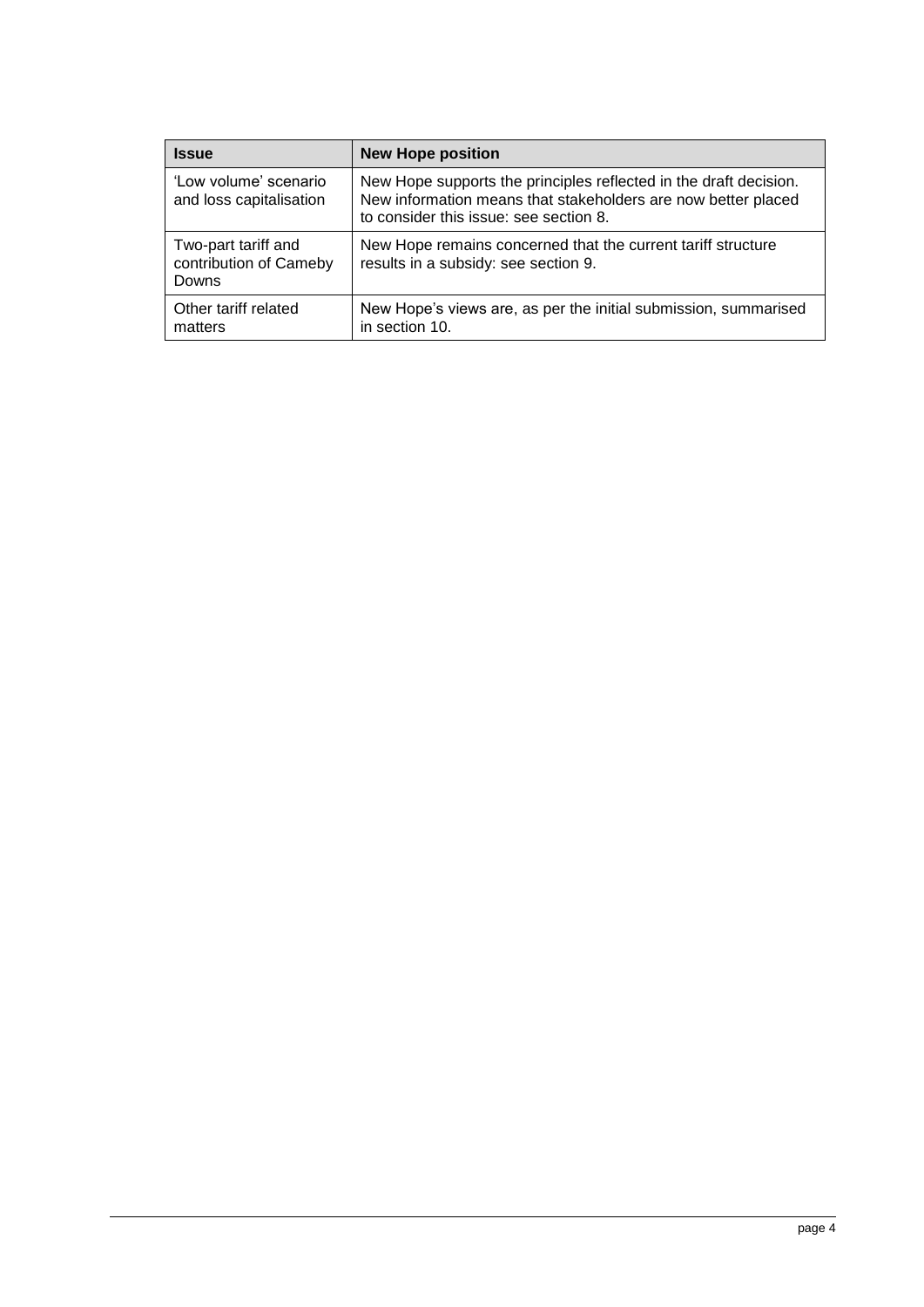## Part A – Reference Tariffs

## <span id="page-4-0"></span>**3 West Moreton Reference Tariff**

New Hope continues to have substantial concerns with QR's proposals in relation to the West Moreton coal service reference tariffs, including that:

- (a) it continues to be appropriate to allocate costs to coal services on the basis of 87 coal paths;
- (b) the WACC proposed in the Draft Decision is both appropriate and aligned (if not more favourable to QR) to other regulatory decisions when differences in underlying drivers for other regulated businesses are understood;
- (c) the cost allowances proposed by QR continue to appear too high to be efficient and prudent, and not reflective of a reconsideration of the lowest total cost approach as described in the Systra report; and
- (d) while New Hope supports the concept of loss capitalisation, New Hope has concerns that the approach proposed by QR will result in tariffs which are too high for too long, such that the tariffs will disincentivise utilisation of the network.

Further detail on those concerns is set out below.

## <span id="page-4-1"></span>**4 Volume Forecast**

New Hope accepts that volume forecasts should be updated to reflect more recent information. The delays experienced in gaining approvals for the New Acland Stage 3 project are now certain to result in a period of lower volumes from this mine, even if approvals are received in the near future. At this stage, New Hope has not completed a full assessment of those impacts, however, it is clear to us that the reduction will be material. Therefore, we consider that:

- (a) volumes and volume-related issues will need to be reassessed when there is more clarity as to the likely output of New Acland. Improved information is expected to be available late in 2019;
- (b) a reassessment of capital, operating and maintenance costs is required; and
- (c) consideration of the affordability of the resulting tariff is required. To the extent that this tariff could discourage investment in mining projects and discourage utilisation of the network, approval of an undertaking based on this tariff would not be appropriate. Possible solutions are discussed in section 8.

## <span id="page-4-2"></span>**5 87 Path Constraint / Cost Allocation to Coal Services**

New Hope strongly disagrees with QR's assertion in its latest submission that the correspondence from the Department of Transport and Main Roads (*DTMR*) requires the QCA to calculate reference tariffs 'without applying the 87 Train Path Constraint'.

The QCA is required by the QCA Act to determine whether the 2020 DAU (including the proposed reference tariffs) are appropriate. The current existence or otherwise of the constraint is clearly not determinative as to the appropriate outcome. However, in any case, as discussed in New Hope's initial submission on the Draft Decision, the DTMR correspondence to New Hope leaves open numerous questions about whether the constraint effectively still exists in the form of uncertainty as to whether Ministerial approvals of future access agreements will be provided, or whether a constraint could be (re)introduced in the future.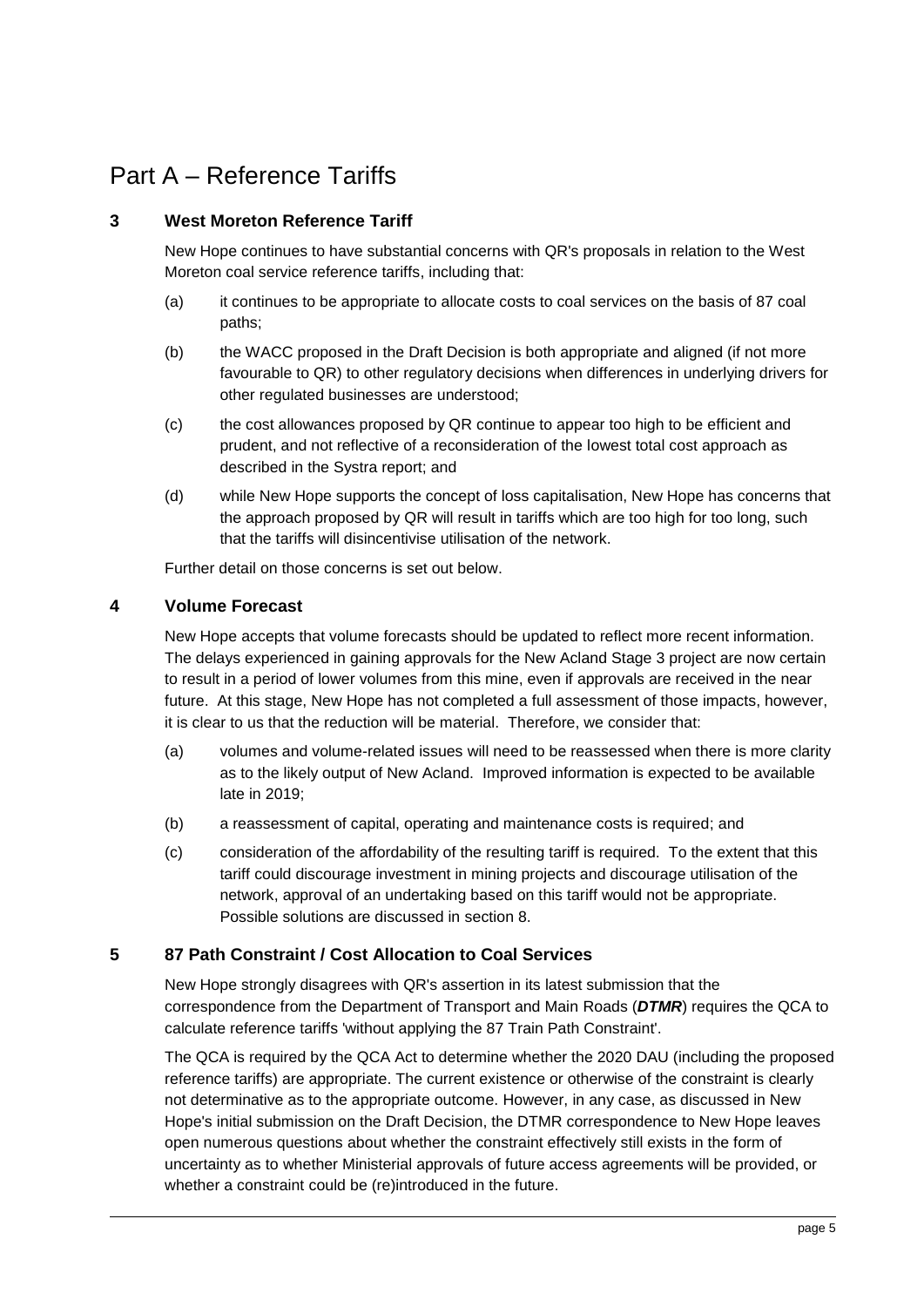In addition, as New Hope's previous submissions have discussed:

- (a) the issue is not so much whether pathing constraints on coal services apply now (which is what the DTMR correspondence relates to), but that as a practical matter it did in the past, and that has had ongoing consequences for the volume of coal service usage of the West Moreton and Metropolitan network;
- (b) it is only at the point of coal services contracting above 87 paths on a long term basis that it will become clear that no such constraint exists (whether formally or informally and whether arising from QR, DTMR, Ministerial decisions or otherwise) and that the effects of past constraints are beginning to be overcome; and
- (c) as recognised in the Draft Decision, the cost allocation based on 87 coal paths already allocates to coal services a higher proportion of infrastructure costs than the proportion of capacity currently utilised by coal services – with New Hope and Yancoal effectively paying for paths which previous coal access holders contracted and New Hope and Yancoal have never had the benefit of.

Accordingly, New Hope continues to consider that the QCA's proposed approach of allocating to coal services the proportion of network costs reflecting 87 paths (at least until a higher volume of paths are contracted for long term coal services) remains appropriate.

## <span id="page-5-0"></span>**6 Weighted Average Cost of Capital**

#### <span id="page-5-1"></span>**6.1 Overview of Issues with the QR Submission**

In its submission responding to the Draft Decision, QR urges the QCA to undertake a "top down systematic examination of the rate of return methodologies adopted by other regulators and their assessment of the required compensation for the risk of investing in rail infrastructure".<sup>1</sup> QR claims, based on its review of a limited number of regulatory decisions, that the QCA's methodology results in a lower rate of return for QR than for "comparable networks".<sup>2</sup>

It is unclear what QR means by a "top down systematic examination" of the rate of return methodology. The methodology relied on by the QCA in the Draft Decision is entirely orthodox and in line with the methodologies used by other Australian regulators. The QCA calculates the rate of return as a weighted average cost of capital, with the return on equity component estimated using the capital asset pricing model (*CAPM*) and the return on debt component linked to corporate bond rates – this is fundamentally the same methodology as is used by other Australian regulators.

Divergence between the QCA's Draft Decision allowance and those in other regulatory decisions is largely driven by:

- (a) changes in financial market conditions leading to variation in prevailing Government bond rates (used to estimate the risk-free rate) and corporate bond rates (used to estimate the return on debt);
- (b) differences in risk exposure between regulated businesses leading to differing estimates of the asset and equity beta (and in some cases different credit ratings used to estimate the return on debt);
- (c) different gearing levels assumed for different businesses, affecting both the weighting between the return on debt and equity, and estimation of the equity beta; and/or

-

<sup>&</sup>lt;sup>1</sup> QR submission, p 3.

<sup>&</sup>lt;sup>2</sup> QR submission, p 6.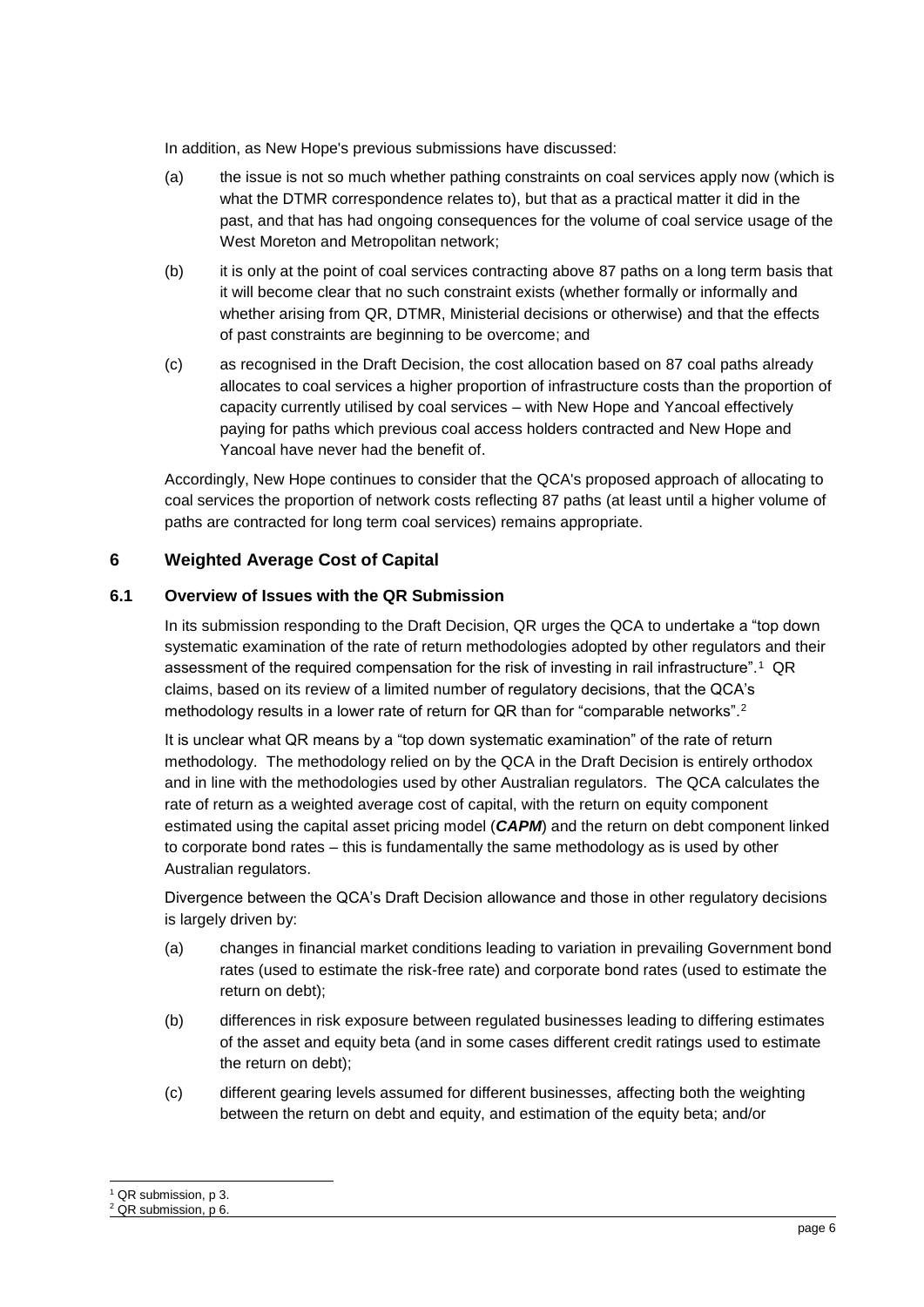(d) in some cases, different methods (or combinations of methods) used to estimate the market risk premium (*MRP*).

Rather than examining the methodologies used by the QCA and other regulators, the QR submission focuses on the *outcome* of selected decisions. In doing so, QR ignores several of the *key underlying factors* set out above, which clearly drive variation in outcomes.

To the extent that comparison with other regulatory decisions might be seen as relevant, simply comparing outcomes without consideration of the underlying drivers of these outcomes is of little value. Any comparison needs to properly account for differences in market conditions, gearing levels and risk. To the extent that comparisons are to be drawn, that should be done at an individual parameter level, as the QCA does in its Draft Decision.<sup>3</sup>

The QR submission also avoids the important issue of what are "comparable" businesses. QR's submission assumes that the only comparable businesses – and hence the only ones relevant for its comparisons – are those that involve access to below rail infrastructure. However, as the QCA has correctly identified, relevant comparators may include business in other sectors, such as energy and water. Indeed, businesses in these other sectors may be *better* comparators for QR than below-rail businesses operating in other States under different regulatory frameworks.

Based on first principles analysis, the QCA has identified regulated energy and water businesses and toll roads as relevant comparators. The QCA concludes in its Draft Decision that the risk faced by QR's coal operations in the West Moreton system is likely to be less than that faced by toll roads but greater than for regulated energy and water businesses.<sup>4</sup> The QCA also notes that QR's coal operations in the West Moreton system are likely to face somewhat greater risk than Aurizon Network and ARTC's Hunter Valley operations, but less risk than the WA freight networks and ARTC's interstate operations.<sup>5</sup>

New Hope considers that the QCA's Draft Decision reflects a conservative view of the risk faced by QR in its West Moreton coal operations. For reasons previously explained, we consider that the degree of risk faced by QR in supplying services to coal customers in the West Moreton system is likely to be only marginally greater than that faced by Aurizon Network, and that regulated energy and water businesses therefore represent appropriate benchmarks for estimating risk parameters.<sup>6</sup> However, for the purposes of the analysis in this section, we adopt the QCA's view on the relevant risk profile and comparator businesses.

In the remainder of this section, we review QR's comparisons with other regulatory decisions and provide some alternative points of comparison which better account for differences in market conditions, gearing levels and risk. When these factors are properly taken into account, our analysis shows that the QCA's Draft Decision is broadly in line with recent decisions of other regulators, and if anything, is somewhat favourable to QR.

#### <span id="page-6-0"></span>**6.2 Comparison to IPART Decisions**

QR's comparison with recent IPART decisions fails to account for differences in gearing levels and risk exposure.

IPART assumes gearing of 60% for water and rail businesses under its regulatory purview, compared to the 40% gearing for QR proposed in the Draft Decision. As well as affecting the weighting in the rate of return calculation, a higher level of gearing leads to a higher equity beta for a given level of asset risk.

1

<sup>3</sup> Draft Decision, pp 40-41.

<sup>4</sup> Draft Decision, p 28.

<sup>5</sup> Draft Decision, p 29.

<sup>&</sup>lt;sup>6</sup> New Hope Group, Queensland Rail's 2020 Draft Access Undertaking: Initial Submission – Volume 1, Overview and Reference Tariffs, 17 October 2018, pp 13-22.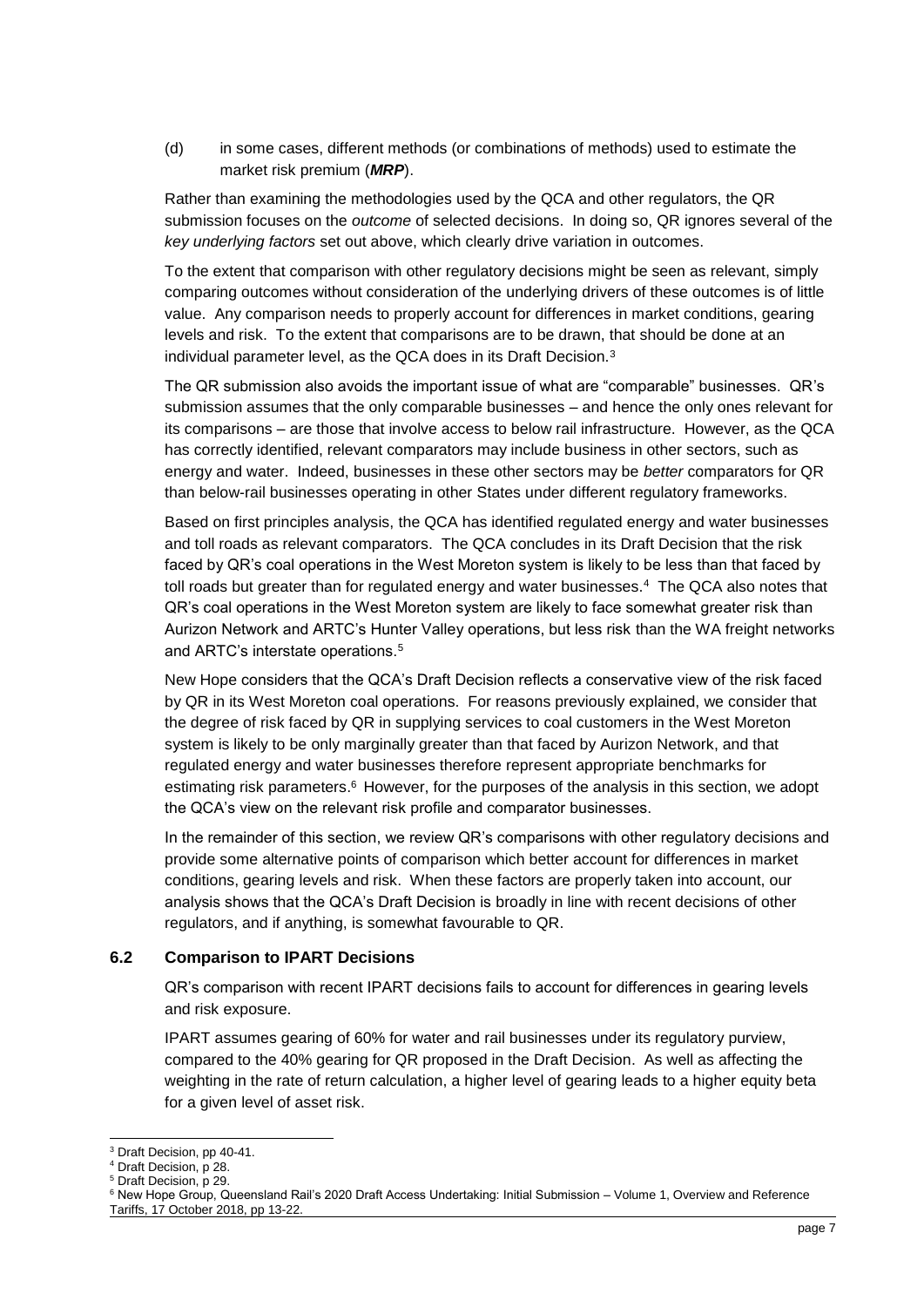It is also not clear that the businesses covered by IPART's WACC determinations are comparable to QR, in terms of their risk exposure. Water businesses in NSW are potentially comparable to QR, since they operate under a similar regulatory framework (a price cap regime, administered by IPART). However, the NSW rail access regime has little in common with the regulatory regime which applies to QR, meaning that the risk faced by rail businesses subject to this regime will be very different. Rail businesses in NSW are either subject to Part IIIA access undertakings or a negotiate/arbitrate regime under the NSW Rail Access Undertaking.

[Table 1](#page-7-0) provides a comparison of the Draft Decision with IPART's most recent determination of WACC parameters for water and rail businesses.<sup>7</sup> The comparison accounts for differences in gearing and market conditions by:

- (a) using a consistent measurement period (the QR placeholder averaging period) for estimation of the risk-free rate and return on debt;
- (b) de-levering and re-levering IPART's beta estimates to reflect QR's lower gearing; $^8$  and
- (c) calculating the WACC based on QR's gearing (i.e. with the return on debt weighted 40% and the return on equity weighted 60%).

This comparison shows that the Draft Decision is in line with the most recent IPART determination (above IPART's estimate for water businesses and slightly below its estimate for higher risk rail businesses). When IPART's beta estimates are de-levered and re-levered to reflect QR's lower gearing, they are actually lower than the QCA's allowance for QR. The only reason that the overall WACC determined by IPART is in line with the Draft Decision (not lower) is that IPART adopts a higher estimate of the current MRP. The difference in MRP estimates reflects the fact that, when estimating the current MRP, IPART relies only on the outputs of dividend discount models, analyst forecasts and market indicators.<sup>9</sup> The QCA adopts a more balanced approach to estimating the MRP, taking into account estimates from a broader range of methodologies, including the Ibbotson and Siegel methods, market evidence and the dividend growth model.<sup>10</sup>

|                                    | <b>QCA draft</b> | <b>IPART-</b>       | <b>IPART</b> – rail |
|------------------------------------|------------------|---------------------|---------------------|
|                                    | decision         | water <sup>11</sup> |                     |
| Risk-free rate in QCA              | 2.28%            | 2.28%               | 2.28%               |
| measurement period                 |                  | (2.66% in IPART     | (2.66% in IPART     |
|                                    |                  | measurement         | measurement         |
|                                    |                  | period)             | period)             |
| Cost of debt in QCA                | 4.67%            | 4.67%               | 4.67%               |
| measurement period                 |                  | (5.01% in IPART     | (5.01% in IPART     |
|                                    |                  | measurement         | measurement         |
|                                    |                  | period).            | period).            |
| Market risk premium                | 6.50%            | 8.60%               | 8.60%               |
| Gearing                            | 40%              | 60%                 | 60%                 |
| Equity beta (raw)                  | 0.71             | 0.7                 | 0.9                 |
| Asset beta                         | 0.50             | 0.38                | 0.46                |
| Re-levered equity beta (to reflect | 0.71             | 0.52                | 0.66                |
| QR gearing)                        |                  |                     |                     |
| <b>Nominal WACC - with</b>         | 6.0%             | 5.9%                | 6.6%                |
| consistent measurement period      |                  |                     |                     |
| and gearing assumption             |                  |                     |                     |

<span id="page-7-0"></span>

| Table 1: Comparison with IPART water and rail determinations – controlling for differences |  |
|--------------------------------------------------------------------------------------------|--|
| in gearing and measurement period                                                          |  |

1

<sup>11</sup> IPART Market Update February 2019.

<sup>7</sup> IPART Market Update February 2019.

<sup>8</sup> De-levering and re-levering is based on the QCA's preferred Conine formula, and its assumed debt beta and gamma.

<sup>&</sup>lt;sup>9</sup> IPART, Review of our WACC method, February 2018, section 5.5.

<sup>10</sup> QCA, Final decision: Cost of capital: market parameters, August 2014, section 4.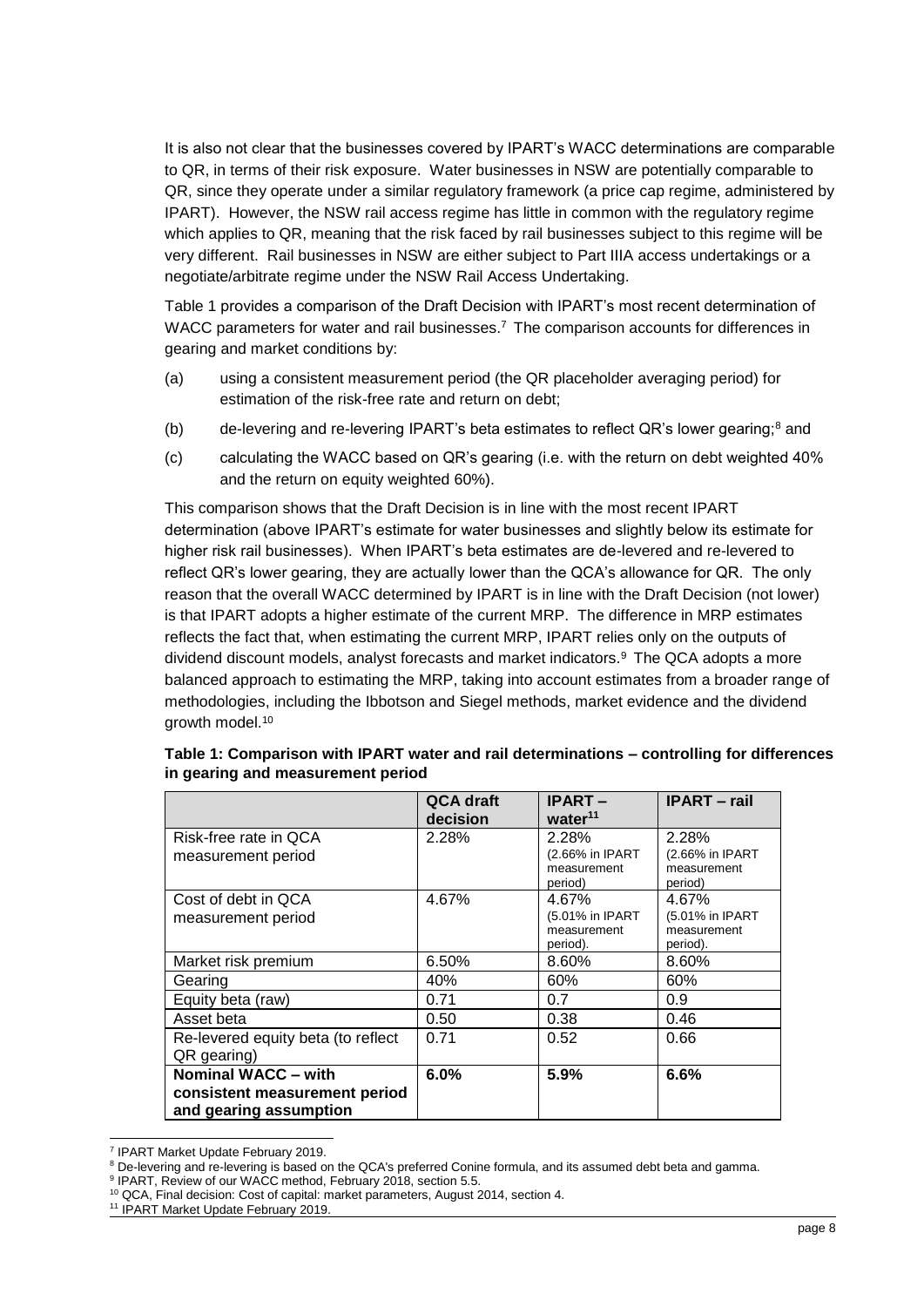#### <span id="page-8-0"></span>**6.3 Comparison to ACCC Decisions**

QR's comparison with recent ACCC decisions suffers from similar limitations to those discussed above.

QR has not accounted for differences in gearing between QR and ARTC (the ACCC assumes 52.5% gearing for ARTC's Hunter Valley operations and 50% gearing for its interstate operations). QR also fails to acknowledge that at least the interstate operations are considerably more risk-exposed.

[Table 2](#page-8-2) provides a comparison of the Draft Decision with the ACCC's most recent decisions for ARTC, controlling for differences in gearing and measurement periods. This shows that the Draft Decision is in line with these recent decisions – above the ACCC's allowance for ARTC's Hunter Valley operations (based on the draft decision of April 2017)<sup>12</sup> and below its allowance for the higher risk interstate operations. [Table 2](#page-8-2) also compares the Draft Decision to the ACCC's most recent decision for Telstra's fixed-line telecommunications network. This provides another potentially relevant point of comparison, although Telstra's fixed-line operations are likely to be more risk-exposed than QR's West Moreton system – Telstra's fixed-line network is subject to a price cap regime with no protection from demand or cost risk and significant exposure to asset stranding risk.

|                                                                                             | QCA draft<br>decision | $ACCC -$<br>HVAU <sup>13</sup>                     | $ACCC -$<br>Interstate <sup>14</sup>               | $ACCC -$<br>telco $15$                             |
|---------------------------------------------------------------------------------------------|-----------------------|----------------------------------------------------|----------------------------------------------------|----------------------------------------------------|
| Risk-free rate in QCA<br>measurement period                                                 | 2.28%                 | 2.28%<br>(2.12% in ACCC<br>measurement<br>period). | 2.28%<br>(2.78% in ACCC<br>measurement<br>period). | 2.28%<br>(2.76% in ACCC<br>measurement<br>period). |
| Cost of debt in QCA<br>measurement period                                                   | 4.67%                 | 4.67%<br>(4.96% in ACCC<br>measurement<br>period). | 4.67%<br>(4.61% in ACCC<br>measurement<br>period). | 4.67%<br>(4.57% in ACCC<br>measurement<br>period). |
| Market risk premium                                                                         | 6.50%                 | $6.00\%$                                           | $6.00\%$                                           | 6.00%                                              |
| Gearing                                                                                     | 40%                   | 52.5%                                              | 50%                                                | 40%                                                |
| Equity beta (raw)                                                                           | 0.71                  | 0.94                                               | 1.2                                                | 0.7                                                |
| Asset beta                                                                                  | 0.50                  | 0.45                                               | 0.60                                               | 0.49                                               |
| Re-levered equity beta<br>(to reflect QR gearing)                                           | 0.71                  | 0.64                                               | 0.87                                               | 0.7                                                |
| <b>Nominal WACC - with</b><br>consistent<br>measurement period<br>and gearing<br>assumption | 6.0%                  | 5.5%                                               | 6.4%                                               | 5.8%                                               |

<span id="page-8-2"></span>**Table 2: Comparison with ACCC rail and telco determinations – controlling for differences in gearing and measurement period**

#### <span id="page-8-1"></span>**6.4 ERA comparison**

-

In comparing the Draft Decision outcome with recent decisions of the Economic Regulation Authority of Western Australia (*ERA*), QR has not sought to identify which of those decisions

<sup>&</sup>lt;sup>12</sup> New Hope acknowledges that ARTC ultimately received a higher rate of return than the rate set out in the ACCC's 2017 Draft Decision on the HVAU. This outcome was negotiated with access holders and reflected specific circumstances which are not relevant to QR. The negotiated WACC is therefore not relevant as a regulatory precedent.

<sup>&</sup>lt;sup>13</sup> ACCC, Draft Decision: Australian Rail Track Corporation's 2017 Hunter Valley Access Undertaking, 20 April 2017, p 135. <sup>14</sup> ACCC, Draft decision: Australian Rail Track Corporation's 2018 Interstate Access Undertaking, 20 December 2018, p 125.

<sup>15</sup> ACCC, Public inquiry into final access determinations for fixed line services: Final Decision, October 2015, p 67.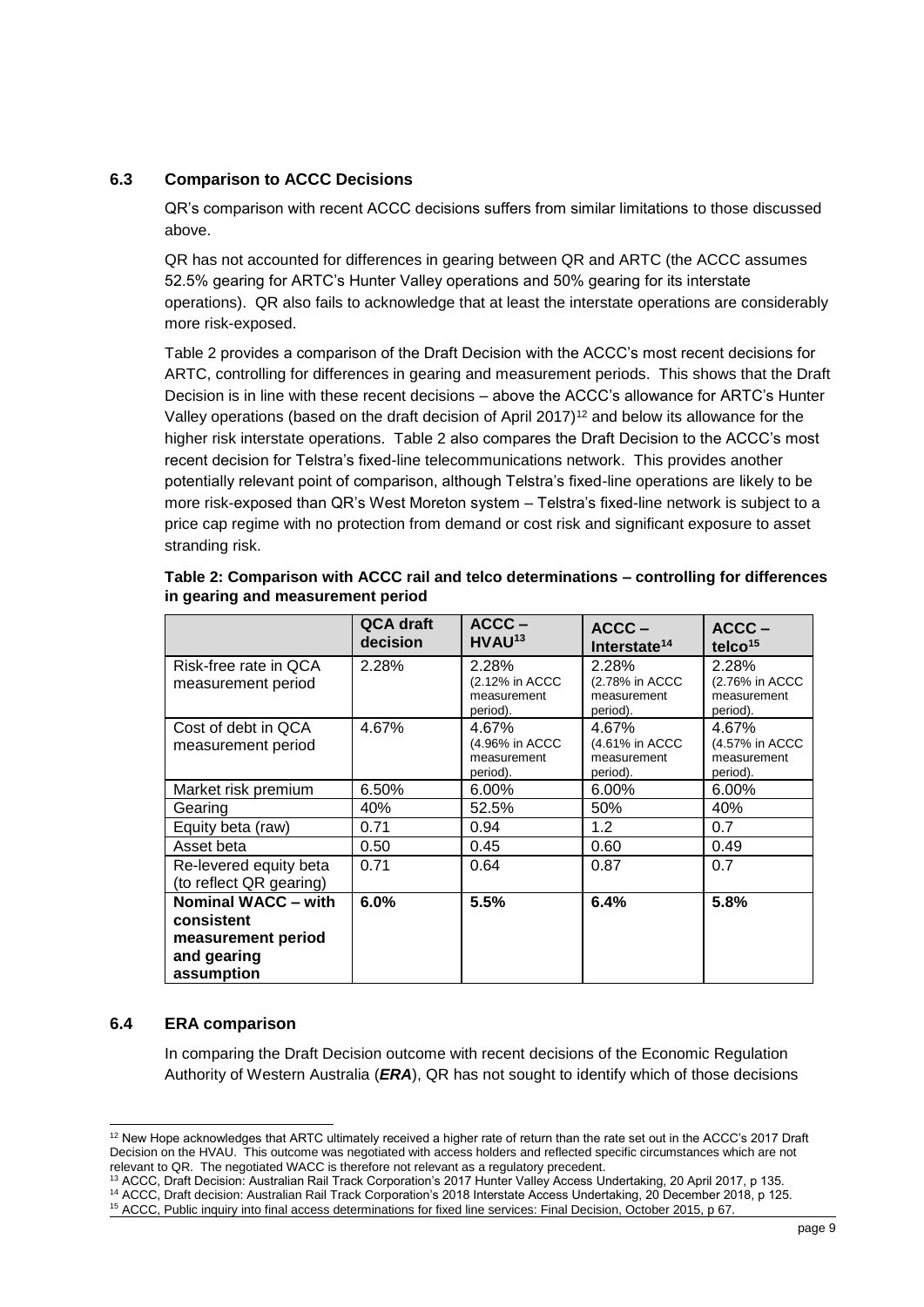might be most relevant. The ERA determines WACC parameters for a range of businesses in Western Australia, each with very different risk profiles.

On closer examination of the ERA's WACC determinations, it is clear that those relating to the WA freight railways are of limited relevance. These businesses face much greater risk than QR, as is clear from the comparator set used by the ERA in setting the asset / equity beta for those businesses. The ERA notes that the risk profiles for Arc and Pilbara Railways are comparable with North American railroads.<sup>16</sup> The QCA has correctly identified that North American railroads are much more risk-exposed than QR, and so are not relevant comparators. The QCA has also noted that QR faces less risk than the WA freight networks.<sup>17</sup>

A better comparator for QR is the Public Transport Authority (PTA). The ERA notes that the risk profile for the PTA is similar to, but somewhat lower than, toll roads.<sup>18</sup> This indicates that the PTA's risk exposure is likely to be similar to QR's.

Another relevant point of comparison is the gas businesses regulated by the ERA. As noted above, the QCA has correctly identified regulated energy businesses as relevant comparators.

[Table 3](#page-9-0) provides a comparison of the Draft Decision with the ERA's most recent decisions for the PTA and ATCO gas businesses, controlling for differences in gearing and measurement periods. This indicates that the Draft Decision is relatively favourable to QR, compared to these recent ERA decisions.

|                                                                                   | QCA draft<br>decision | $ERA - PTA19$                                  | <b>ERA-ATCO</b><br>draft decision <sup>20</sup>   |
|-----------------------------------------------------------------------------------|-----------------------|------------------------------------------------|---------------------------------------------------|
| Risk-free rate in QCA<br>measurement period                                       | 2.28%                 | 2.28%<br>(2.76% in ERA<br>measurement period). | 2.28%<br>(2.34% in ERA<br>measurement<br>period). |
| Cost of debt in QCA<br>measurement period                                         | 4.67%                 | 4.67%<br>(4.23% in ERA<br>measurement period). | 4.67%<br>(5.01% in ERA<br>measurement<br>period). |
| Market risk premium                                                               | 6.50%                 | 5.90%                                          | 6.00%                                             |
| Gearing                                                                           | 40%                   | 50%                                            | 55%                                               |
| Equity beta (raw)                                                                 | 0.71                  | 0.6                                            | 0.7                                               |
| Asset beta                                                                        | 0.50                  | 0.38                                           | 0.41                                              |
| Re-levered equity beta (to<br>reflect QR gearing)                                 | 0.71                  | 0.53                                           | 0.57                                              |
| Nominal WACC - with<br>consistent measurement<br>period and gearing<br>assumption | 6.0%                  | 5.1%                                           | 5.3%                                              |

#### <span id="page-9-0"></span>**Table 3: Comparison with ERA rail (PTA) and gas determinations – controlling for differences in gearing and measurement period**

1

<sup>&</sup>lt;sup>16</sup> ERA, Draft Determination: 2018 Weighted Average Cost of Capital at 30 June 2018 for the Freight and Urban Networks, and the Pilbara Railways, 2 May 2019, [292]-[310].

<sup>&</sup>lt;sup>17</sup> Draft Decision, p 29.

<sup>&</sup>lt;sup>18</sup> ERA, Draft Determination: 2018 Weighted Average Cost of Capital at 30 June 2018 for the Freight and Urban Networks, and the Pilbara Railways, 2 May 2019, [284]-[291].

<sup>19</sup> ERA, Draft Determination: 2018 Weighted Average Cost of Capital at 30 June 2018 for the Freight and Urban Networks, and the Pilbara Railways, 2 May 2019, Table 14.

<sup>&</sup>lt;sup>20</sup> ERA, Draft Decision on Proposed Revisions to the Mid-West and South-West Gas Distribution Systems Access Arrangement for 2020 to 2024 submitted by ATCO Gas Australia, 18 April 2019, p 43.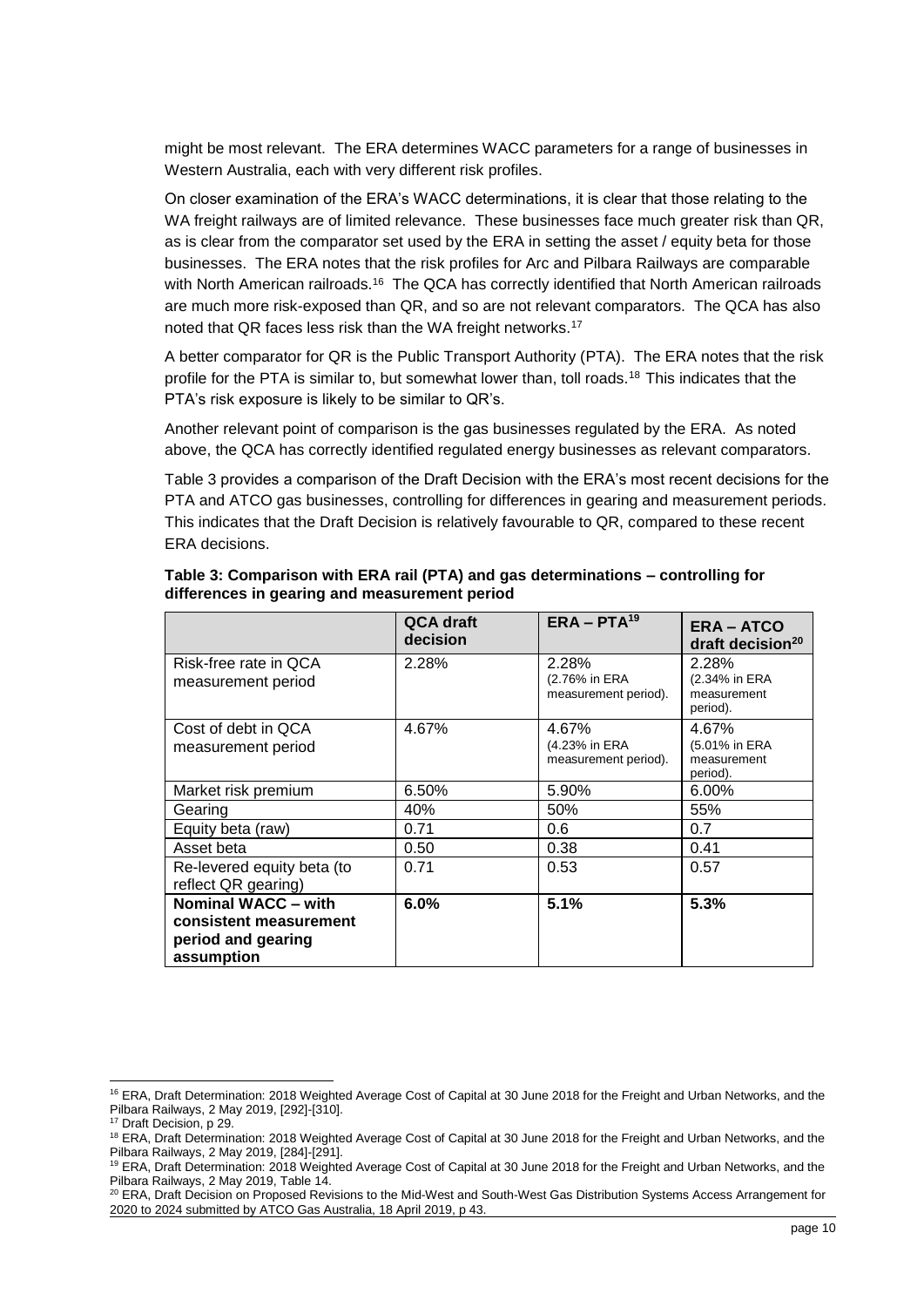#### <span id="page-10-0"></span>**6.5 Broader comparison, including regulated energy and water businesses**

The QR comparison ignores a range of other regulatory decisions which are potentially more relevant than those for rail networks in other states. In particular, QR has not referred to decisions for regulated energy and water businesses, which the QCA has identified to be relevant comparators.

[Table 4](#page-10-2) provides a comparison of the Draft Decision with two recent decisions of the Australian Energy Regulator (*AER*) for electricity and gas network businesses. This indicates that the Draft Decision is relatively favourable to QR, compared to these recent AER decisions. We note that the Ausgrid decision is representative of the approach and parameter estimates that will be applied to all energy network businesses going forward, since these are effectively locked in through the AER's binding rate of return instrument.<sup>21</sup>

|                                                                                   | QCA draft<br>decision | $AER - Ausgrid22$<br>(elec<br>distribution)    | $AER - VTS23$<br>(gas)                         |
|-----------------------------------------------------------------------------------|-----------------------|------------------------------------------------|------------------------------------------------|
| Risk-free rate in QCA<br>measurement period                                       | 2.28%                 | 2.28%<br>(2.04% in AER<br>measurement period). | 2.28%<br>(2.73% in AER<br>measurement period). |
| Cost of debt in QCA<br>measurement period                                         | 4.67%                 | 4.67%<br>(5.74% in AER<br>measurement period). | 4.67%<br>(4.72% in AER<br>measurement period). |
| Market risk premium                                                               | 6.50%                 | 6.10%                                          | 6.50%                                          |
| Gearing                                                                           | 40%                   | 60%                                            | 60%                                            |
| Equity beta (raw)                                                                 | 0.71                  | 0.6                                            | 0.7                                            |
| Asset beta                                                                        | 0.50                  | 0.33                                           | 0.38                                           |
| Re-levered equity beta (to<br>reflect QR gearing)                                 | 0.71                  | 0.45                                           | 0.52                                           |
| Nominal WACC - with<br>consistent measurement<br>period and gearing<br>assumption | 6.0%                  | 4.9%                                           | 5.3%                                           |

#### <span id="page-10-2"></span>**Table 4: Comparison with AER determinations – controlling for differences in gearing and measurement period**

#### <span id="page-10-1"></span>**6.6 Overall Rate of Return Comparison**

[Figure 1](#page-11-1) below provides a visual comparison of the decisions referred to above, again controlling for differences in gearing and measurement periods.

<sup>22</sup> AER, Final Decision: Ausgrid Distribution Determination 2019 to 2024 – Overview, April 2019, Table 4.

<sup>1</sup>  $^{21}$  Under recent changes to the National Electricity Law and National Gas Law, the rate of return for regulated electricity networks and covered gas pipelines must be in accordance with the AER's rate of return instrument. The rate of return instrument sets out values for the market risk premium (6.1%), equity beta (0.6) and gamma (0.585), and formulae for calculating the risk-free rate and cost of debt (see: AER, Rate of return instrument, December 2018). The rate of return instrument is binding on the AER in making revenue / price determinations for electricity network and gas pipeline businesses (National Electricity Law, s 18H; National Gas Law, s 30C). It was applied by the AER in making its recent determination for Ausgrid, referred to i[n Table 4.](#page-10-2)

<sup>&</sup>lt;sup>23</sup> AER, Final Decision: APA VTS gas access arrangement 2018 to 2022 - Attachment 3 - Rate of return, November 2017, Table 3-1 and 3-2.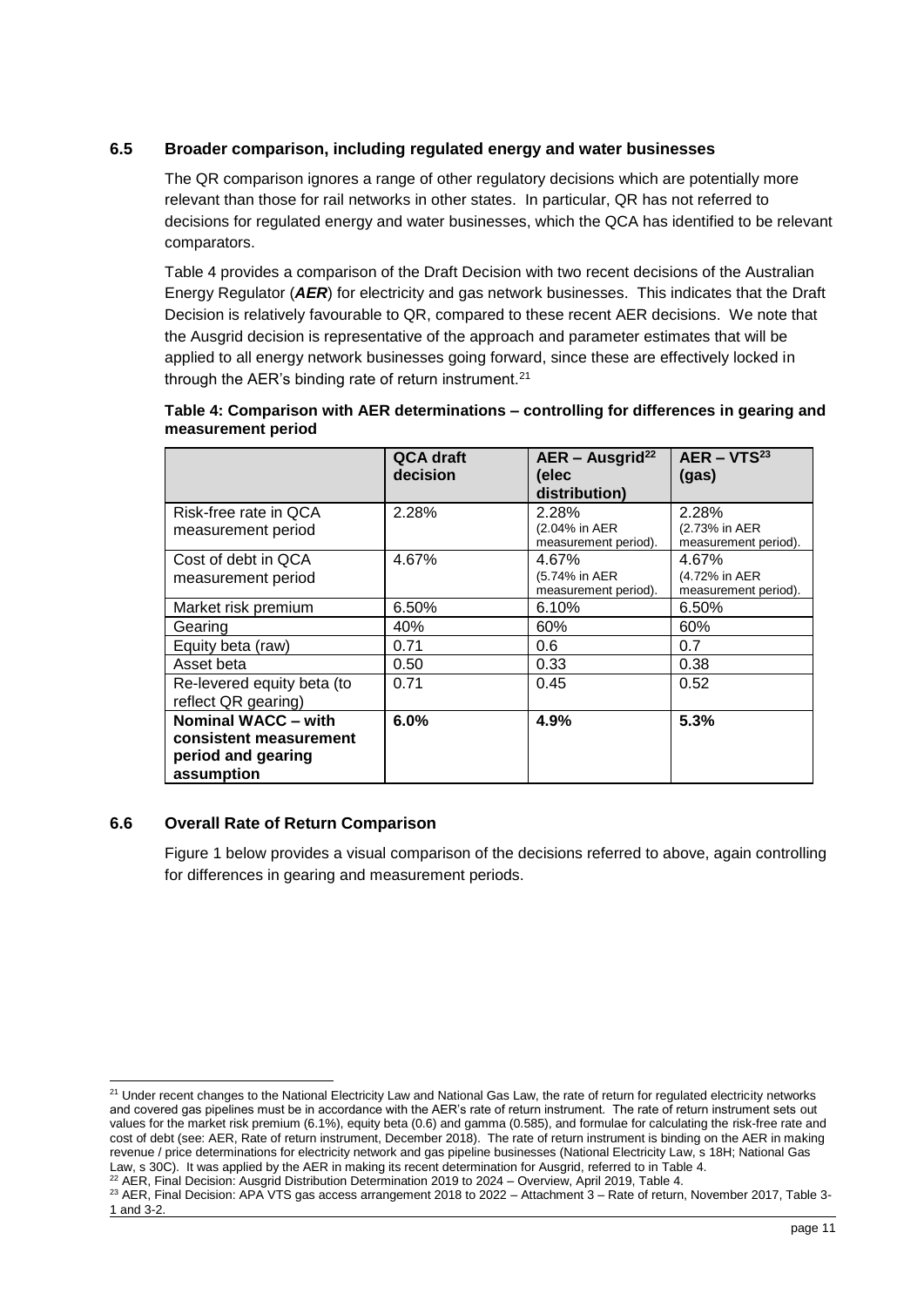

#### <span id="page-11-1"></span>**Figure 1: Comparison of recent rate of return decisions, controlling for differences in gearing and measurement period**

This indicates that the Draft Decision is broadly in line with these recent decisions, and if anything slightly favourable to QR. The only two decisions providing for a higher allowance relate to businesses that are more risk exposed – i.e. the ARTC interstate operations and businesses subject to the NSW rail access regime. Most recent decisions for comparable energy, water and rail businesses provide for a rate of return below the Draft Decision allowance.

## <span id="page-11-0"></span>**6.7 Systemic Risk**

QR has raised the closure of the Wilkie Creek mine as evidence of systemic risk (section 2.8 of QR's July 2019 submission). This issue was considered and addressed by the QCA in the Draft Decision (Appendix A: First Principles Analysis). The QCA observed that:

- (a) there is a weak relationship between the state of the Australian economy and the demand for West Moreton coal (page 138);
- (b) the economics of the Wilkie Creek mine do not necessarily reflect those at the New Acland and Cameby Downs mines (page 140).
- (c) in addition to having a stable expected demand for a commodity that is relatively invariant to the state of the Australian economy, Queensland Rail's exposure to volume risk is also mitigated by it having a customer base that has shown resilience to price shocks and is heavily incentivised to maintain production (page 142).
- (d) differences in the specific characteristics of the networks' customer bases and cost-based regulatory regimes are likely to contribute to West Moreton coal facing a higher level of systemic risk relative to Aurizon Network (page 151).

In summary, the QCA has considered these issues and has appropriately reflected the systemic risk in its WACC estimates.

We would also observe that: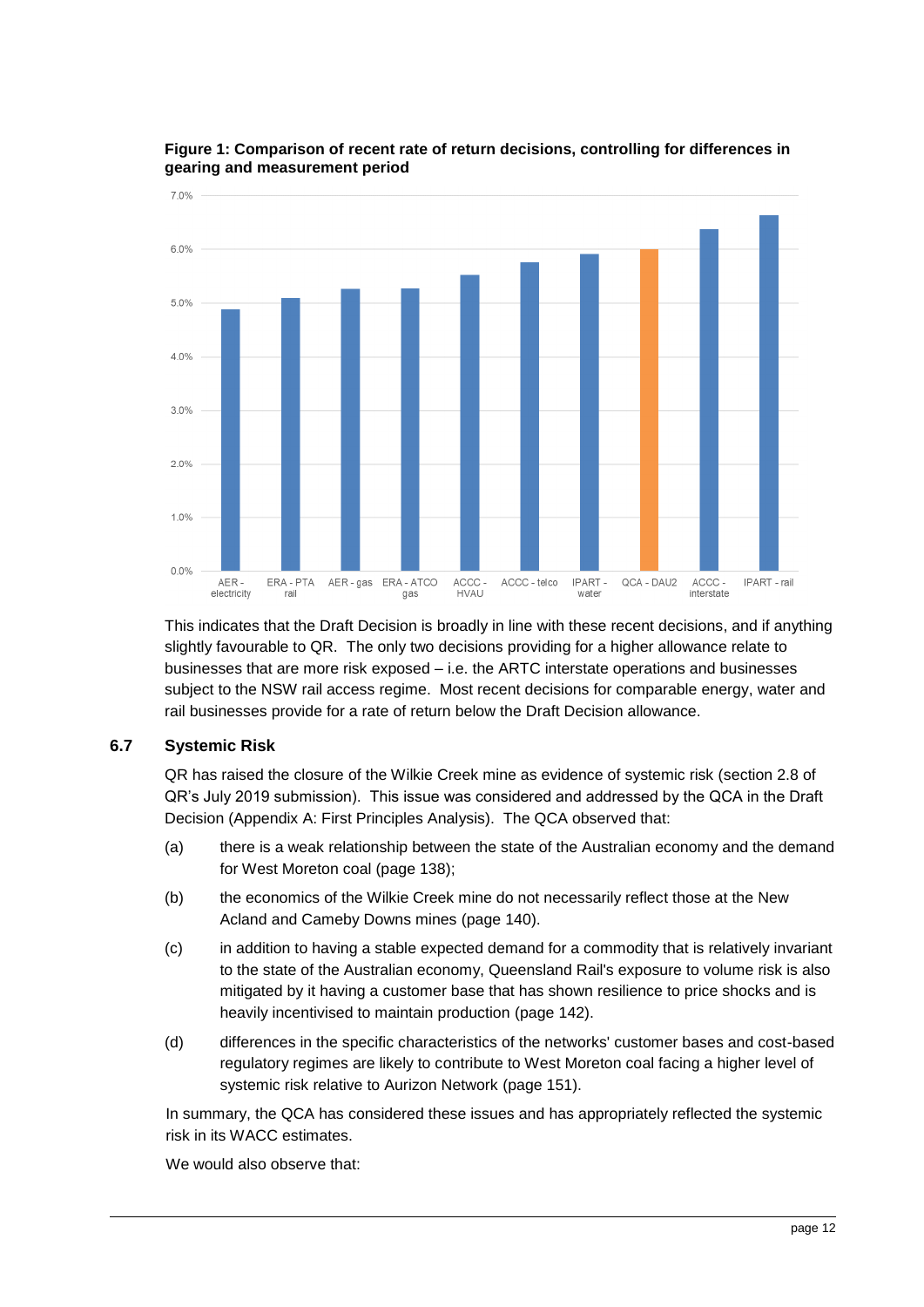- (a) raising tariffs to compensate for a perceived risk of mine closures is likely to be a selfdefeating exercise: the sources quoted by QR regarding the Wilkie Creek closure cite high costs as being a factor in the closure.
- (b) QR's concerns regarding the fragility of its customers do not appear to extend to QR's assessments of an appropriate or affordable tariff. Rather, section 2.6 of the QR submission seeks to demonstrate the robust economics of the Cameby Downs mine and its ability to bear a very high access charge.

New Hope's views are as follows:

- (a) QR does face higher risk of being impacted by mine closures due to its limited customer base and the high cost of rail services (above and below) in the West Moreton system.
- (b) This risk is a systemic risk only to a limited extent.
- (c) The risk has been considered by the QCA and is reflected in the proposed WACC.
- (d) A reasonable ceiling price must be applied in a low-volume scenario in order to avoid a situation in which access charges materially increase the risk of mine closures.

#### <span id="page-12-0"></span>**7 Cost Allowances and the Systra Report**

Consistent with New Hope's initial submission on the Draft Decision, New Hope supports a more detailed assessment of the potential for QR to achieve greater efficiencies, including through the type of trade-offs between capital expenditure and maintenance costs that the Systra report and Draft Decision identified.

Separately to that report, New Hope continues to have significant concerns with the overall high costs being claimed by QR – particularly in the context of QR continuing to hold concerns about potential decreases in volume on the network. We note that, in QR's July 2019 submission, QR proposed revised tonnage forecast and states that "*Queensland Rail has amended its capital and maintenance programs to reflect these tonnage levels*". New Hope does not have access to these revised capital and maintenance plans nor are we aware of QR proposing any cost reductions as a result of changed plans.

New Hope now notes that QR's latest submission queries certain conclusions or estimates from the Systra report. New Hope is not well placed to provide a detailed response on those matters, but suggests the QCA engage Systra (or another suitably qualified expert) to provide an updated report that:

- (a) considers the issues raised by QR (and accepts, rejects or provides further information as appropriate);
- (b) considers the prudent and efficient cost allowances at the forecast volumes that the QCA considers should be used for determining reference tariffs (noting that the previous Systra report was principally based on QR's initially proposed volume forecast of 9.1 mtpa and presumably therefore provides for higher cost allowances than would be efficient at lower volumes);
- (c) to the extent that a lower volume forecast is used, reconsider the appropriate trade-off between capital expenditure and maintenance costs;
- (d) considers what capital can be postponed until such time as there is greater certainty of New Acland Stage 3 proceeding and the timing in which that might occur (noting that there will be a ramp up period for New Acland Stage 3 in which any required investments are likely to be able to be accommodated).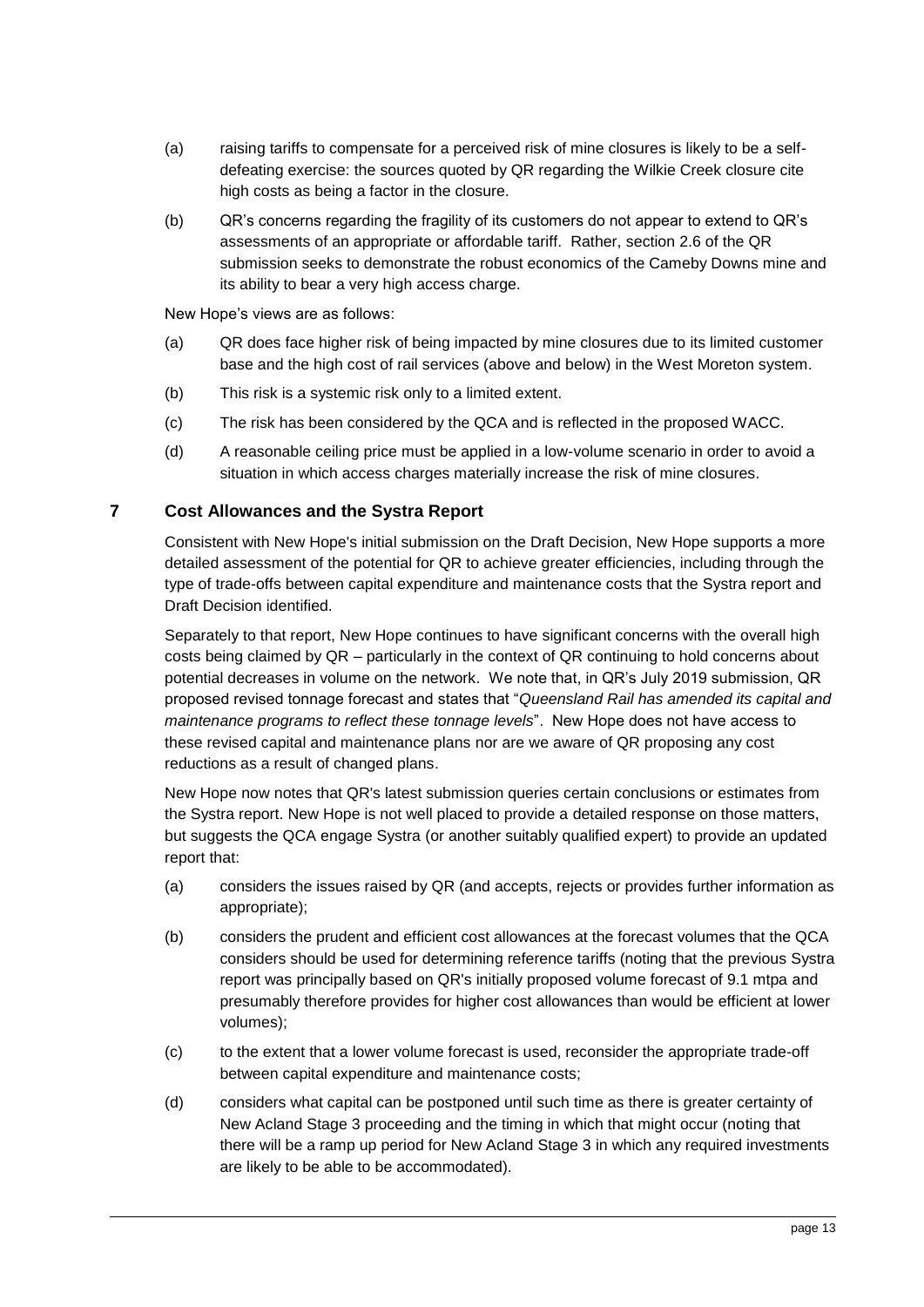## <span id="page-13-0"></span>**8 'Low Volume' Scenario**

#### <span id="page-13-1"></span>**8.1 Implications of reduced volumes**

As was discussed in section 4, New Hope considers that any increase in West Moreton tariffs compared to those set out in the draft decision, including as a result of a reduction in forecast tonnages, requires consideration of the affordability of the resulting tariff. To the extent that this tariff could discourage investment in mining projects and discourage utilisation of the network, approval of an undertaking based on this tariff would not be appropriate.

The issue of 'ability to pay' is discussed in section 8.2. New Hope considers that the current West Moreton tariffs are at the upper limit of an affordable range. The QCA's Draft Decision proposes reference tariffs which are slightly lower than current tariffs, based on the QCA's 'high volume' scenario. However, tariffs would exceed current tariffs if volumes were to be reduced significantly below the volumes used in the draft decision, and New Hope considers that such a volume reduction is, in the short term, inevitable. The reduced volume scenario therefore requires a solution, which could include a combination of:

- (a) Cost reduction (capital, operating and maintenance) to reflect lower volumes.
- (b) Asset optimisation: reflecting the existence of significant surplus capacity.
- (c) Revenue deferral, such as deferring depreciation charges or loss capitalisation.

New Hope suggests that:

- (a) Cost reduction should be a preferred solution to the extent that this is possible without compromising the long-term performance of the network.
- (b) Asset optimisation is appropriate to the extent that the reduction in volumes is expected to be permanent: we do not consider that asset optimisation is required at this time.
- (c) Revenue deferral: We consider that this is now necessary, and that the loss capitalisation approach described in the draft decision could, with some amendment, provide an appropriate framework. This is discussed further in section 8.3.

## <span id="page-13-2"></span>**8.2 Ability to Pay**

New Hope considers that QR has materially overstated the 'ability to pay' of West Moreton coal users, and is concerned that if low volume tariffs and loss capitalisation mechanisms (including loss recovery premiums) are being designed with an inflated view of coal user profitability, there is a real risk of access charges being set in a way such that coal volumes will not recover.

QR's analysis of Cameby Downs Ability to Pay (QR submission section 2.5) was based on coal prices "derived from" the December 2018 Quarterly Update of the Office of the Chief Economist for the Department of Industry, Innovation and Science. This report:

- (a) Provides forecasts of coal prices only as far as the June 2020 quarter. The report is not intended to be, nor is it, suitable for any longer-term analysis.
- (b) Is now out of date. The most recent (June 2019) report provides forecasts out to June 2021: which are USD 5 lower (or AUD 6.60) than the forecast for June 2020 contained in the December update. For the analysis below, we have used USD 70 at 75c, sourced from the "Quarterly Prices" and "Aus macro" tabs of the June 2019 excel file (website of the Office of Chief Economist).
- (c) Uses a coal price which is based on "benchmark quality" Hunter Valley coal with an energy content of 6000kcal/kg net as received basis.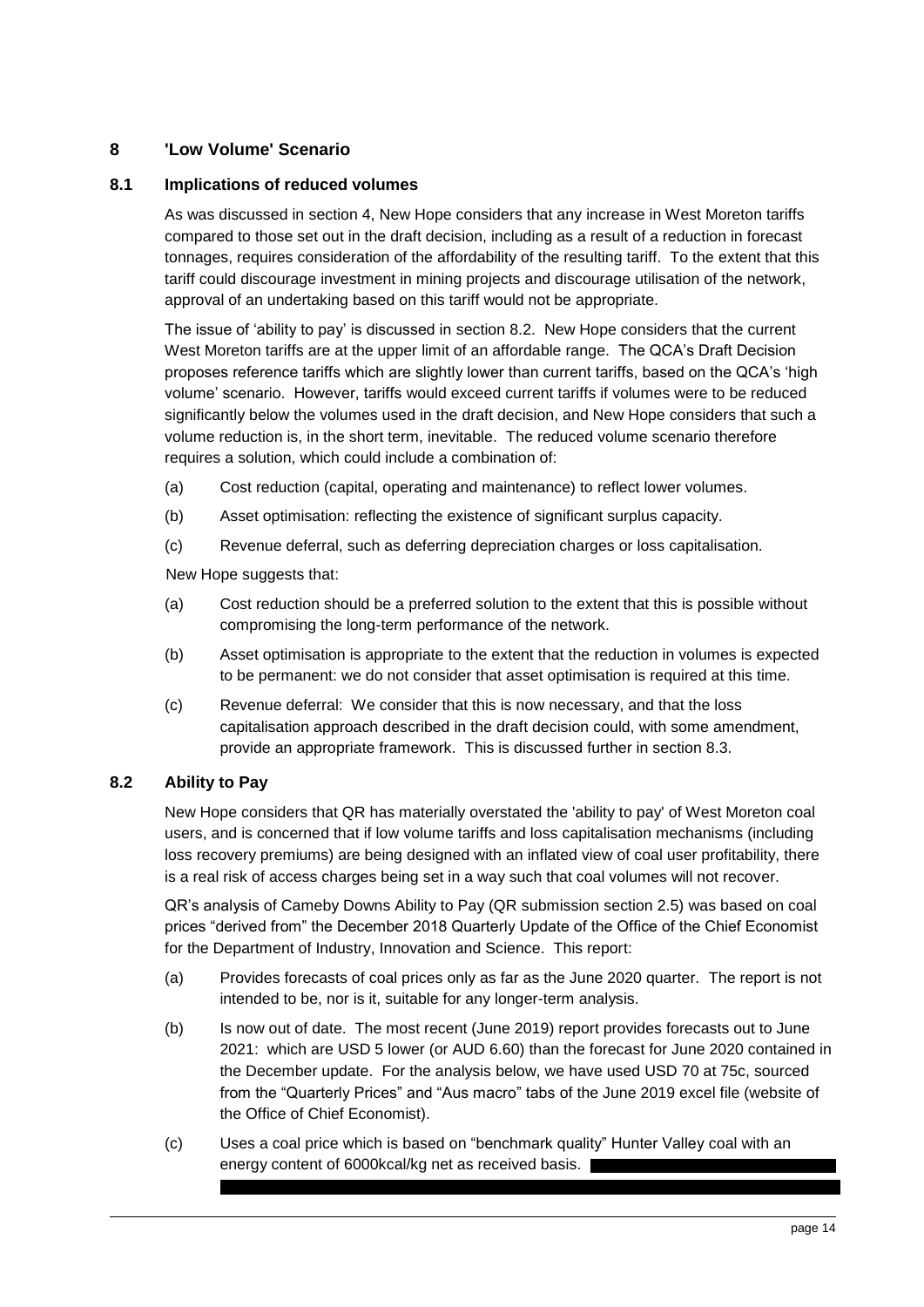

The table shows Cameby Downs being in a loss-making position in every year. However, even if coal prices were to increase such that prices support a break-even result under this analysis, this is not a sustainable outcome for the business, because no allowance has been made for 'sustaining' or 'stay in business' capital expenditure. Nor would the prospect of re-entering the network under such conditions be a viable prospect for the New Acland mine, because substantial capital expenditure is required for New Acland Stage 3, and a cash break-even scenario provides no return on capital.

It is important to remember that the ceiling price established under a loss-capitalisation model must do more than keep the Cameby Downs mine in business. It must also provide a profile of expected access charges which promotes a decision by New Hope to invest capital in the New Acland Stage 3 project. Such a tariff must:

- (a) be set at an affordable maximum level for the period during which capitalised losses are being repaid.
- (b) return to 'normal' levels (without a premium) within a reasonable period. The QCA's proposed amortisation of losses over five years ensures that the uplifted tariff will not endure beyond a reasonable period, reducing the extent to which new mines face disincentives to invest arising from historic underutilisation of the network. The QCA's proposal is consistent with the object of Part 5 of the QCA Act because it promotes utilisation of the infrastructure, with the effect of promoting competition in upstream and downstream markets.

This discussion highlights the risk of allowing QR to estimate an affordable tariff based on QR's understanding of coal markets. In summary, QR's analysis:

- (a) Assumes that a short-term coal price forecast is appropriate for medium-term analysis.
- (b) Fails to account for coal quality.
- (c) Fails to account for sustaining capital expenditure or to consider the investment required for the New Acland Stage 3 project.
- (d) Is out of date: which will often be the case due to the volatile nature of coal markets.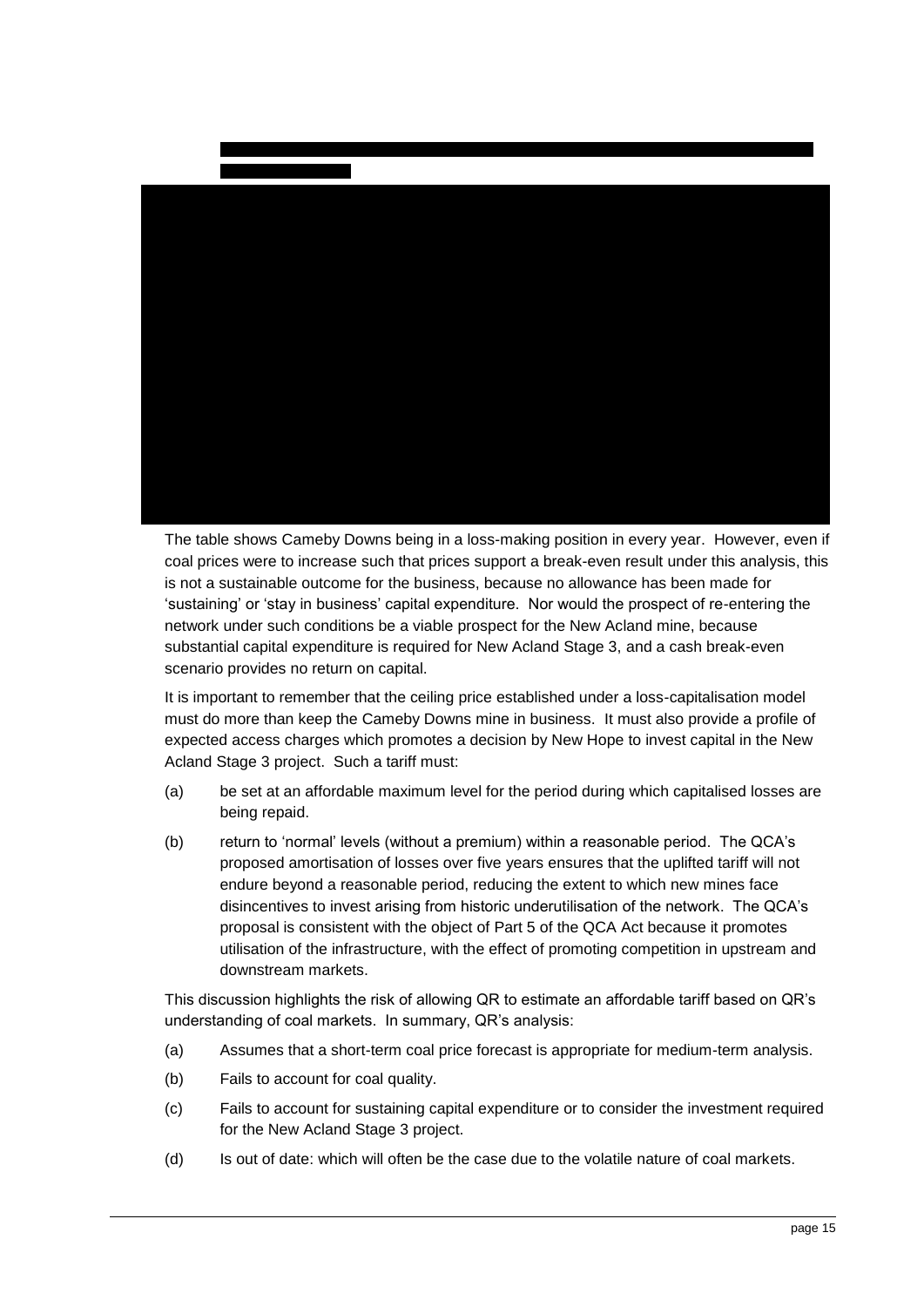Given the challenges of estimating an 'affordable' tariff and the changeable nature of such a tariff, New Hope suggests that the QCA should also consider the appropriate maximum tariff in the context of the impact which below-rail and above-rail costs (which are a result of the standard of the below-rail infrastructure) have on the competitiveness of West Moreton mines. These impacts are shown in the following table. :

|                          | <b>QR</b> estimate of<br><b>Cameby Downs</b> | <b>Central Queensland</b><br>mines        | <b>Hunter Valley</b> |  |  |
|--------------------------|----------------------------------------------|-------------------------------------------|----------------------|--|--|
| Above rail estimate \$/t | \$17.00/t                                    |                                           | \$5.80 average       |  |  |
| Below rail estimate \$/t | \$16.81/t                                    | $$2.55/t$ (average)<br>\$3.80/t (Average) |                      |  |  |
|                          |                                              | (range \$2.20-\$7.80)                     |                      |  |  |
| Total rail costs \$/t    | \$33.81/t                                    | \$9.60/t                                  | \$8.35/t             |  |  |

Above rail average cost estimated using data from Aurizon H1FY2019 results presentation (slide 15). This data relates to Aurizon's above-rail coal business in Queensland and NSW

Hunter Valley below rail estimate derived from ARTC 2015 Compliance Assessment

New Hope suggests that a below-rail tariff which:

- (a) Is around five times the average paid by Central Queensland and Hunter Valley producers; and
- (b) Is paid for the use of infrastructure which, due to its limitations, results in above-rail costs being around triple the costs seen in other systems,

should not be considered appropriate.

New Hope considers that the maximum tariffs discussed in the draft decision for low volume scenarios (being a 15% premium above the draft decision tariffs) will risk creating a disincentive to investment and utilisation of the infrastructure. Our view remains as explained in our July 2019 submission: that a premium of 5-10% above the draft decision tariffs is more likely to achieve the intended outcome of a loss capitalisation model. We also note that, as the assessment of the maximum tariff should be driven primarily by considerations of affordability, the maximum tariff level should not be influenced by changes in the underlying assumptions or building block inputs. For example, if volumes are reduced such that the final decision tariffs move above the affordable maximum tariff, then the maximum affordable tariffs and loss capitalisation should apply immediately. Conversely, if QR's costs were to be reduced compared to those assumed in the draft decision, this should not reduce the maximum tariff level (and capitalisation of losses would become less likely to occur, or the quantum of losses would be reduced).

#### <span id="page-15-0"></span>**8.3 Loss Capitalisation Conclusion**

New Hope generally supports the loss capitalisation approach set out in the draft decision, subject to the comments on the maximum affordable tariff set out in section 8.2. While we consider that there are strong arguments in favour of immediate optimisation of the asset base, we understand the QCA's preference to give QR every opportunity to avoid this outcome. This is achieved by the 'limited life' loss capitalisation model. Under this approach:

- (a) QR would incur a permanent loss of revenue only where volumes do not recover within a reasonable period of time; and
- (b) future users of the network may incur a premium price arising from a past period of low utilisation of the network, but will not be required to do so indefinitely.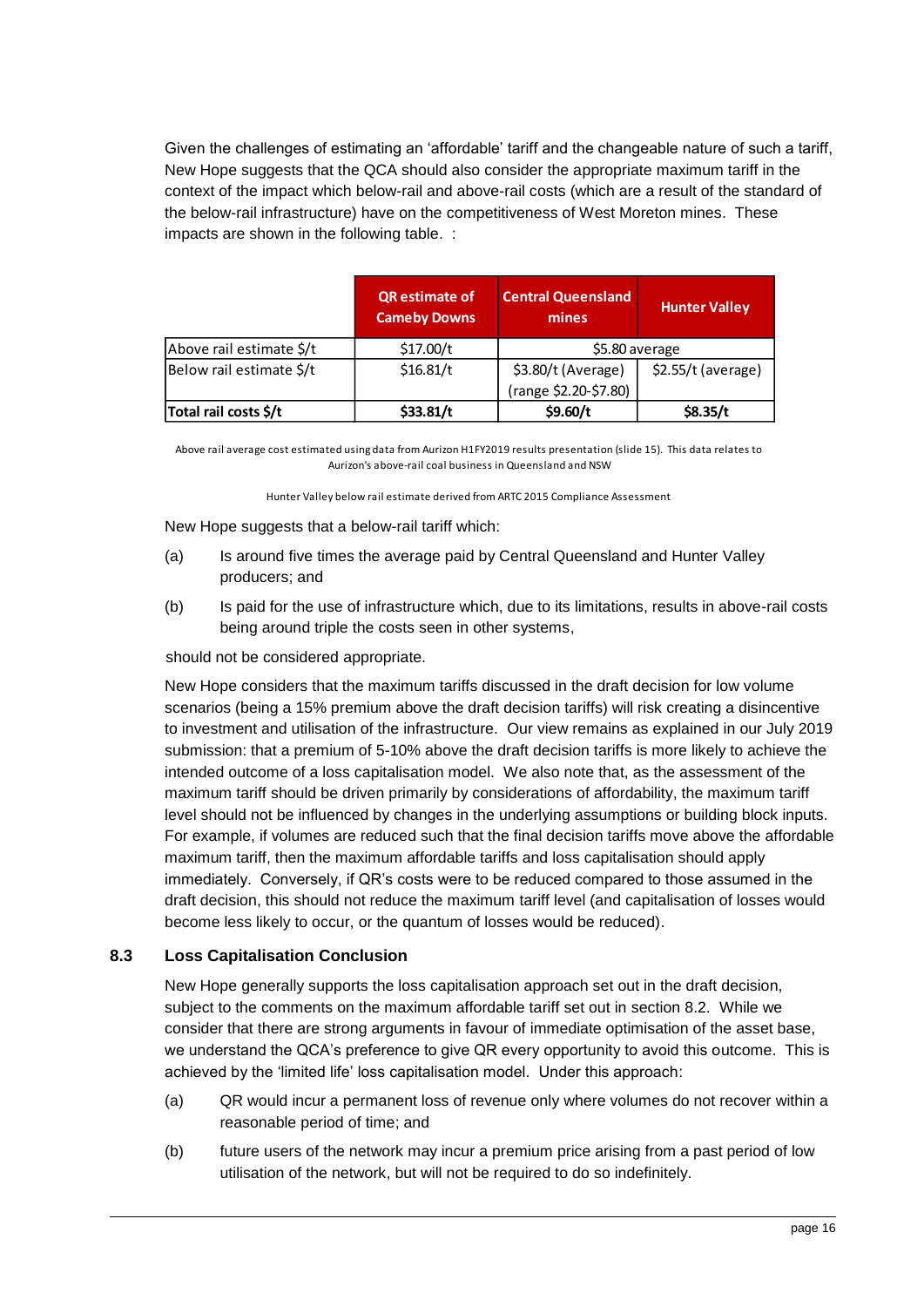## <span id="page-16-0"></span>**9 Two-part tariff and contribution of Cameby Downs mine**

In section 2.3 of New Hope's submission of 11 July 2019, New Hope explained its concerns regarding the revenue contribution of the Cameby Downs mine, and the question of whether the proposed pricing arrangements would result in a subsidy. Appendix A of the submission presented analysis, based on information extracted from the financial model provided by the QCA, which indicated that the revenue contribution of Cameby Downs was unlikely to cover the incremental costs of the mine (costs incurred West of Jondaryan, plus variable costs including East of Jondarayn). New Hope sought to consult with QR on this question, and provided a copy of the modelling to QR for review, however received limited feedback. New Hope therefore continues to request:

- (a) Confirmation that Cameby Downs is expected to contribute revenue at least equal to its full incremental cost (including the cost of capital which could have been avoided in the absence of the project); or
- (b) An explanation of why a subsidy is considered appropriate by the QCA.

We acknowledge that the increased volume forecast for Cameby Downs which QR appears to have indicated in its July 2019 submission may well result in Cameby Downs covering its incremental costs.

## <span id="page-16-1"></span>**10 Other West Moreton tariff-related matters**

New Hope's views on the following matters were explained in the initial submission and are unchanged:

- (a) The Endorsed Variation Event for increases in contracted coal services above the levels on which reference tariffs were based should continue. This is critical in any scenario in which the level of capacity reflected in cost allocations is greater than the volumes used to develop reference tariffs (July 2019 submission, 2.3.4).
- (b) Changes are required to the capital expenditure approval process (July 2019 submission, 2.4.2).
- (c) The Adjustment Charge approval process from AU1 should be retained (July 2019 submission, 2.4.3).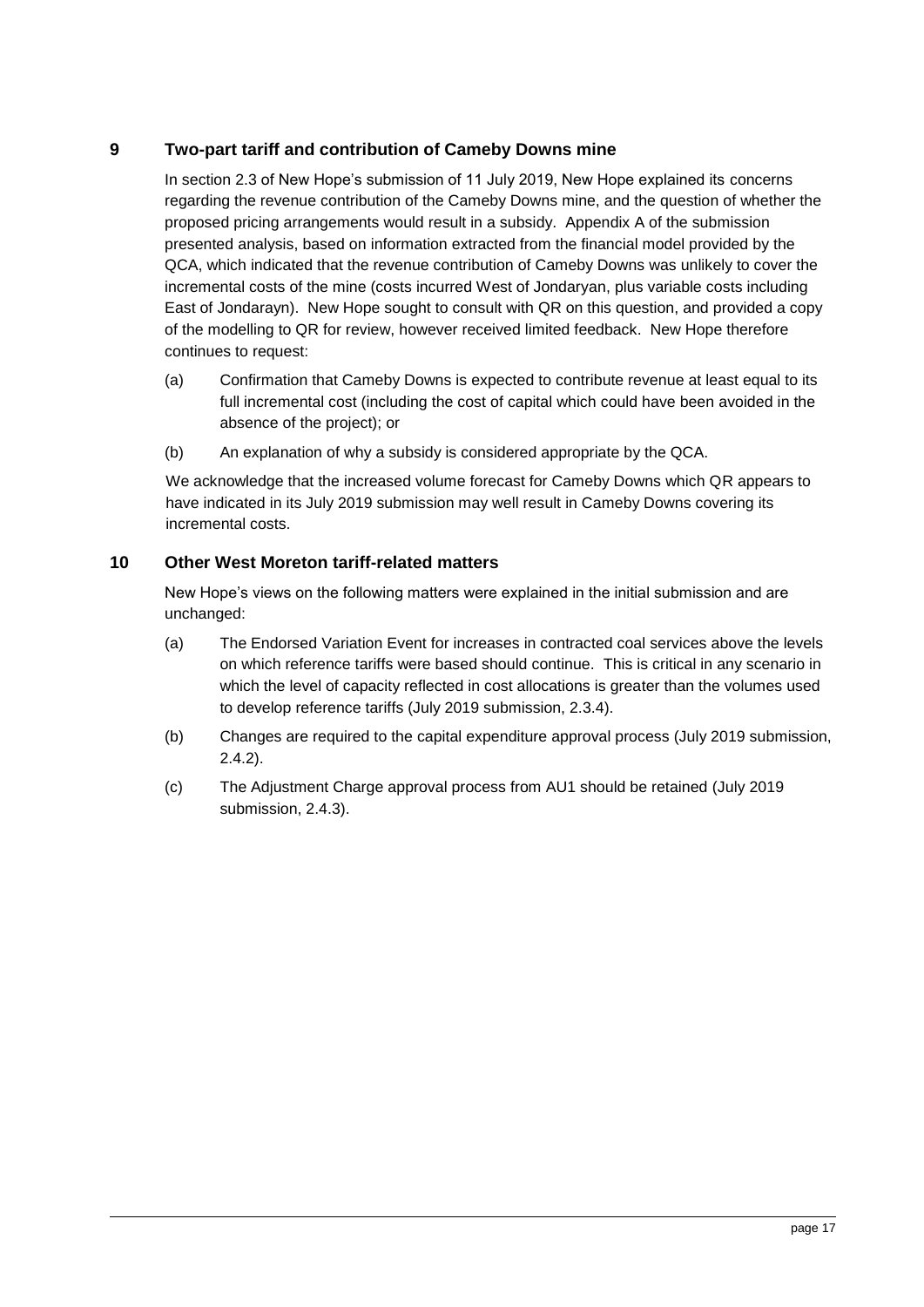# Part B – Access Undertaking and Standard Access Agreement

## <span id="page-17-0"></span>**11 Consultation**

New Hope has met with QR and a number of other stakeholders since the Draft Decision was handed down.

On a select range of issues concerning the wording of the 2020 DAU and SAA, QR provided proposed alternative drafting.

Following consultation, compromise drafting was agreed for most of those selected issues, which New Hope understands will be included in QR's collaborative submission.

## <span id="page-17-1"></span>**12 New Hope Positions on 2020 DAU and SAA Wording Issues**

New Hope has reviewed its positions from its previous submission, taking into account the Latest QR Submission and the consultations that have occurred.

Schedule 1 summarises for the OCA:

- (a) the issues on which consultation occurred; and
- (b) New Hope's position including where it supports the compromise position to be provided in the QR collaborative submission, and where it supports that position subject to some further refinements.

## **13 Regional Network User Groups**

Consultations with QR also extended to the proposed insertion of a new clause into the undertaking in relation to 'Regional Network User Groups' (such as the South-West User Group which currently operates in respect of the West Moreton system). New Hope is strongly supportive of the South-West User Group being expressly recognised in the Undertaking, and considers that an effective forum of that nature will be critical to increasing the prospects of achieving productivity and efficiency improvements.

QR has proposed drafting around how productivity and operational improvements would be addressed. New Hope has set out below the amendments it considers appropriate to QR's proposed drafting for this new undertaking clause. The principal changes New Hope is seeking are that:

- (a) the SWUG is currently chaired by a user representative and New Hope considers that should continue given that the users are the only entities which have exposure to each element of the supply chain (through contracts which each of the below rail, above rail and coal terminal providers) – acknowledging that the North Coast Line may require different treatment given that it does not have the same end user customer base.
- (b) at least some consideration is given to capacity constraints and Extensions as possible resolutions – while acknowledging that there is a separate regime for progressing any such Extension under clause 1.4 of the Undertaking. There will be times when a capital solution is more efficient than an operational solution; and
- (c) the existing Terms of Reference for the SWUG continue to apply until new Terms of Reference are agreed (so as to not disrupt the existing user group that is currently in operation).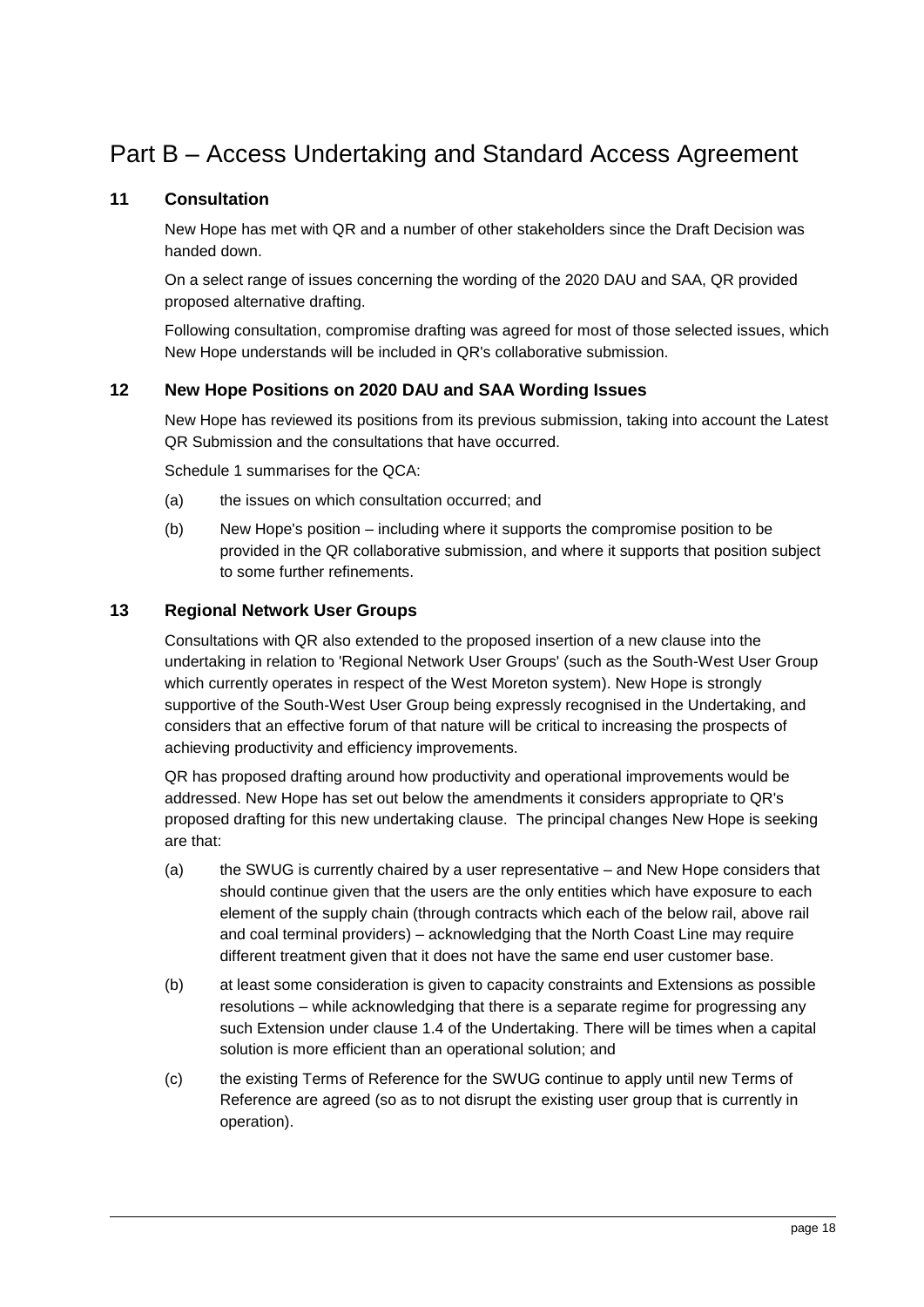## *Productivity and Operational Improvements*

- a) *Within two months of the Approval Date, Queensland Rail will convene a Regional Network User Group for each of the West Moreton System, North Coast Line System and Mt Isa Line System, subject to there being active and ongoing support for the group from the relevant nominated Rolling Stock Operators and Access Holders that operate in the respective system.*
- b) *A Queensland Rail representative will The chair of each of the Regional Network User Groups will be an end user representative agreed by the participating Access Holders (for the West Moreton System and Mount Isa Line System) or a Queensland Rail representative (for the North Coast Line System).*
- c) *Each Regional Network User Group will be a co-operative group with emphasis on analysis of data, open, impartial discussion and consensus discussion making to improve the operation of the supply chain.*
- d) *Queensland Rail will (and will provide resources to):*
	- i. *develop and produce operational and system performance reports; and*
	- ii. *provide analysis of the root causes of ongoing or systemic issues being experienced.*
	- *iii. identify resolutions to such issues (including, where appropriate, potential Extensions) and other productivity or efficiency initiatives; and*
	- iv. *provide evaluation and modelling of the outcomes of potential supply chain operational changes and productivity and efficiency initiatives that the Regional Network User Group are supportive of investigating (with consideration any potential Extensions which are identified to be resolved in accordance with clause 1.4).*
- *e) Decisions made by the Regional Network User Group will not be binding on any organisation.*
- *f) Queensland Rail and other group members may agree to invite other supply chain participants (including port operators and adjoining rail network owners) in specific advisory roles but not to participate in Regional Network User Group decision making processes.*
- *g) The frequency, rules for the conduct of meetings, and purposes and objectives of each Regional Network User Group will be as agreed between Queensland Rail and group members and will be documented in a Terms of Reference. Within one month of the Approval Date, Queensland Rail will propose Terms of Reference for each Regional Network User Group and use its best endeavours to agree those with the members of the Regional Network User Group. For the West Moreton System, the existing Term of Reference for the South West User Group will continue to apply unless and until revised Terms of Reference are agreed.*

*Regional Network User Group means a separate group in relation to each Regional Network established to review, discuss and consider solutions to improve rail operational issues and capacity constraints which can affect system or supply chain performance or capacity, comprised of each Access Holder, Rail Transport Operator and End User Access Seeker relevant to each Regional Network.*

## **14 Rail Connections**

Through recent experiences in seeking to negotiate a rail connection agreement for the New Acland rail siding, New Hope has developed serious concerns about the approach QR currently takes to rail connections to its network.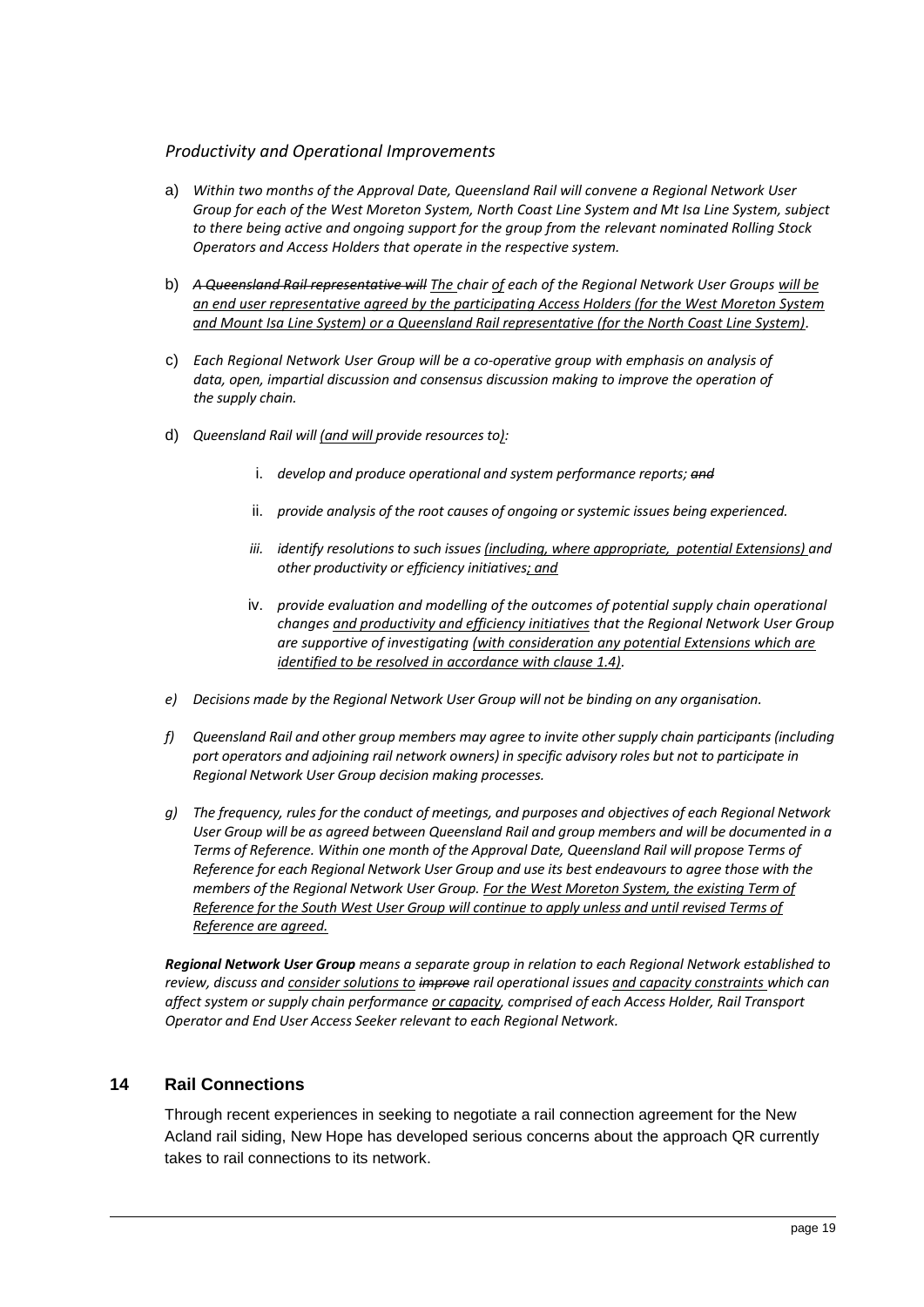In particular, New Hope is concerned that the existing undertaking and the 2020 DAU contain insufficient protections in relation to the terms (particularly including connection charges) that QR imposes on such connections. Inefficiently high connection charges provide a barrier to entry and hinder efforts to return volumes to the West Moreton system. The difficulty in such negotiations obviously is that while it is possible for an access seeker to have a third party develop the private infrastructure, the connection can only be negotiated with QR – such that the access seeker or private infrastructure owner has no bargaining position.

New Hope notes that Part 9 of Aurizon Network's access undertaking provides some arrangements in this regard which it would be appropriate to introduce here. However, New Hope appreciates that the number of private infrastructure connections to the QR network are likely to be less than applies in the central Queensland coal region network – such that it may not be appropriate to require a standard rail connection agreement.

Accordingly, taking into account that context and the factors in section 138(2) QCA Act, New Hope considers it would be appropriate to ensure that the 2020 DAU contains:

- (a) clear recognition that the private infrastructure owner has a right to bring an access dispute in relation to the terms of connection (which New Hope considers is consistent with the Draft Decision which ensures that the definition of 'Extension' applies to such connections); and
- (b) principles which each connection agreement must be consistent with, most importantly including that:
	- (i) charges imposed by QR are limited to the efficient costs which directly relate to the connecting infrastructure – but only to the extent that such costs have not, or will not be, included in the regulatory asset base (for the West Moreton network), taken into account in access charges or otherwise recovered by Aurizon Network through other means under the undertaking (such that costs that QR would incur irrespective of the connection and costs which it will otherwise recover are not charged again for);
	- (ii) QR must not require technical specifications for connection to the rail infrastructure that require higher standards for the design or construction than those required under the relevant legislation and safety standards; and
	- (iii) QR will provide access to all land owned, leased or licensed by QR that is necessary to construct, operate, use and maintain the connecting infrastructure.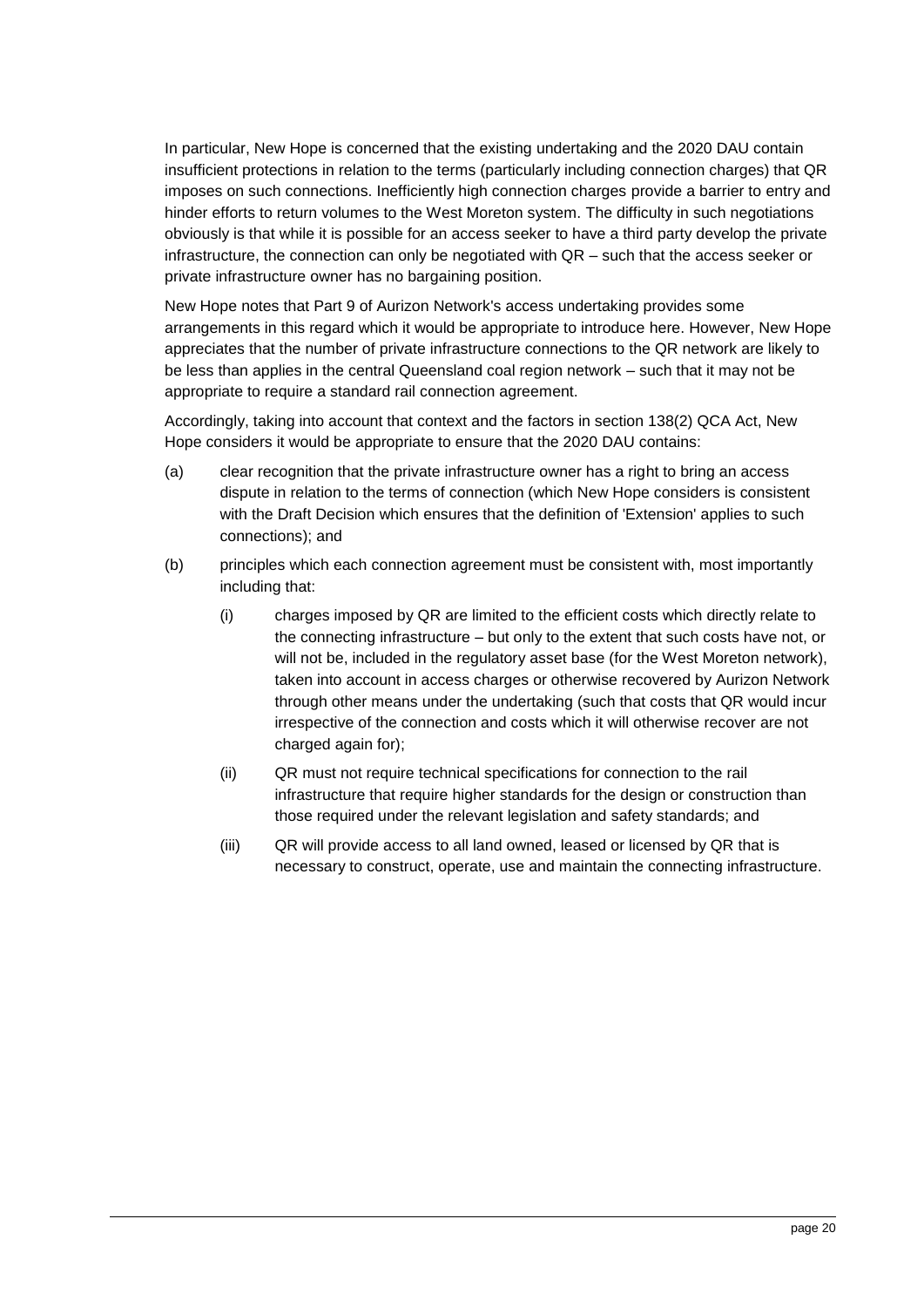## **Schedule 1- Outcomes following consultation**

#### **Standard Access Agreement**

<span id="page-20-0"></span>

| <b>QR Proposal</b>                                                                                                                                                                              | <b>Clause</b>                                           | <b>QCA Draft Decision</b>                                                                                                                                                                                          | <b>New Hope Initial Response</b>                                                                                                                                                                                | <b>Consultation</b><br>occurred? | <b>New Hope Position</b>                                                                                                                                                                   |  |  |  |
|-------------------------------------------------------------------------------------------------------------------------------------------------------------------------------------------------|---------------------------------------------------------|--------------------------------------------------------------------------------------------------------------------------------------------------------------------------------------------------------------------|-----------------------------------------------------------------------------------------------------------------------------------------------------------------------------------------------------------------|----------------------------------|--------------------------------------------------------------------------------------------------------------------------------------------------------------------------------------------|--|--|--|
|                                                                                                                                                                                                 | Variations for productivity and efficiency improvements |                                                                                                                                                                                                                    |                                                                                                                                                                                                                 |                                  |                                                                                                                                                                                            |  |  |  |
| Access holders or train operators can<br>seek a variation to the access agreement<br>to promote or accommodate a<br>demonstrable efficiency or productivity<br>improvement for the supply chain | 1.3                                                     | Not appropriate to be approved. Amendments<br>are appropriate to remove the words 'for the<br>supply chain'                                                                                                        | Support Draft Decision.<br>In addition, consider that QR's proposed<br>drafting 'to all parties' at the end of clause<br>1.3(a) should be deleted                                                               |                                  | Drafting agreed - see QR<br>collaborative submission                                                                                                                                       |  |  |  |
| Operational rights for train operators                                                                                                                                                          |                                                         |                                                                                                                                                                                                                    |                                                                                                                                                                                                                 |                                  |                                                                                                                                                                                            |  |  |  |
| There is a process for granting operational<br>rights to train operators and the<br>nomination of subsequent train operators                                                                    | 3                                                       | May not be appropriate to approve the<br>proposed drafting, given our concerns about<br>the clarity and workability of the clause, but<br>we invite further submissions from QR and<br>stakeholders on this matter | In favour of simplifying the process for<br>appointment subsequent operators.<br>Propose an explicit provision be inserted<br>where the initial operator is appointed by<br>the access holder.                  |                                  | As per initial response.<br>Do not agree with<br>argument in QR Latest<br>Submission. It is<br>appropriate to seek to<br>ensure that standard<br>access terms are as clear<br>as possible. |  |  |  |
| Liability in relation to performance levels                                                                                                                                                     |                                                         |                                                                                                                                                                                                                    |                                                                                                                                                                                                                 |                                  |                                                                                                                                                                                            |  |  |  |
| QR is not liable for failing to meet<br>performance levels, except as set out in<br>agreed performance levels                                                                                   | 13.4(a)                                                 | Not appropriate to be approved. We accept<br>the intent of this clause, but consider that<br>amendments are appropriate to clarify the<br>drafting                                                                 | Support Draft Decision - noting that<br>historically the imbalance in negotiating<br>power and delay associated with the<br>dispute resolution process has resulted in<br>a failure to agree performance levels |                                  | As per initial response.<br>Do not agree with<br>argument in QR Latest<br>Submission. It is<br>appropriate to seek to<br>ensure that standard<br>access terms are as clear<br>as possible. |  |  |  |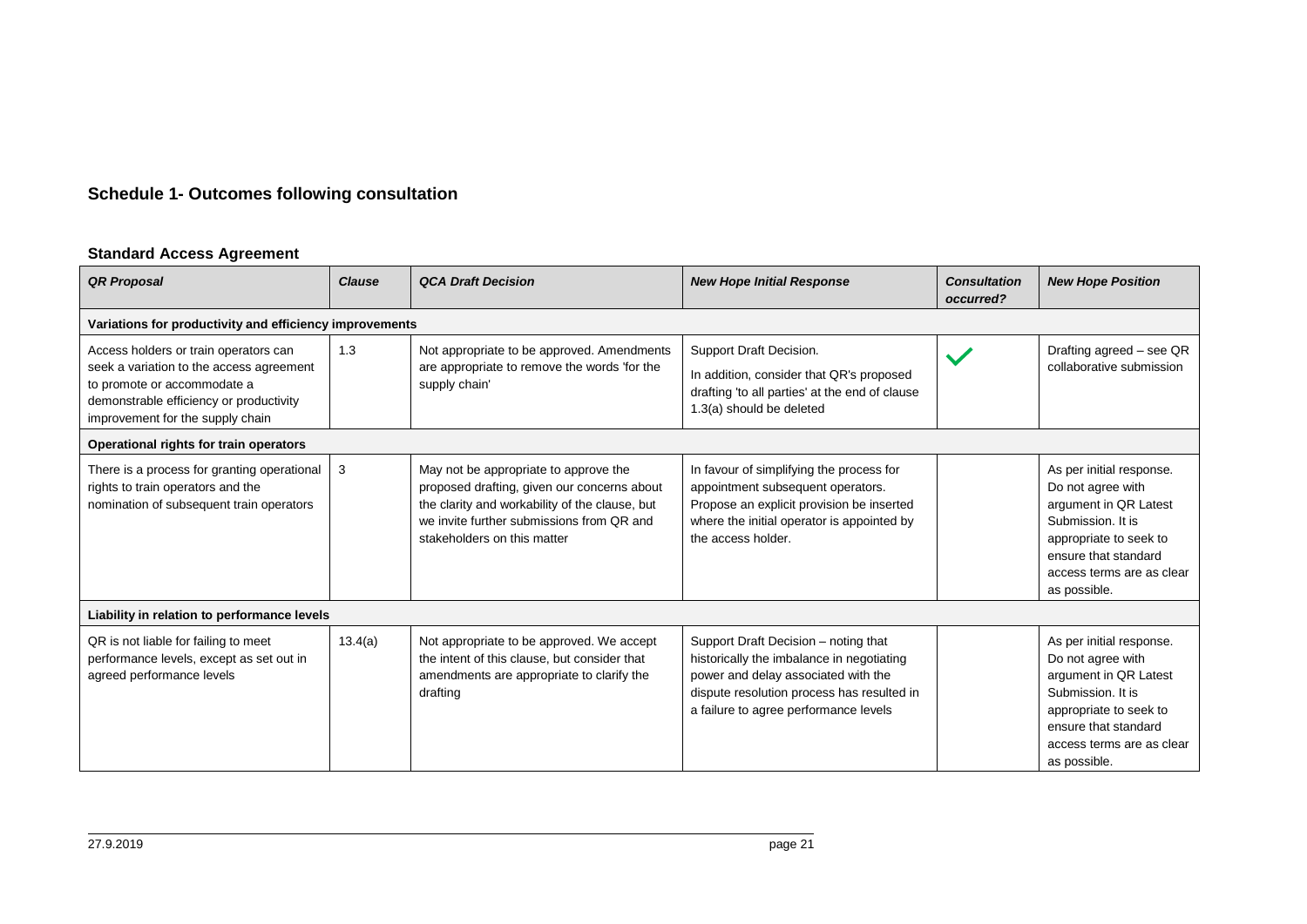| <b>QR Proposal</b>                                                                                                                                                                                                                      | <b>Clause</b>                | <b>QCA Draft Decision</b>                                                                                                                                                                                                                                                               | <b>New Hope Initial Response</b> | <b>Consultation</b><br>occurred? | <b>New Hope Position</b>                                                                                                                                                    |
|-----------------------------------------------------------------------------------------------------------------------------------------------------------------------------------------------------------------------------------------|------------------------------|-----------------------------------------------------------------------------------------------------------------------------------------------------------------------------------------------------------------------------------------------------------------------------------------|----------------------------------|----------------------------------|-----------------------------------------------------------------------------------------------------------------------------------------------------------------------------|
| <b>Security deposits</b>                                                                                                                                                                                                                |                              |                                                                                                                                                                                                                                                                                         |                                  |                                  |                                                                                                                                                                             |
| Access holders must, in appropriate cases<br>and having regard to the access holder's<br>financial capability, provide a security<br>deposit of at least six months of access<br>charges                                                | 17.1 and<br>Sch <sub>1</sub> | Not appropriate to be approved. Amendments<br>are appropriate to set the level of security as a<br>maximum amount rather than a minimum<br>amount, and to make future payment<br>obligations under the agreement a factor to be<br>considered when determining the security<br>amount   | <b>Support Draft Decision</b>    |                                  | Drafting agreed - see QR<br>collaborative submission                                                                                                                        |
| <b>Relinquishment fees</b>                                                                                                                                                                                                              |                              |                                                                                                                                                                                                                                                                                         |                                  |                                  |                                                                                                                                                                             |
| Access holders must pay a fee for<br>relinquishing their access rights that is 80<br>per cent of the present value of take-or-<br>pay charges for the remainder of the<br>agreement (unless the contracting parties<br>agree otherwise) | 21.2(c)                      | Overall proposal is not appropriate to be<br>approved. QR's proposal as it applies to<br>reference tariff services is appropriate to be<br>approved. However, the proposal to prescribe<br>relinquishment fees for non-reference tariff<br>services is not appropriate to be approved   | <b>Support Draft Decision</b>    |                                  | As per initial response.<br>As New Hope only<br>utilises reference services<br>it has not commented on<br>QR's arguments in<br>relation to non-reference<br>tariff services |
| Requirements to negotiate or consult in good faith                                                                                                                                                                                      |                              |                                                                                                                                                                                                                                                                                         |                                  |                                  |                                                                                                                                                                             |
| Various obligations to negotiate or consult<br>in 'good faith' in the current SAA no longer<br>apply                                                                                                                                    | Various                      | Not appropriate to be approved. Amendments<br>are appropriate to reinstate the requirements<br>to negotiate or consult in good faith that apply<br>in the current SAA. We support QR's intention<br>to negotiate with stakeholders on the<br>development of a definition of good faith. | <b>Support Draft Decision</b>    |                                  | QR and stakeholders<br>have agreed that<br>references to good faith<br>should be retained, but<br>without any express<br>$definition - see QR$<br>collaborative submission. |
| Other terms                                                                                                                                                                                                                             |                              |                                                                                                                                                                                                                                                                                         |                                  |                                  |                                                                                                                                                                             |
| QR proposed to remove the references to<br>subsequent agreements contained in the<br>current SAA to clarify the drafting                                                                                                                | 4.1(c)(i)                    | Appropriate to be approved, as it is a minor<br>procedural change relative to the current SAA.                                                                                                                                                                                          | Support Draft Decision.          |                                  | As per initial response                                                                                                                                                     |
| QR proposed an amendment to the<br>current SAA to clarify that each party to<br>the agreement (including the operator)<br>provides the relevant representations and<br>warranties                                                       | 4.6(a)                       | Not appropriate to be approved. An operator<br>must provide representations and warranties<br>under cl. 23, so there is no need to add an<br>additional requirement in clause 4.6(a).<br>Therefore, our draft decision is that                                                          | Support Draft Decision.          |                                  | As per initial response                                                                                                                                                     |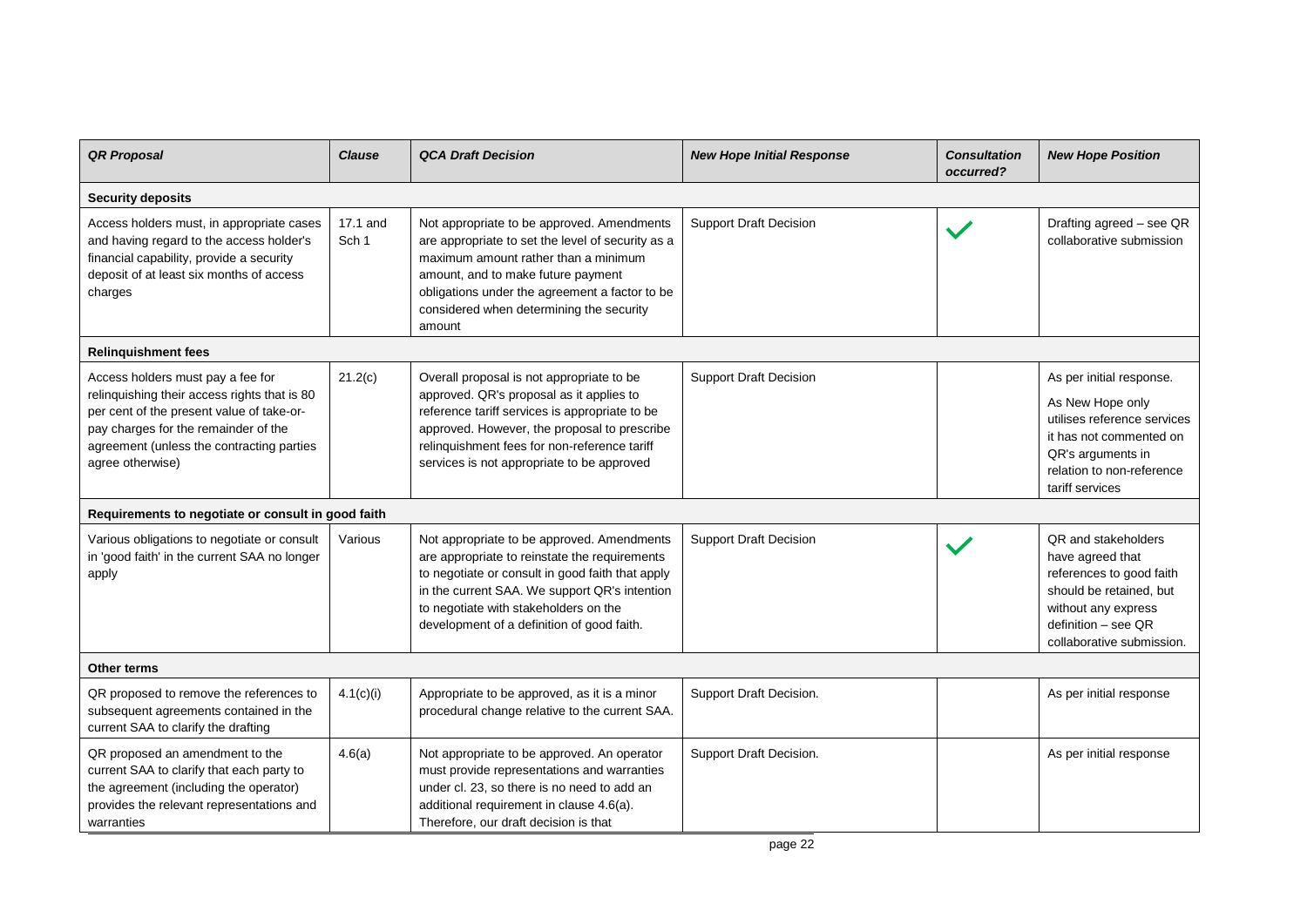| <b>QR Proposal</b>                                                                                                                                                                                                                                                                                                                     | <b>Clause</b>     | <b>QCA Draft Decision</b>                                                                                                                                                                                                                                                                                                                                                                                                                                                                                                  | <b>New Hope Initial Response</b>                                                                         | <b>Consultation</b><br>occurred? | <b>New Hope Position</b> |
|----------------------------------------------------------------------------------------------------------------------------------------------------------------------------------------------------------------------------------------------------------------------------------------------------------------------------------------|-------------------|----------------------------------------------------------------------------------------------------------------------------------------------------------------------------------------------------------------------------------------------------------------------------------------------------------------------------------------------------------------------------------------------------------------------------------------------------------------------------------------------------------------------------|----------------------------------------------------------------------------------------------------------|----------------------------------|--------------------------|
|                                                                                                                                                                                                                                                                                                                                        |                   | amendments are appropriate to reinstate the<br>drafting that applies in cl. 4.6(a) of the current<br>SAA.                                                                                                                                                                                                                                                                                                                                                                                                                  |                                                                                                          |                                  |                          |
| QR proposed amendments to the current<br>SAA to reflect changes to rail safely<br>legislation and clarify that only relevant<br>information is to be provided                                                                                                                                                                          | $\mathbf 5$       | This proposal, which reflects changes to rail<br>safety legislation, is appropriate to be<br>approved.                                                                                                                                                                                                                                                                                                                                                                                                                     | Support Draft Decision.                                                                                  |                                  | As per initial response  |
| Pacific National argued that the 10<br>business days timeframe for making<br>payments, as proposed by QR, should be<br>extended to 45 days in line with rail<br>industry practice                                                                                                                                                      | 6.2(a)            | QR's proposed payment timeframe is<br>appropriate to be approved. Pacific National<br>has not justified its suggestion to extend the<br>timeframe to 45 days and we are not aware of<br>evidence to suggest that 10 business days is<br>out of line with industry practice. We also note<br>that a 10-business day timeframe applies in<br>Aurizon Network's current SAA.                                                                                                                                                  | Support Draft Decision the 10 business<br>days' timeframe for payment is a long-<br>standing obligation. |                                  | As per initial response  |
| Under QR's proposal, the parties are not<br>required to provide notification of actual or<br>likely failures of the access agreement.<br>These requirements are in the current<br>SAA, but QR said the requirements were<br>inappropriate and not customary in<br>commercial contracts.                                                | 7.3(f),<br>8.4(d) | QR's proposal is not appropriate to be<br>approved because it prevents the parties from<br>preparing for likely breaches or mitigating the<br>effects of actual breaches. It does not<br>appropriately balance the interests of QR,<br>access holders and train operators. QR<br>should amend the clauses to reflect the<br>requirements in the current SAA, except that<br>notification should only be required for<br>material breaches or likely breaches<br>(otherwise the obligation is likely to be too<br>onerous). | Support Draft Decision and agree to it<br>being restricted to material breaches or<br>likely breaches.   |                                  | As per initial response  |
| Aurizon Bulk considered that additional<br>train services and ad hoc train services<br>were similar and should be consolidated<br>under one request for extra train services<br>that counts towards an access holder's<br>take or pay obligations.<br>In response to Aurizon Bulk's submission,<br>QR argued that the two services are | 8                 | QR only prescribes take-or-pay provisions for<br>reference tariff services. QR's proposal of<br>allow additional services but not ad hoc<br>services, to offset an access holder's take-or-<br>pay liability is appropriate to be approved.<br>As noted by QR, there are differences<br>between ad hoc and additional services (as<br>those terms are defined in the SAA). An                                                                                                                                              | Support Draft Decision.                                                                                  |                                  | As per initial response  |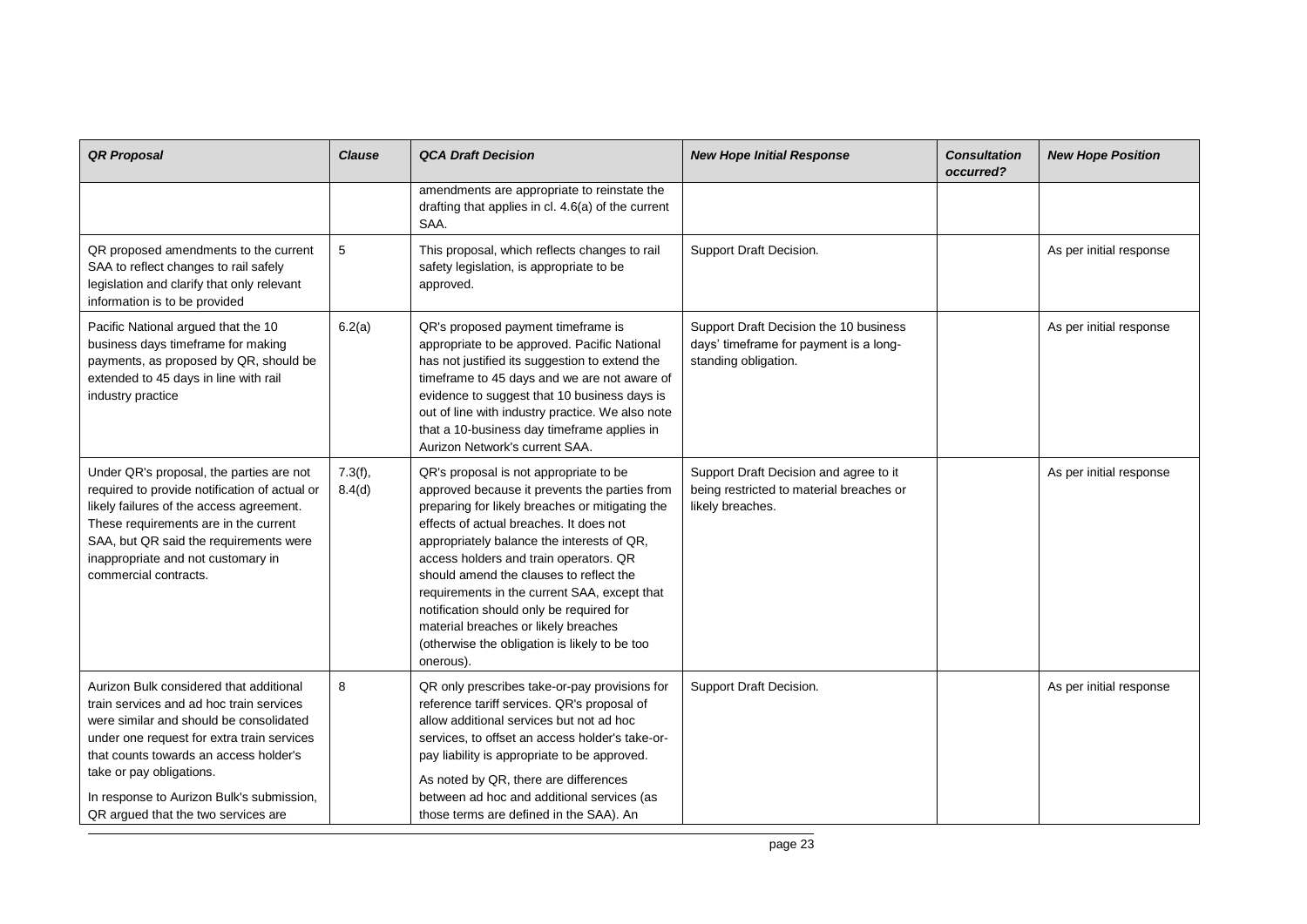| <b>QR Proposal</b>                                                                                                                                                                                     | <b>Clause</b>                                     | <b>QCA Draft Decision</b>                                                                                                                                                                                                                                                                                                                                                                                                                                                                                                                                 | <b>New Hope Initial Response</b> | <b>Consultation</b><br>occurred? | <b>New Hope Position</b> |
|--------------------------------------------------------------------------------------------------------------------------------------------------------------------------------------------------------|---------------------------------------------------|-----------------------------------------------------------------------------------------------------------------------------------------------------------------------------------------------------------------------------------------------------------------------------------------------------------------------------------------------------------------------------------------------------------------------------------------------------------------------------------------------------------------------------------------------------------|----------------------------------|----------------------------------|--------------------------|
| different and that it did not support the<br>consolidation of the definitions or consider<br>there was a case for ad hoc services to be<br>offset against take-or-pay obligations.                     |                                                   | additional service is the same type of service<br>as the contracted service, but an ad hoc<br>service different from the contracted service<br>(for example, it could be a service with a<br>different origin and destination).                                                                                                                                                                                                                                                                                                                           |                                  |                                  |                          |
|                                                                                                                                                                                                        |                                                   | Under the take-or-pay provisions, the access<br>holder agrees to pay for the paths it has<br>contracted, whether or not those paths are<br>used. We do not consider it appropriate to use<br>revenue from different types of services (i.e.<br>ad hoc services) to reduce an access holder's<br>take or pay liability.                                                                                                                                                                                                                                    |                                  |                                  |                          |
|                                                                                                                                                                                                        |                                                   | Our draft decision to approve QR's proposal<br>appropriately balances the interests of QR<br>and access holders.                                                                                                                                                                                                                                                                                                                                                                                                                                          |                                  |                                  |                          |
| Aurizon Bulk submitted that amendments<br>were appropriate to ensure QR provides<br>additional and ad hoc train services<br>wherever available and evidence to<br>support any rejection of the request | 8                                                 | QR's proposed is appropriate to be approved.<br>We do not consider that Aurizon Bulk's<br>suggested amendments are appropriate. We<br>consider QR has an incentive to provide<br>additional and ad hoc services to increase its<br>revenue and note Aurizon Bulk's comment<br>that QR has been accommodating and<br>reasonable in practice.                                                                                                                                                                                                               | Support Draft Decision.          |                                  | As per initial response  |
| Pacific National submitted that QR should<br>only be allowed to recover 'reasonable'<br>costs and expenses                                                                                             | $8.4(c)$ ,<br>$10.2(c)$ ,<br>$10.7(a)$ ,<br>11(c) | QR's proposal is not appropriate to be<br>approved. In relation to cl 8.4(c), 10.2(c) and<br>11(c), it is appropriate to include the caveat<br>proposed by Pacific National to balance the<br>interests of the contracting parties. QR should<br>be able to recover reasonable costs, while<br>access holder should not be liable for costs<br>that are excessive. However, we do not<br>consider it is appropriate to add this caveat to<br>cl 10.7(a), because there are sufficient<br>protections within the clause requiring QR to<br>act reasonably. | Support Draft Decision.          |                                  | As per initial response  |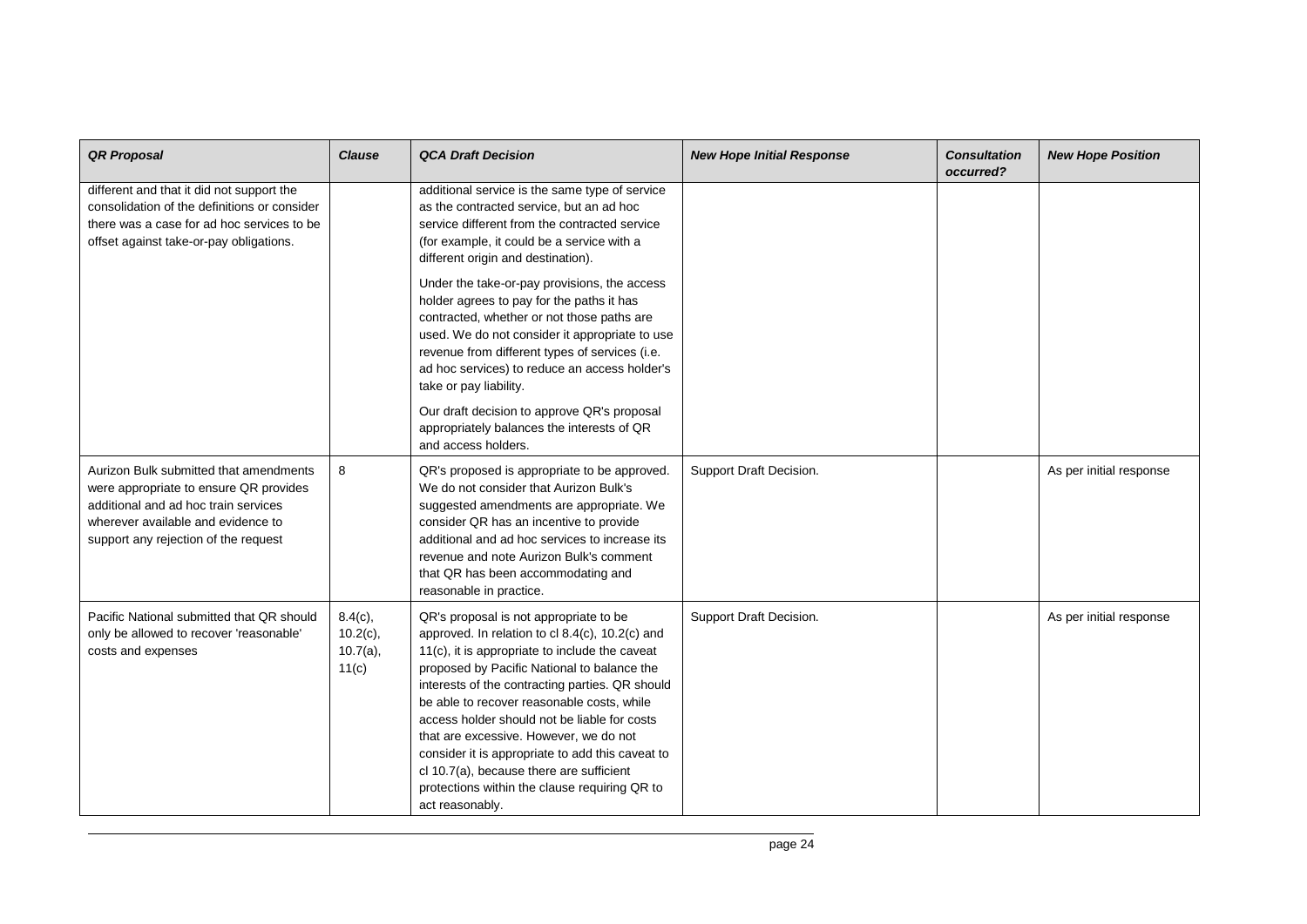| <b>QR Proposal</b>                                                                                                                                                                                                                                                               | <b>Clause</b>            | <b>QCA Draft Decision</b>                                                                                                                                                                                                                                                                                                                                                                                                                                                                                       | <b>New Hope Initial Response</b>                                                                                                                        | <b>Consultation</b><br>occurred? | <b>New Hope Position</b>                                                                                                                                                                                                           |
|----------------------------------------------------------------------------------------------------------------------------------------------------------------------------------------------------------------------------------------------------------------------------------|--------------------------|-----------------------------------------------------------------------------------------------------------------------------------------------------------------------------------------------------------------------------------------------------------------------------------------------------------------------------------------------------------------------------------------------------------------------------------------------------------------------------------------------------------------|---------------------------------------------------------------------------------------------------------------------------------------------------------|----------------------------------|------------------------------------------------------------------------------------------------------------------------------------------------------------------------------------------------------------------------------------|
| QR proposed to clarify that changes to the<br>interface risk management plan (IRMP)<br>could be made by exchanging written<br>notices. QR considered the amendment<br>would remove an unnecessary<br>administrative burden and enable safety<br>issues to be dealt with quickly. | 9.2(d)                   | QR's proposal is not appropriate to be<br>approved. We accept the intent of QR's<br>proposal to simplify the process of changing<br>the IRMP and consider that the rights of the<br>contracting parties are not affected. However,<br>amendments to cl 9.2(d) are appropriate to<br>clarify the drafting in a manner similar to the<br>following: '(d) For administrative ease, the<br>IRMP may be amended by way of written<br>communication between the duly authorised<br>representatives of the Parties.    | New Hope supports QCA's proposed<br>drafting, the importance of the IRMP is<br>sufficient to warrant greater<br>communications rather than just notice. |                                  | As per initial response.<br>Do not agree with<br>assessment in the Latest<br>QR Submission that this<br>is minor and<br>inconsequential. Changes<br>to the IRMP should be<br>explained.                                            |
| QR proposed a number of amendments to<br>the current SAA to reflect changes to rail<br>safety legislation and the establishment of<br>the Office of the National Rail Safety<br>Regulator                                                                                        | 9.3, 9.10,<br>10.1, 28.1 | QR's proposal is not appropriate to be<br>approved. We have reviewed QR's proposal<br>and consider the following amendments are<br>appropriate:<br>The definition of 'RNSL' needs to be<br>amended to reflect that the Queensland<br>and South Australian laws are separate<br>acts and to refer to the South Australian<br><b>National Law</b><br>The removal of the definition of 'Railway<br>Operator' requires consequential<br>amendments to Schedule 2 where the<br>term 'Railway Operator' is still used | New Hope supports QR's intention behind<br>making these amendments but agrees with<br>the amendments proposed by the QCA.                               |                                  | As per initial response.<br>Appears from Latest QR<br>Submission that QR is<br>proposing to amend the<br>drafting to align with the<br>Draft Decision.                                                                             |
| Pacific National submitted that<br>amendments should be made to this<br>clause to only enable QR to do anything it<br>considers 'reasonably' necessary                                                                                                                           | 10.2(c)                  | QR's proposal is not appropriate to be<br>approved. It is appropriate for QR to amend cl<br>10.2(c) as suggested by Pacific National.<br>Including this caveat is appropriate to guide<br>the actions taken by QR and strikes a<br>reasonable balance between the interests of<br>the contracting parties.                                                                                                                                                                                                      | New Hope supports the amendments<br>proposed by Pacific National.                                                                                       |                                  | As per initial response. In<br>relation to the argument<br>made in the Latest QR<br>Submission, the words<br>'reasonably necessary'<br>are an objective test that<br>will encompass the<br>broader interests that QR<br>refers to. |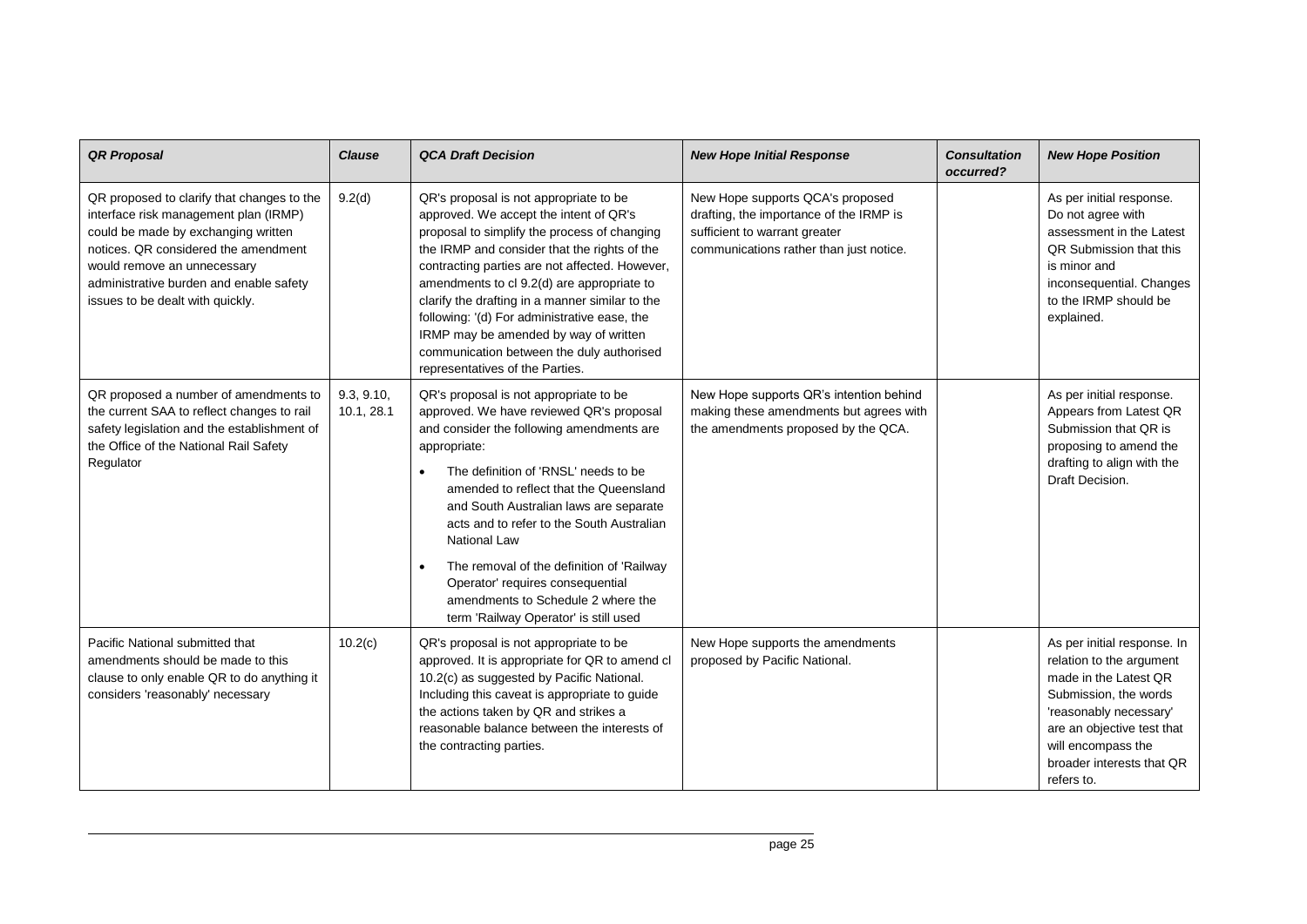| <b>QR Proposal</b>                                                                                                                                                                                                                                                                                                                                                               | <b>Clause</b> | <b>QCA Draft Decision</b>                                                                                                                                                                                                                                                                                                                                                                                                                                                                                                         | <b>New Hope Initial Response</b> | <b>Consultation</b><br>occurred? | <b>New Hope Position</b>                                                                                                                                                                                                                           |
|----------------------------------------------------------------------------------------------------------------------------------------------------------------------------------------------------------------------------------------------------------------------------------------------------------------------------------------------------------------------------------|---------------|-----------------------------------------------------------------------------------------------------------------------------------------------------------------------------------------------------------------------------------------------------------------------------------------------------------------------------------------------------------------------------------------------------------------------------------------------------------------------------------------------------------------------------------|----------------------------------|----------------------------------|----------------------------------------------------------------------------------------------------------------------------------------------------------------------------------------------------------------------------------------------------|
| Pacific National argued that the ability to<br>use dispute resolution for disputes about<br>the noise mitigation requirements should<br>be made explicit                                                                                                                                                                                                                         | 10.7          | While the general dispute resolution<br>mechanism in cl 19 would apply to disputes in<br>relation to this clause, we do not consider that<br>QR's proposal is appropriate to be approved<br>because it may result in disputes being<br>referred to a court, even though disputes of<br>this nature would be more appropriately dealt<br>with by an expert. QR should include an<br>additional provision to provide that disputes in<br>relation to cl 10.7 are directly referred to an<br>expert for resolution under cl 19.3.    | Support Draft Decision.          |                                  | As per initial response.<br>New Hope agrees with<br>the QCA that noise<br>disputes are more<br>appropriately dealt with<br>by experts rather than<br>involving the cost and<br>delays of court<br>proceedings (for what is<br>not a legal matter). |
| Pacific National argued that the clause<br>should be clarified to specify that QR is<br>not indemnified in the event that it is<br>negligent. Pacific National also suggested<br>removing cl $12.2(c)$ and $12.2(d)$                                                                                                                                                             | 12.2          | QR's proposal is not appropriate to be<br>approved. This clause applies where the<br>operator's customer is not a party to the SAA<br>and is intended to apply the same limitations<br>on the potential liability of QR as those that<br>apply under cl 13 to the operator's customer.<br>QR's potential liability for negligence is<br>considered in cl 13.<br>Pacific National has not provided any reasons<br>for deleting cl 12.2(c) and (d) and these<br>clauses are consistent with the intent of cls<br>$12.2(a)$ and (b). | Support Draft Decision.          |                                  | As per initial response                                                                                                                                                                                                                            |
| QR proposed to amend the current SAA<br>by including cl 15.1 to clarify that cls<br>15.2(c), 15.3(c), 15.4(a) and 15.5(a) are<br>subject to relevant legislation and<br>regulations regarding the enforcement of<br>contractual provisions relating to<br>insolvency events. QR advised that these<br>changes are necessary to address the<br>ipso facto legislative amendments. | 15            | QR's proposal is appropriate to be approved<br>given the introduction of the new ipso facto<br>regime. While QR advised that consequential<br>amendments should be made to cl 17.2,<br>which deals with QR's recourse to security, it<br>did not appear to submit any proposed<br>amendments. We will consider proposals in<br>relation to further amendments in response to<br>the draft decision.                                                                                                                               | Support Draft Decision.          |                                  | As per initial response                                                                                                                                                                                                                            |
| Pacific National considered the clause<br>should be amended to protect the<br>operator from QR terminating the                                                                                                                                                                                                                                                                   | 15.2(a)       | QR's proposed cls 15.2(a) and 15.3(a) are not<br>appropriate to be approved. It is appropriate<br>for QR to amend cls 15.2(a) and 15.3(a) to                                                                                                                                                                                                                                                                                                                                                                                      | Support Draft Decision.          |                                  | As per initial response                                                                                                                                                                                                                            |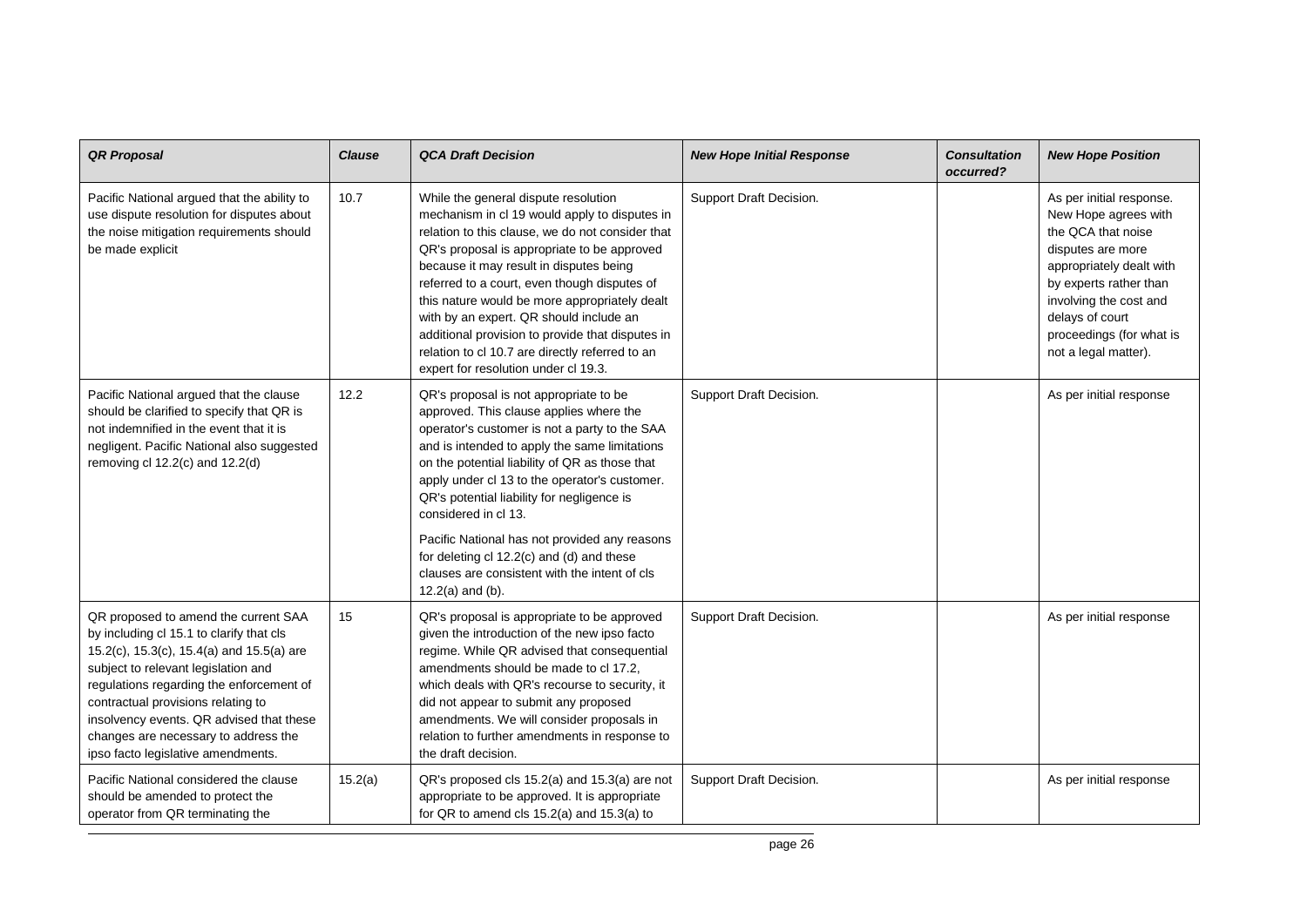| <b>QR Proposal</b>                                                                                                                                                                                                                                                         | <b>Clause</b> | <b>QCA Draft Decision</b>                                                                                                                                                                                                                                                                                                                                                                                                                                                                                                                                                                                                                                                                                     | <b>New Hope Initial Response</b>                                                                       | <b>Consultation</b><br>occurred? | <b>New Hope Position</b> |
|----------------------------------------------------------------------------------------------------------------------------------------------------------------------------------------------------------------------------------------------------------------------------|---------------|---------------------------------------------------------------------------------------------------------------------------------------------------------------------------------------------------------------------------------------------------------------------------------------------------------------------------------------------------------------------------------------------------------------------------------------------------------------------------------------------------------------------------------------------------------------------------------------------------------------------------------------------------------------------------------------------------------------|--------------------------------------------------------------------------------------------------------|----------------------------------|--------------------------|
| agreement, if the operator is not liable for<br>a failure under the agreement. Pacific<br>National proposed similar wording to cl<br>15.4(c)                                                                                                                               |               | reflect the wording in cl 15.4(c). Providing<br>reciprocal rights in relation to the ability to<br>terminate an agreement appropriately<br>balances the interests of QR, access seekers,<br>access holders and train operators.                                                                                                                                                                                                                                                                                                                                                                                                                                                                               |                                                                                                        |                                  |                          |
| Pacific National argued that the operator<br>should be able to terminate the agreement<br>if QR fails to comply with safety related<br>obligations in the agreement (consistent<br>with QR's rights in cl. 15.2)                                                           | 15.4          | QR's proposal is appropriate to be approved.<br>We do not consider that the amendments<br>proposed by Pacific National are necessary,<br>noting that the operator's rights under cl<br>15.4(c) are likely to address Pacific National's<br>concern.                                                                                                                                                                                                                                                                                                                                                                                                                                                           | Support Draft Decision.                                                                                |                                  | As per initial response  |
| Pacific National argues that the clause<br>appears to be incorrectly drafted because<br>insurance claims paid are for liability to<br>QR, not necessarily damage to the<br>network.                                                                                        | 16.9          | QR's proposal is appropriate to be approved.<br>We do not consider that cl 16.9 implies that all<br>claims are paid in respect of damage to the<br>network. Clause 16.9                                                                                                                                                                                                                                                                                                                                                                                                                                                                                                                                       | Support Draft Decision.                                                                                |                                  | As per initial response  |
| Pacific National argued that access<br>holders should not be required to pay<br>higher costs if there is a change in taxes,<br>law or credit. This is an example of QR<br>attempting to shift risk on to its customers<br>who are not better placed to manage the<br>risk. | 18.2          | QR's proposal, which only applies to non-<br>reference-tariff services, is appropriate to be<br>approved. The clause appropriately<br>addresses how adjustments to access<br>charges are to be made when there is a<br>change in costs due to the occurrence of<br>certain events that are outside QR's control.<br>Relevantly, it provides for adjustments that<br>reflect cost decreases, as well as cost<br>increases. While we consider the proposed<br>clause is an appropriate default contract<br>provision, the parties may negotiate<br>variations.<br>Our draft decision appropriately balances<br>QR's legitimate business interests with the<br>interest of access seekers and access<br>holders. | New Hope only uses reference tariff<br>services and as such does not have a<br>position on this issue. |                                  | As per initial response  |
| QR proposed to remove this clause, which<br>was included in the current SAA, to reflect                                                                                                                                                                                    | 19.4          | QR's proposal is not appropriate to be<br>approved having regard to the s 138(2)                                                                                                                                                                                                                                                                                                                                                                                                                                                                                                                                                                                                                              | Support Draft Decision.                                                                                |                                  | As per initial response  |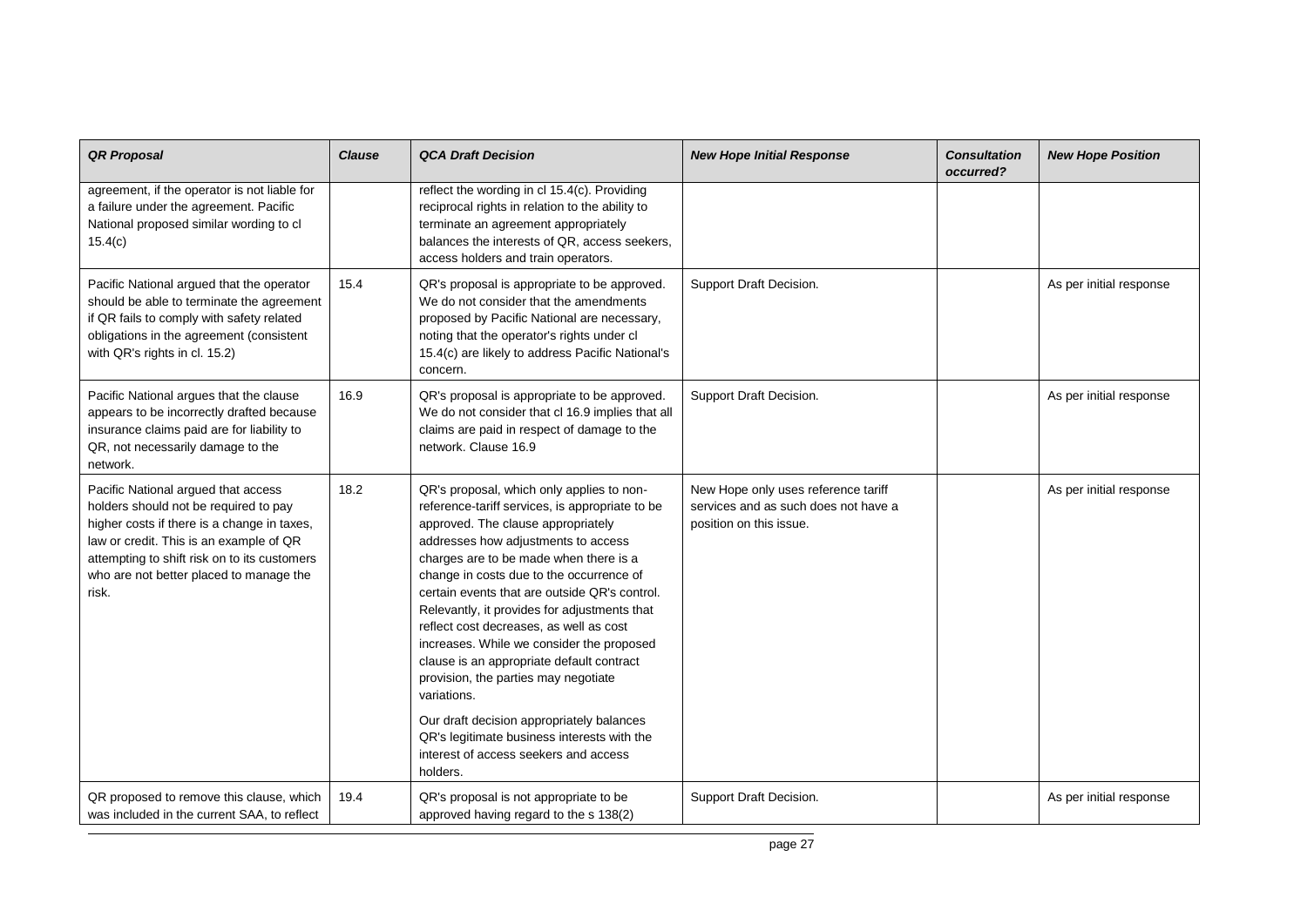| <b>QR Proposal</b>                                                                                                                                                                                 | <b>Clause</b> | <b>QCA Draft Decision</b>                                                                                                                                                                                                                                                                                                                                                                                                                                                                                                                                                                                                                                                                                                                                                                                                                                                                                                                                                                                                                                                                                                                                                                | <b>New Hope Initial Response</b>                                                                                                                                                                                                                                                                                                                                                                                                                                                                                                                                                                                                                                                                                         | <b>Consultation</b><br>occurred? | <b>New Hope Position</b> |
|----------------------------------------------------------------------------------------------------------------------------------------------------------------------------------------------------|---------------|------------------------------------------------------------------------------------------------------------------------------------------------------------------------------------------------------------------------------------------------------------------------------------------------------------------------------------------------------------------------------------------------------------------------------------------------------------------------------------------------------------------------------------------------------------------------------------------------------------------------------------------------------------------------------------------------------------------------------------------------------------------------------------------------------------------------------------------------------------------------------------------------------------------------------------------------------------------------------------------------------------------------------------------------------------------------------------------------------------------------------------------------------------------------------------------|--------------------------------------------------------------------------------------------------------------------------------------------------------------------------------------------------------------------------------------------------------------------------------------------------------------------------------------------------------------------------------------------------------------------------------------------------------------------------------------------------------------------------------------------------------------------------------------------------------------------------------------------------------------------------------------------------------------------------|----------------------------------|--------------------------|
| the commencement of the Rail Safety<br>National Law (Queensland) and the<br>establishment of the Office of the National<br>Rail Safety Regulator, which has no<br>jurisdiction to resolve disputes |               | factors. While the changes to the safety laws<br>mean that the national regulator has no<br>jurisdiction to resolve disputes under the<br>national law, QR should amend its proposal<br>so that disputes relating to safety issues are<br>to be referred to an expert for resolution under<br>cl 19.3. We expect that safety-related disputes<br>would be more appropriately dealt with by an<br>expert than a court.                                                                                                                                                                                                                                                                                                                                                                                                                                                                                                                                                                                                                                                                                                                                                                    |                                                                                                                                                                                                                                                                                                                                                                                                                                                                                                                                                                                                                                                                                                                          |                                  |                          |
| QR's proposed dispute resolution<br>mechanism requires the parties to agree<br>to refer a dispute to an expert, unless the<br>SAA explicitly requires a dispute to be<br>referred to an expert     | Various       | Elsewhere in this chapter, we have identified<br>disputes that may be more appropriately<br>considered by an expert rather than being<br>referred directly to a court (for example<br>disputes in relation to noise mitigation<br>requirements any performance levels). There<br>may be other instances where disputes would<br>be more appropriately, and also potentially<br>more efficiently, dealt with by a relevant<br>expert (such as disputes that relate to<br>technical matters). Under the proposed<br>drafting, these types of disputes would be<br>referred to a court if the parties could not<br>agree on expert review (unless the relevant<br>clause specifically calls for expert review).<br>We consider that such an approach may more<br>appropriately balance the interests of QR,<br>access holders, train operators and<br>customers. However, we welcome comments<br>from stakeholders in relation to these matters<br>and particularly as to specific circumstances<br>where disputes may be better referred directly<br>to an expert. Relevant clauses for further<br>consideration by stakeholders may include cls<br>8.8, 8.9, 8.10, 9.2, 9.6-9.8, 10.1, 11 | New Hope agrees that certain types of<br>disputes are more appropriately resolved<br>via an expert (both due to the likely greater<br>speed with which expert resolution would<br>operate relative to court resolution and<br>because of the benefits of the dispute<br>being resolved by a decision making with<br>specialist expertise in the relevant field). In<br>particularly New Hope considers that<br>disputes regarding each of the following<br>should be resolved by an expert unless<br>agreed otherwise: operational matters<br>(clause 8), interface and safety issues<br>(clause 9), incident, environmental and<br>emergency issues (clause 10), compliance<br>of trains and rolling stock (clause 11). |                                  | As per initial response  |
| Pacific National argues that QR should<br>reimburse train operators for take-or-pay                                                                                                                |               | In the absence of a reference tariff applying<br>on the North Coast line and given the limited                                                                                                                                                                                                                                                                                                                                                                                                                                                                                                                                                                                                                                                                                                                                                                                                                                                                                                                                                                                                                                                                                           | <b>Support Draft Decision</b>                                                                                                                                                                                                                                                                                                                                                                                                                                                                                                                                                                                                                                                                                            |                                  | As per initial response  |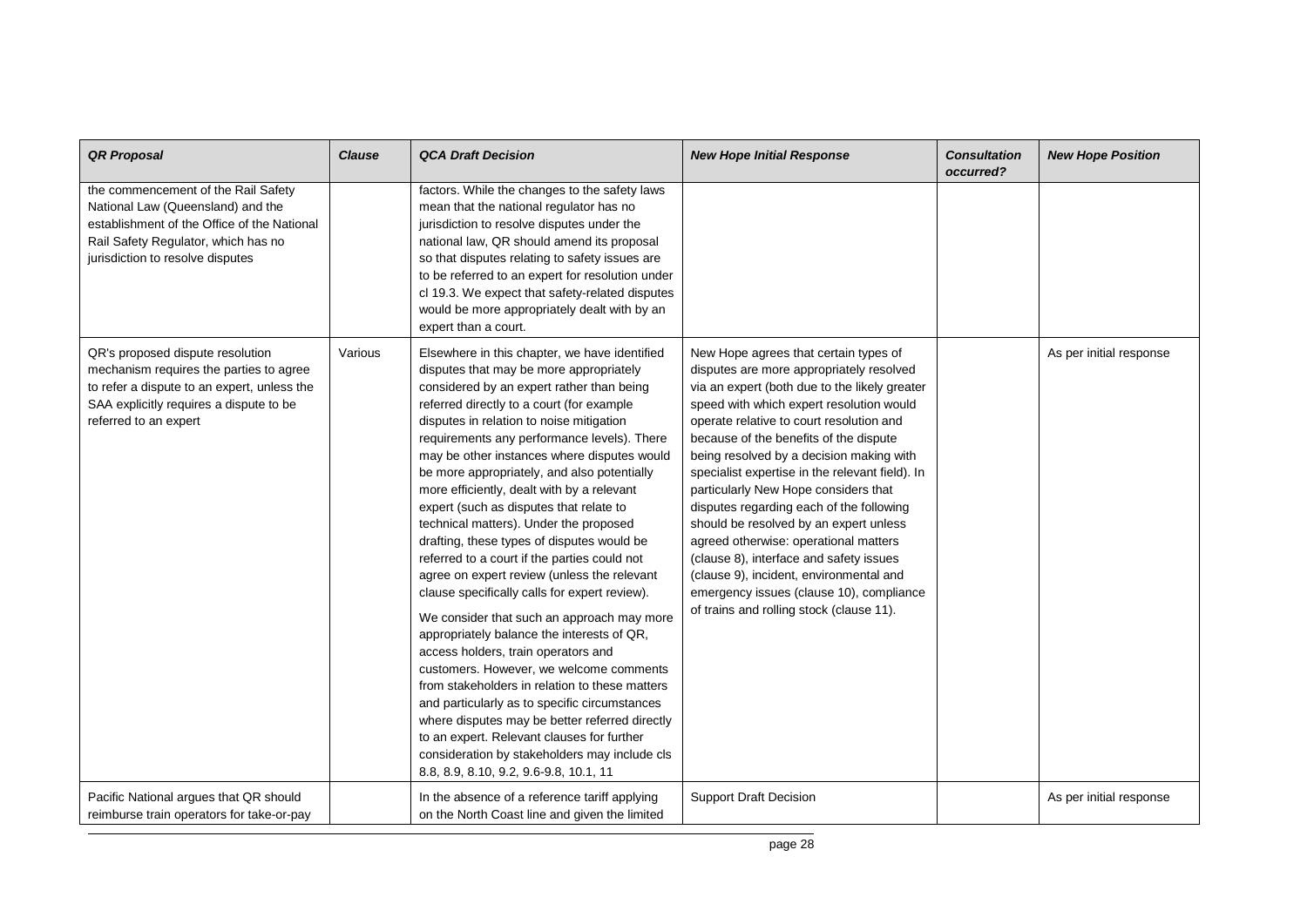| <b>QR Proposal</b>                                                                                                                                      | <b>Clause</b> | <b>QCA Draft Decision</b>                                                                                                                                                                                                                                                                                                                                          | <b>New Hope Initial Response</b> | <b>Consultation</b><br>occurred? | <b>New Hope Position</b> |
|---------------------------------------------------------------------------------------------------------------------------------------------------------|---------------|--------------------------------------------------------------------------------------------------------------------------------------------------------------------------------------------------------------------------------------------------------------------------------------------------------------------------------------------------------------------|----------------------------------|----------------------------------|--------------------------|
| charges incurred on the Aurizon Network<br>sections of the North Coast line, when<br>train services are not used on those<br>sections due to a QR cause |               | and specific circumstances to which<br>reimbursement may apply, we consider it<br>would be appropriate for these matters to be<br>negotiated between the contracting parties as<br>part of an overall package of risks, costs and<br>entitlements. In our view, this approach<br>appropriately balances the interests of QR,<br>access seekers and access holders. |                                  |                                  |                          |
| Various corrections and updates                                                                                                                         | Various       | We consider that it is appropriate for QR to<br>make the following amendments:                                                                                                                                                                                                                                                                                     | Support Draft Decision.          |                                  | As per initial response  |
|                                                                                                                                                         |               | Cl $8.10(b)(i)$ – add 'to' after the word<br>$\bullet$<br>'relation'                                                                                                                                                                                                                                                                                               |                                  |                                  |                          |
|                                                                                                                                                         |               | Cl $19.3(b)(i)(B) -$ the term 'Institute of<br>Chartered Accounts in Australia' is not<br>current and should be changed to<br>'Chartered Accountants Australia and<br>New Zealand'                                                                                                                                                                                 |                                  |                                  |                          |
|                                                                                                                                                         |               | $Cl$ 28.1 – in the definition of Access<br>Charge Input the reference to cl 0 of<br>schedule 3 should be corrected                                                                                                                                                                                                                                                 |                                  |                                  |                          |
|                                                                                                                                                         |               | Schedule 3 - references to cl 0 should<br>be corrected                                                                                                                                                                                                                                                                                                             |                                  |                                  |                          |
|                                                                                                                                                         |               | Any further amendments required to<br>correct identified typographical or cross-<br>referencing errors                                                                                                                                                                                                                                                             |                                  |                                  |                          |
|                                                                                                                                                         |               | It is the interests of all parties that the SSA is<br>workable and free from errors                                                                                                                                                                                                                                                                                |                                  |                                  |                          |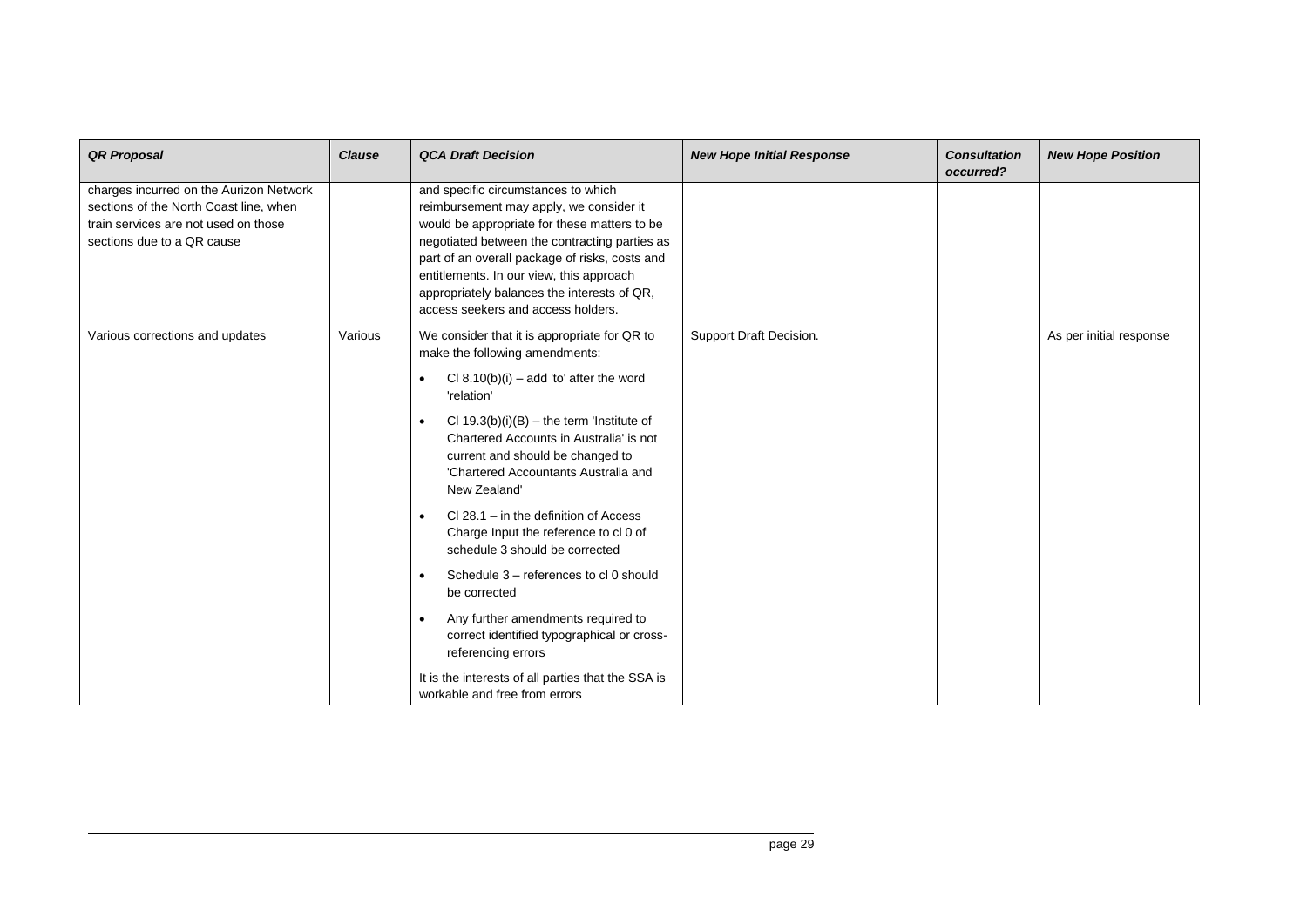## **Undertaking - Preamble and Scope**

| <b>QR Proposal</b>                                                                                                                                                                                         | <b>Clause</b>         | <b>QCA Draft Decision</b>                                                                                                                                                                                                                                                                                                                                                                                                                | <b>New Hope Initial Response</b>                                                                                                                                                                                                                                                                                                                                                           | <b>Consultation</b><br>occurred? | <b>New Hope Position</b> |  |  |  |
|------------------------------------------------------------------------------------------------------------------------------------------------------------------------------------------------------------|-----------------------|------------------------------------------------------------------------------------------------------------------------------------------------------------------------------------------------------------------------------------------------------------------------------------------------------------------------------------------------------------------------------------------------------------------------------------------|--------------------------------------------------------------------------------------------------------------------------------------------------------------------------------------------------------------------------------------------------------------------------------------------------------------------------------------------------------------------------------------------|----------------------------------|--------------------------|--|--|--|
| Preamble                                                                                                                                                                                                   |                       |                                                                                                                                                                                                                                                                                                                                                                                                                                          |                                                                                                                                                                                                                                                                                                                                                                                            |                                  |                          |  |  |  |
| Provides high-level context for<br>Queensland Rail's 2020 DAU                                                                                                                                              | n/a                   | Appropriate to be approved.                                                                                                                                                                                                                                                                                                                                                                                                              | Suggest the Preamble is deleted given the<br>declaration review may result in some of<br>QR's network ceasing to be declared -<br>such that much of the preamble will cease<br>to be appropriate.                                                                                                                                                                                          |                                  | As per initial response  |  |  |  |
| Term of the undertaking                                                                                                                                                                                    |                       |                                                                                                                                                                                                                                                                                                                                                                                                                                          |                                                                                                                                                                                                                                                                                                                                                                                            |                                  |                          |  |  |  |
| Five-year term $-1$ July 2020 to 30 June<br>2025                                                                                                                                                           | 1.1                   | Appropriate to be approved.                                                                                                                                                                                                                                                                                                                                                                                                              | Support QR Proposal and Draft Decision.                                                                                                                                                                                                                                                                                                                                                    |                                  | As per initial response  |  |  |  |
| A shorter term will apply in certain<br>circumstances, for example if the service<br>is no longer declared.                                                                                                |                       | Not appropriate to be approved. Amendments<br>are appropriate to clarify that the undertaking<br>will continue if the service, or part of the<br>service, is declared.                                                                                                                                                                                                                                                                   | Support Draft Decision and QCA proposed<br>drafting.                                                                                                                                                                                                                                                                                                                                       |                                  | As per initial response  |  |  |  |
| <b>Extensions and network connections</b>                                                                                                                                                                  |                       |                                                                                                                                                                                                                                                                                                                                                                                                                                          |                                                                                                                                                                                                                                                                                                                                                                                            |                                  |                          |  |  |  |
| Various provisions relating to the<br>negotiation, development and funding of<br>extensions. There is no standard<br>connection agreement.                                                                 | $1.4$ (and<br>others) | Largely appropriate to be approved. However,<br>we consider that clarifying amendments to the<br>definition of 'extension' are appropriate.                                                                                                                                                                                                                                                                                              | Support Draft Decision and QCA proposed<br>drafting.                                                                                                                                                                                                                                                                                                                                       |                                  | As per initial response  |  |  |  |
| <b>Master planning provisions</b>                                                                                                                                                                          |                       |                                                                                                                                                                                                                                                                                                                                                                                                                                          |                                                                                                                                                                                                                                                                                                                                                                                            |                                  |                          |  |  |  |
| Regional network master plans for the<br>Mount Isa and West Moreton systems will<br>be developed on request. Queensland<br>Rail is not required to develop a plan if<br>customers do not agree to fund it. | 1.5                   | Not appropriate to be approved. Amendments<br>are appropriate to require Queensland Rail to<br>provide access to the master planning<br>process for all systems, except the North<br>Coast system. We support Queensland Rail's<br>proposed approach of consulting with<br>stakeholders about changes to the process<br>for development master plans and encourage<br>Queensland Rail to submit a revised approach<br>for consideration. | Continue to consider master planning<br>should be conducted by QR as a matter of<br>normal business for major relatively<br>regularly utilised systems (like West<br>Moreton and Metropolitan).<br>However, willing to accept master planning<br>only proceeding if funding is agreed<br>subject to:<br>• a new operational and productivity<br>improvement process being included;<br>and |                                  | As per initial response  |  |  |  |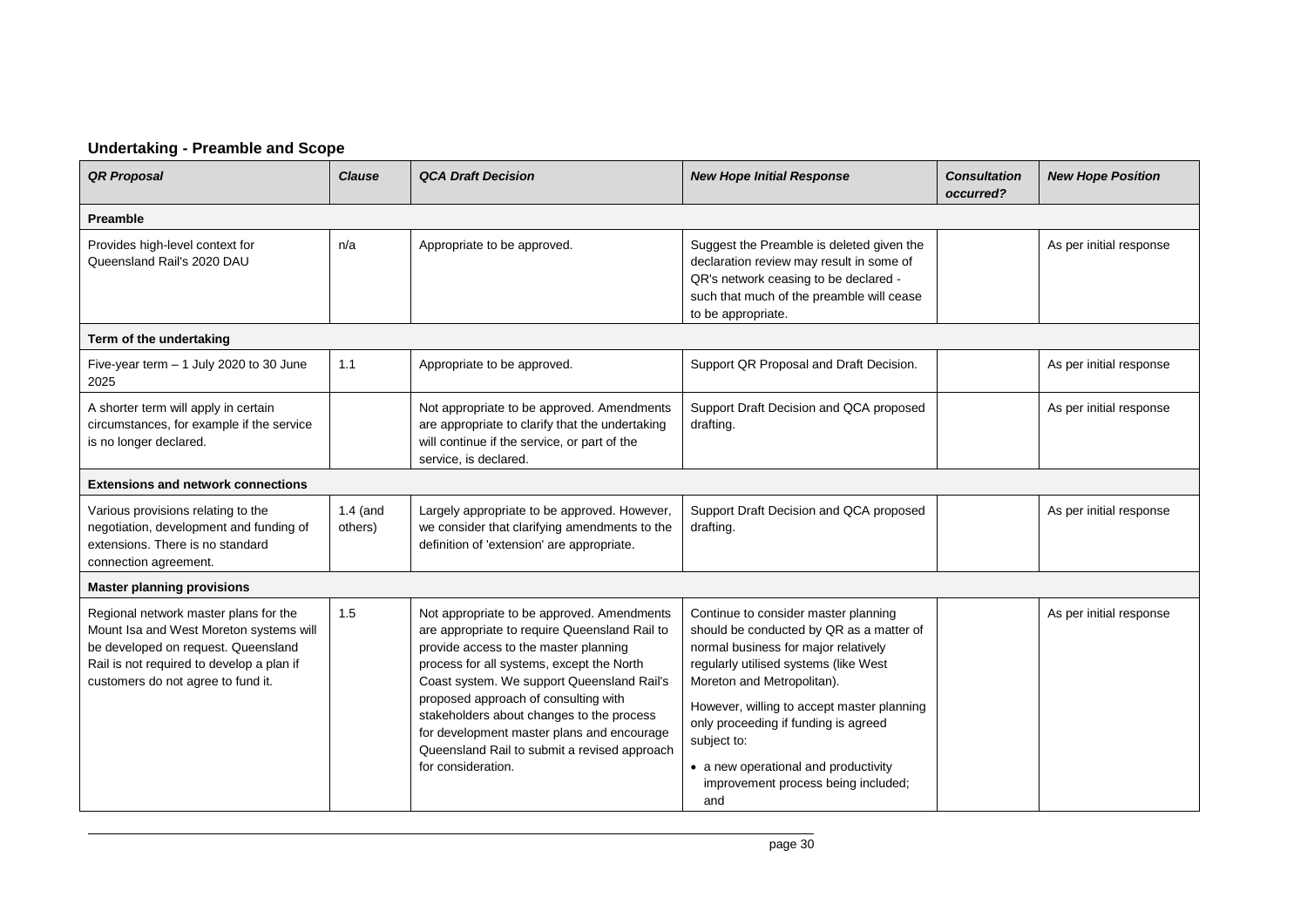| <b>QR Proposal</b>                                                                  | <b>Clause</b> | <b>QCA Draft Decision</b>                                                                                                                                                                             | <b>New Hope Initial Response</b>                                                                                                                                                    | <b>Consultation</b><br>occurred? | <b>New Hope Position</b> |
|-------------------------------------------------------------------------------------|---------------|-------------------------------------------------------------------------------------------------------------------------------------------------------------------------------------------------------|-------------------------------------------------------------------------------------------------------------------------------------------------------------------------------------|----------------------------------|--------------------------|
|                                                                                     |               |                                                                                                                                                                                                       | • reasonable protections being included<br>around the costs of funding (scope,<br>budget and timeframe and overruns)<br>and input that funding users would have<br>in that process. |                                  |                          |
| <b>Other matters</b>                                                                |               |                                                                                                                                                                                                       |                                                                                                                                                                                     |                                  |                          |
| Removal of the words 'subject to schedule<br>F', which were in the 2016 undertaking | 1.2.1(b)(ii)  | May not be appropriate to be approved,<br>because the reasons for removing these<br>words are not clear. The QCA seeks further<br>submissions from Queensland Rail and<br>stakeholders on this issue. | Support that wording not being deleted.                                                                                                                                             |                                  | As per initial response  |

## **Undertaking – Negotiation Process**

| <b>QR Proposal</b>                                                                                                                               | <b>Clause</b>       | <b>QCA Draft Decision</b>                                                                                                                                                                                   | <b>New Hope Response</b>                                                                                                                                | <b>Consultation</b><br>occurred? | <b>New Hope Position</b>                             |
|--------------------------------------------------------------------------------------------------------------------------------------------------|---------------------|-------------------------------------------------------------------------------------------------------------------------------------------------------------------------------------------------------------|---------------------------------------------------------------------------------------------------------------------------------------------------------|----------------------------------|------------------------------------------------------|
| Access requests in different forms                                                                                                               |                     |                                                                                                                                                                                                             |                                                                                                                                                         |                                  |                                                      |
| If Queensland Rail agrees, a request for<br>access rights does not need to be in the<br>form of an access application.                           | 2.1.1(a)            | Largely appropriate to be approved. However,<br>amendments are appropriate to clarify that<br>applications in different forms are treated as<br>access applications for the purposes of the<br>undertaking. | Support Draft Decision.                                                                                                                                 |                                  | Drafting agreed - see QR<br>collaborative submission |
| Information exchanged in preliminary stages of negotiations                                                                                      |                     |                                                                                                                                                                                                             |                                                                                                                                                         |                                  |                                                      |
| Information provided, and discussions<br>held, in the preliminary stages of access<br>negotiations are not binding on the<br>negotiating parties | $2.1.2(a)$ ,<br>(b) | Appropriate to be approved.                                                                                                                                                                                 | Support Draft Decision, subject to the<br>recommendation that QR be obliged to<br>keep Capacity Information current and<br>accurate also being adopted. |                                  | Drafting agreed – see QR<br>collaborative submission |
| Queensland Rail will keep preliminary<br>information current and accurate                                                                        | 2.1.2(c)            | Not appropriate to be approved. Amendments<br>are appropriate to require Queensland Rail to<br>also keep capacity information current and<br>accurate.                                                      | Support Draft Decision.                                                                                                                                 |                                  |                                                      |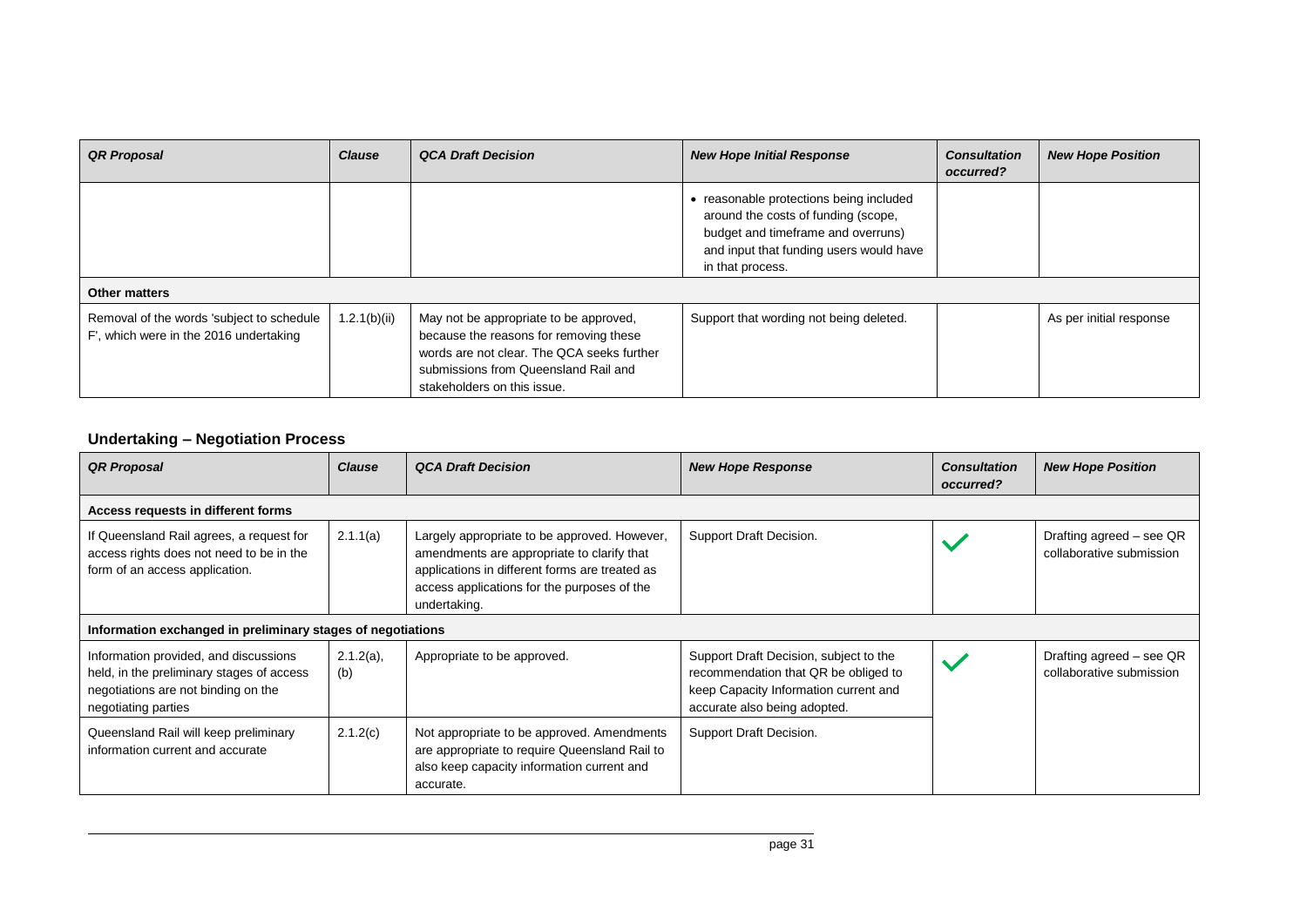| <b>QR Proposal</b>                                                                                                            | <b>Clause</b>      | <b>QCA Draft Decision</b>                                                                                                                                                            | <b>New Hope Response</b>                                                                                                                                                                                                                                       | <b>Consultation</b><br>occurred? | <b>New Hope Position</b>                                                                                                                                                                                                                                                                                                                                                                                                                                                                                                                                                                                                                                                                                                                                                                                    |
|-------------------------------------------------------------------------------------------------------------------------------|--------------------|--------------------------------------------------------------------------------------------------------------------------------------------------------------------------------------|----------------------------------------------------------------------------------------------------------------------------------------------------------------------------------------------------------------------------------------------------------------|----------------------------------|-------------------------------------------------------------------------------------------------------------------------------------------------------------------------------------------------------------------------------------------------------------------------------------------------------------------------------------------------------------------------------------------------------------------------------------------------------------------------------------------------------------------------------------------------------------------------------------------------------------------------------------------------------------------------------------------------------------------------------------------------------------------------------------------------------------|
| Permitted disclosures in confidentiality agreements                                                                           |                    |                                                                                                                                                                                      |                                                                                                                                                                                                                                                                |                                  |                                                                                                                                                                                                                                                                                                                                                                                                                                                                                                                                                                                                                                                                                                                                                                                                             |
| Confidentiality agreements must permit<br>disclosure of confidential information to<br>certain parties and as required by law | 2.2.2(d)           | Not appropriate to be approved. Amendments<br>are appropriate to apply the same exceptions<br>to the disclosure of confidential information<br>that apply in $cl$ 2.2.1(b)(ii).      | Support Draft Decision.                                                                                                                                                                                                                                        |                                  | As per initial response                                                                                                                                                                                                                                                                                                                                                                                                                                                                                                                                                                                                                                                                                                                                                                                     |
| <b>Contract renewal rights</b>                                                                                                |                    |                                                                                                                                                                                      |                                                                                                                                                                                                                                                                |                                  |                                                                                                                                                                                                                                                                                                                                                                                                                                                                                                                                                                                                                                                                                                                                                                                                             |
| Eligible access holders can renew their<br>access rights without joining a queue                                              | 2.7.2 and<br>2.9.3 | The proposal, which is considered in<br>conjunction with the renewal pricing<br>arrangements proposed in Part 3 of the 2020<br>DAU, is not considered appropriate to be<br>approved. | Do not support either the QR proposal or<br>Draft Decision.<br>For at least West Moreton / Metropolitan<br>network coal access services, renewal<br>rights should be inserted in the 2020 DAU<br>reflecting the treatment from the 2016<br>access undertaking. |                                  | As per initial response.<br>Strongly disagree with the<br>argument in the Latest QR<br>Submission that renewals<br>are more appropriately<br>determined through<br>negotiations. None of<br>QR's claimed justifications<br>are actually true in relation<br>to West Moreton coal<br>services. Renewal right for<br>West Moreton coal uses is<br>clearly not locking out new<br>entrants as suggested<br>when there is surplus<br>capacity and concerns<br>about low volume<br>scenarios. Renewal rights<br>do not encourage capacity<br>hoarding given the 100%<br>take or pay nature of<br>access agreements.<br>Similarly for reference<br>tariff services, issues of<br>pricing ceasing to be<br>appropriate also don't<br>apply. Accordingly it<br>remains appropriate to<br>provide renewal rights for |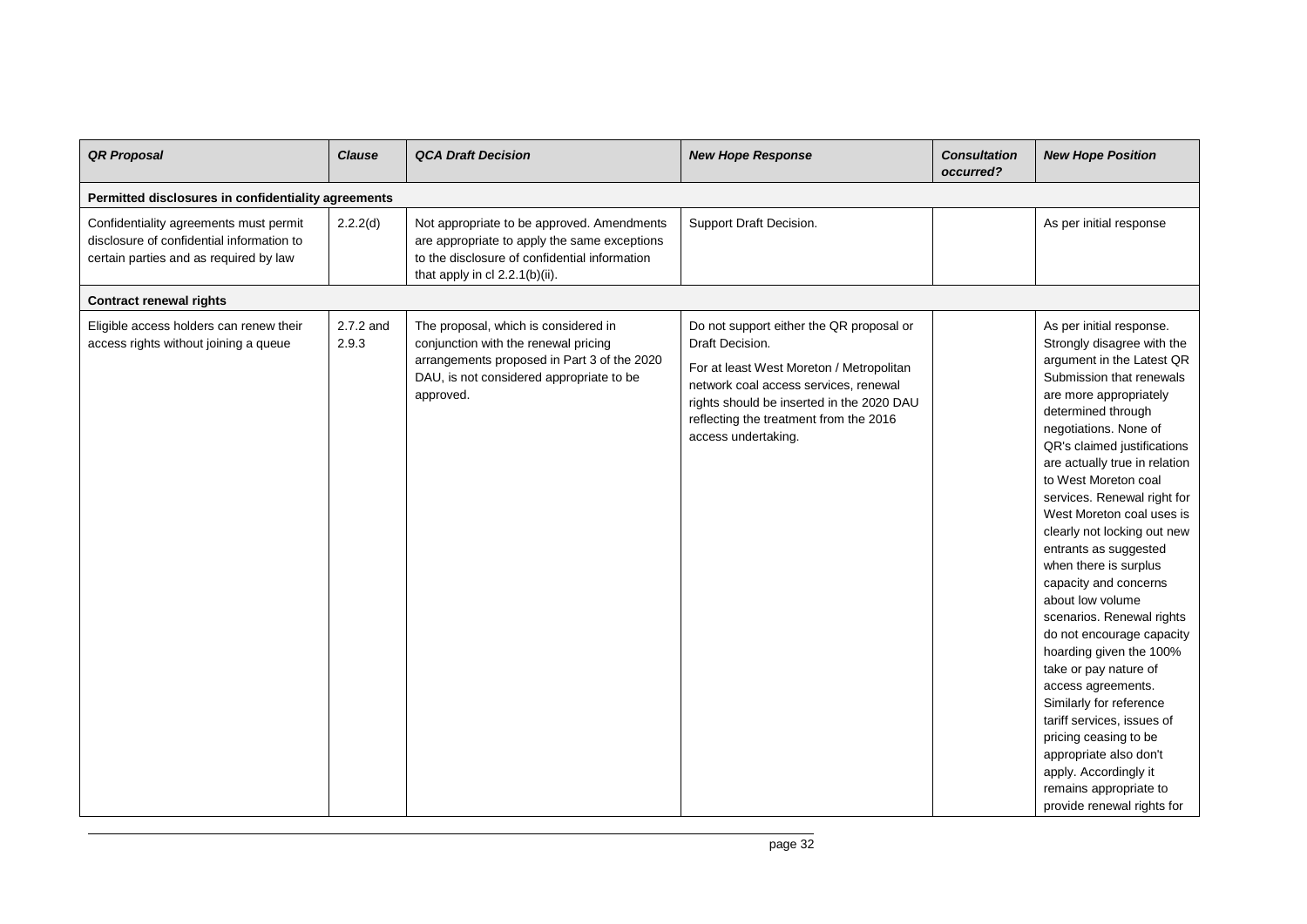| <b>QR Proposal</b>                                                                                                                                                         | <b>Clause</b>  | <b>QCA Draft Decision</b>                                                                                                                                                            | <b>New Hope Response</b> | <b>Consultation</b><br>occurred? | <b>New Hope Position</b>        |
|----------------------------------------------------------------------------------------------------------------------------------------------------------------------------|----------------|--------------------------------------------------------------------------------------------------------------------------------------------------------------------------------------|--------------------------|----------------------------------|---------------------------------|
|                                                                                                                                                                            |                |                                                                                                                                                                                      |                          |                                  | West Moreton coal<br>contracts. |
| Other matters                                                                                                                                                              |                |                                                                                                                                                                                      |                          |                                  |                                 |
| Access applications be sent to the<br>address nominated on QR's website                                                                                                    | 2.1.1(a)       | Appropriate to be approved.                                                                                                                                                          | Support Draft Decision.  |                                  | As per initial response         |
| An access seeker would be required to<br>promptly advise if it does not intend to<br>proceed with its access application on the<br>basis of the indicative access proposal | 2.5.1(b)       | Appropriate to be approved. We consider the<br>proposed clause makes it clear that the<br>access seeker only needs to advise<br>Queensland Rail if it does not intend to<br>proceed. | Support Draft Decision.  |                                  | As per initial response         |
| Changing '2008 undertaking' to 'AU1'                                                                                                                                       | $2.8.3(ii)$ A) | Appropriate to be approved.                                                                                                                                                          | Support Draft Decision.  |                                  | As per initial response         |

## **Undertaking – Pricing Rules**

| <b>QR Proposal</b>                                                                                                                                                                                                     | <b>Clause</b> | <b>QCA Draft Decision</b>                                                                                                                                                                                                                                      | <b>New Hope Response</b>                                                                                                                                                                                                                                                                                                                                                   | <b>Consultation</b><br>occurred? | <b>New Hope Position</b> |
|------------------------------------------------------------------------------------------------------------------------------------------------------------------------------------------------------------------------|---------------|----------------------------------------------------------------------------------------------------------------------------------------------------------------------------------------------------------------------------------------------------------------|----------------------------------------------------------------------------------------------------------------------------------------------------------------------------------------------------------------------------------------------------------------------------------------------------------------------------------------------------------------------------|----------------------------------|--------------------------|
| <b>Pricing limits rule</b>                                                                                                                                                                                             |               |                                                                                                                                                                                                                                                                |                                                                                                                                                                                                                                                                                                                                                                            |                                  |                          |
| Access charges will be set so that<br>expected revenue does not exceed the<br>ceiling revenue limit and, unless approved<br>by the QCA, fall below the floor revenue<br>limit                                          | 3.2           | Largely appropriate to be approved. However,<br>amendments are appropriate to clarify the<br>application of the floor revenue limit and the<br>definition of the weighted average cost of<br>capital in the formula to calculate the ceiling<br>revenue limit. | Support Draft Decision proposal that<br>WACC for the floor and ceiling limits<br>should be linked to the regulatory and<br>commercial risks of providing access for<br>the relevant train services in respect of the<br>relevant part of QR's network (i.e. not be<br>linked to the WACC determined for West<br>Moreton / Metropolitan coal reference tariff<br>services). |                                  | As per initial response  |
| <b>Pricing differential rule</b>                                                                                                                                                                                       |               |                                                                                                                                                                                                                                                                |                                                                                                                                                                                                                                                                                                                                                                            |                                  |                          |
| Queensland Rail will have regard to a<br>range of factors when formulating access<br>charges, but will not differentiate between<br>access seekers where the characteristics<br>of the train service are alike and the | 3.3           | Largely appropriate to be approved. However,<br>amendments are appropriate to extend the<br>limitation on price differentiation in cl 3.3(d) to<br>capture access holders and to make<br>consequential amendments, as required.                                | Support Draft Decision, while noting that<br>the price differentiation rules do not apply<br>to services covered by reference tariffs<br>which are utilised by New Hope.                                                                                                                                                                                                   |                                  | As per initial response  |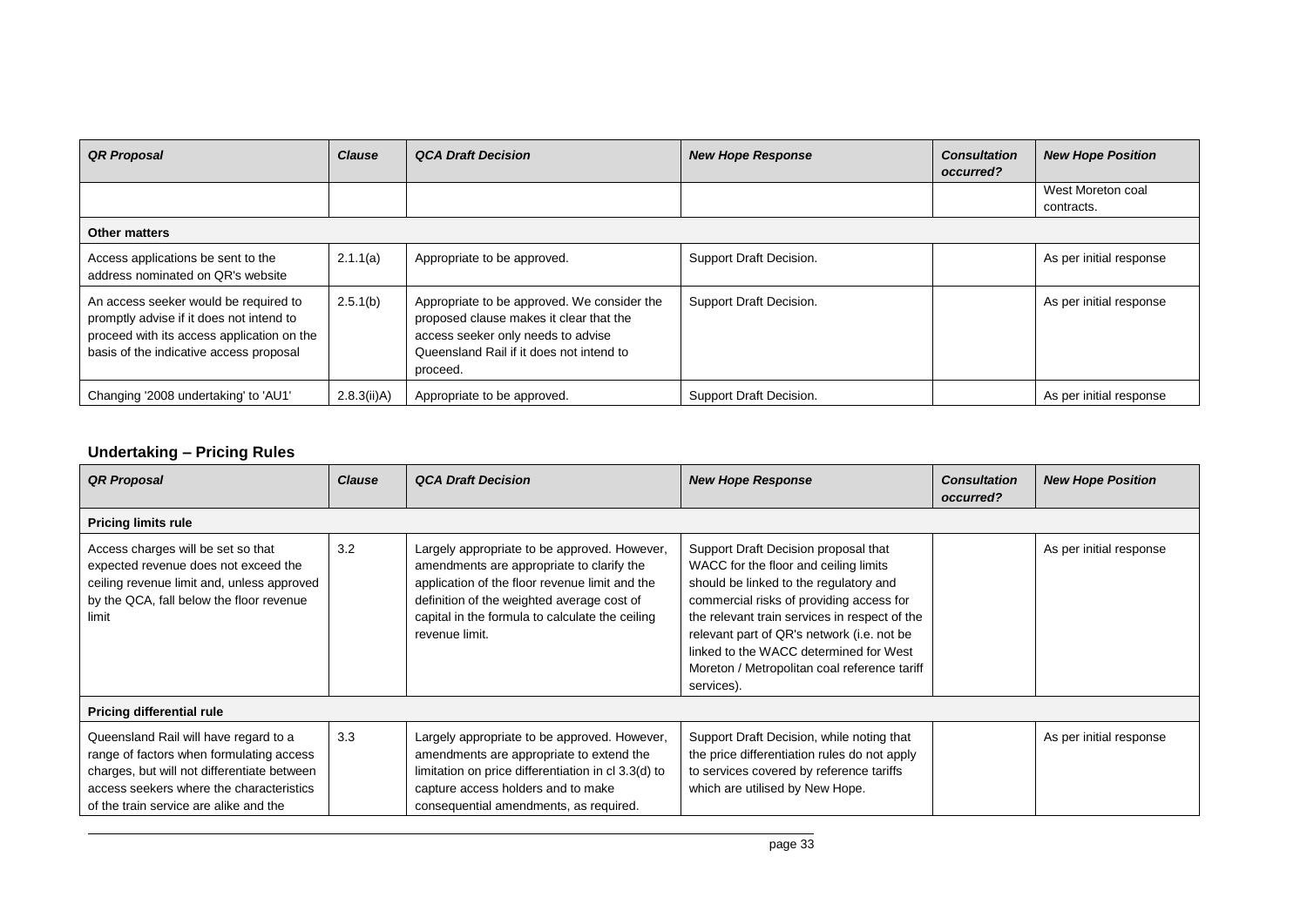| <b>QR Proposal</b>                                                      | <b>Clause</b>                       | <b>QCA Draft Decision</b>                                                                                                                                                                                                                                                                                                      | <b>New Hope Response</b>                                                                                                                                                                                                                         | <b>Consultation</b><br>occurred? | <b>New Hope Position</b>                                                                                                                                                                                                                                                                                                                                                                                                                                                                                                                                                                                                                                                                                                                                                                                                                       |
|-------------------------------------------------------------------------|-------------------------------------|--------------------------------------------------------------------------------------------------------------------------------------------------------------------------------------------------------------------------------------------------------------------------------------------------------------------------------|--------------------------------------------------------------------------------------------------------------------------------------------------------------------------------------------------------------------------------------------------|----------------------------------|------------------------------------------------------------------------------------------------------------------------------------------------------------------------------------------------------------------------------------------------------------------------------------------------------------------------------------------------------------------------------------------------------------------------------------------------------------------------------------------------------------------------------------------------------------------------------------------------------------------------------------------------------------------------------------------------------------------------------------------------------------------------------------------------------------------------------------------------|
| access seekers operate in the same end<br>market                        |                                     |                                                                                                                                                                                                                                                                                                                                |                                                                                                                                                                                                                                                  |                                  |                                                                                                                                                                                                                                                                                                                                                                                                                                                                                                                                                                                                                                                                                                                                                                                                                                                |
| Contract renewal provisions are available to eligible access holders    |                                     |                                                                                                                                                                                                                                                                                                                                |                                                                                                                                                                                                                                                  |                                  |                                                                                                                                                                                                                                                                                                                                                                                                                                                                                                                                                                                                                                                                                                                                                                                                                                                |
| Contract renewal provisions are available<br>to eligible access holders | 2.7.2,<br>2.9.3 and<br>$3.3(h)-(j)$ | Not appropriate to be approved. Amendments<br>are appropriate to remove automatic renewal<br>rights for new access seekers and expand<br>renewal rights for existing access holders who<br>have made substantial sunk investments. We<br>invite further submissions on an appropriate<br>approach for existing access holders. | Do not support either the QR proposal or<br>Draft Decision.<br>For at least West Moreton / Metropolitan<br>network coal access services, renewal<br>rights should be re-inserted in the 2020<br>DAU reflecting the treatment provided in<br>AU1. |                                  | As per initial response.<br>Strongly disagree with the<br>argument in the Latest QR<br>Submission that renewals<br>are more appropriately<br>determined through<br>negotiations. None of<br>QR's claimed justifications<br>are actually true in relation<br>to West Moreton coal<br>services. Renewal right for<br>West Moreton coal uses is<br>clearly not locking out new<br>entrants as suggested<br>when there is surplus<br>capacity and concerns<br>about low volume<br>scenarios. Renewal rights<br>do not encourage capacity<br>hoarding given the 100%<br>take or pay nature of<br>access agreements.<br>Similarly for reference<br>tariff services, issues of<br>pricing ceasing to be<br>appropriate also don't<br>apply. Accordingly it<br>remains appropriate to<br>provide renewal rights for<br>West Moreton coal<br>contracts. |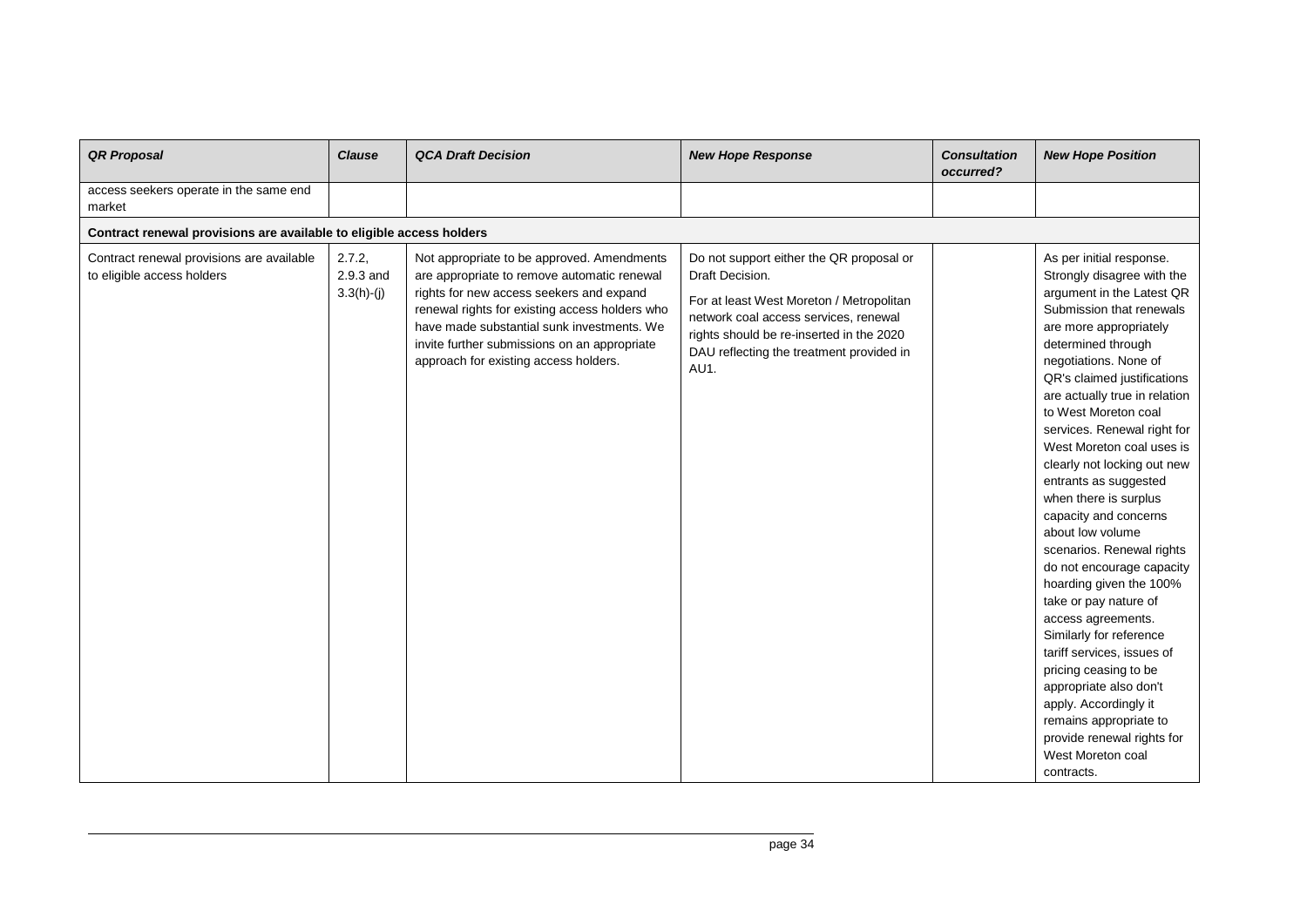| <b>QR Proposal</b>                                                                                       | <b>Clause</b> | <b>QCA Draft Decision</b>                                                                                                                     | <b>New Hope Response</b>                                                                                                                                                                                                                                                                                                                                                                                                                                                                                                                                                            | <b>Consultation</b><br>occurred? | <b>New Hope Position</b>                                                                                                                                                                                                                                                                                                                                                                                                                                                                                                        |
|----------------------------------------------------------------------------------------------------------|---------------|-----------------------------------------------------------------------------------------------------------------------------------------------|-------------------------------------------------------------------------------------------------------------------------------------------------------------------------------------------------------------------------------------------------------------------------------------------------------------------------------------------------------------------------------------------------------------------------------------------------------------------------------------------------------------------------------------------------------------------------------------|----------------------------------|---------------------------------------------------------------------------------------------------------------------------------------------------------------------------------------------------------------------------------------------------------------------------------------------------------------------------------------------------------------------------------------------------------------------------------------------------------------------------------------------------------------------------------|
| QCA levy                                                                                                 |               |                                                                                                                                               |                                                                                                                                                                                                                                                                                                                                                                                                                                                                                                                                                                                     |                                  |                                                                                                                                                                                                                                                                                                                                                                                                                                                                                                                                 |
| Queensland Rail can charge access<br>holders a QCA levy to recover the annual<br>fees it pays to the QCA | 3.7           | Not appropriate to be approved. Amendments<br>are appropriate to simplify the process, reduce<br>the regulatory burden and improve certainty. | In principle, support the Draft Decision<br>proposal to pre-determine the allocation<br>for the term of the undertaking.<br>However, consider 60% is a more<br>appropriate allocation to West Moreton /<br>Metropolitan system services (given the<br>reduction in the QCA's time that should be<br>required to deal with West Moreton coal<br>issues during the 2020 DAU assessment<br>and term).<br>Clause 3.7 of the 2020 DAU should also<br>be amended to exclude from the QCA<br>Levy amounts that the QCA determines<br>were caused by QR adopting<br>unreasonable positions. |                                  | As per initial response.<br>New Hope has no issues<br>with the change in timing<br>proposed in the Latest QR<br>Submission for the<br>calculation - but continues<br>to consider that in light of<br>1) the lesser complexity of<br>determining West Moreton<br>and Metropolitan tariffs<br>now and 2) lower current<br>volumes (in both cases<br>relative to when the<br>original proportions were<br>set) a reduction in the<br>proportion allocation to<br>West Moreton /<br>Metropolitan systems is<br>clearly appropriate. |

## **Undertaking – Operating Requirements**

| <b>QR Proposal</b>                                                                                           | <b>Clause</b>         | <b>QCA Draft Decision</b>                                                                                           | <b>New Hope Response</b>                                                                                                                                                                                | <b>Consultation</b><br>occurred? | <b>New Hope Position</b>                                                                                                                                                                                   |  |  |  |  |
|--------------------------------------------------------------------------------------------------------------|-----------------------|---------------------------------------------------------------------------------------------------------------------|---------------------------------------------------------------------------------------------------------------------------------------------------------------------------------------------------------|----------------------------------|------------------------------------------------------------------------------------------------------------------------------------------------------------------------------------------------------------|--|--|--|--|
| Operating requirements manual                                                                                |                       |                                                                                                                     |                                                                                                                                                                                                         |                                  |                                                                                                                                                                                                            |  |  |  |  |
| Remove the ORM from the access<br>undertaking. Require consultation before<br>amendments are made to the ORM | $4.3(c)$ and<br>Sch G | Not appropriate to be approved. Amendments<br>are appropriate to revise the way the ORM is<br>reviewed and altered. | Support Draft Decision subject to<br>incorporating into the 2020 DAU:<br>• the same protections as exist in relation<br>to System Rules amendments in the<br>Aurizon Network access undertaking;<br>and |                                  | Drafting agreed - see QR<br>collaborative submission.<br>New Hope considers it is<br>particularly important that<br>the wording facilitating<br>supply chain group<br>consideration of<br>productivity and |  |  |  |  |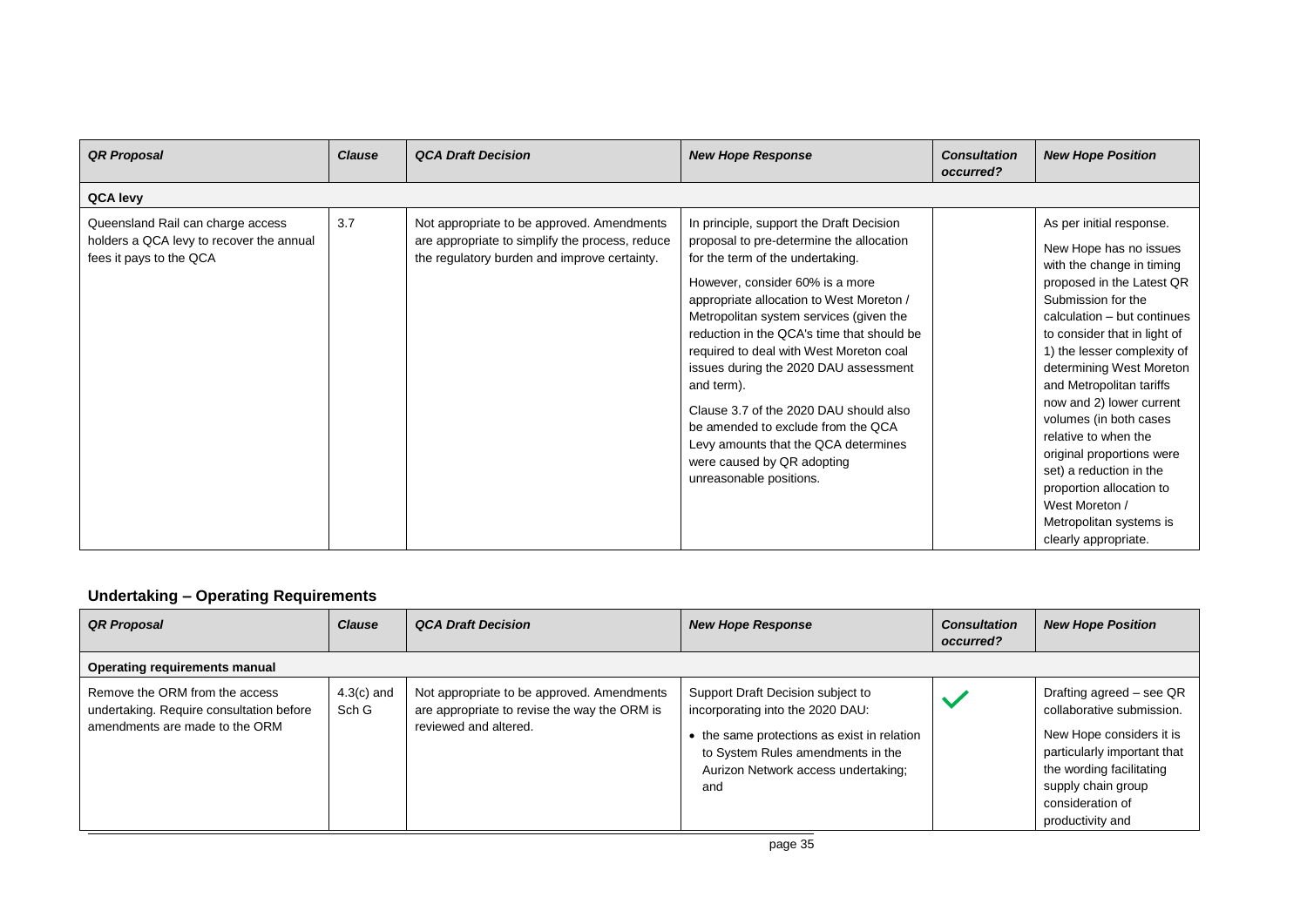| <b>QR Proposal</b> | <b>Clause</b> | <b>QCA Draft Decision</b> | <b>New Hope Response</b>                                    | <b>Consultation</b><br>occurred? | <b>New Hope Position</b>                                                                                                                                                                                                                                                                                                                                                                                                                                                                                                                                                                                                                                                                                                             |
|--------------------|---------------|---------------------------|-------------------------------------------------------------|----------------------------------|--------------------------------------------------------------------------------------------------------------------------------------------------------------------------------------------------------------------------------------------------------------------------------------------------------------------------------------------------------------------------------------------------------------------------------------------------------------------------------------------------------------------------------------------------------------------------------------------------------------------------------------------------------------------------------------------------------------------------------------|
|                    |               |                           | • a regime for productivity and operational<br>improvements |                                  | operational improvements<br>is included (and is working<br>with QR on updates to the<br>charter for the South West<br>User Group to supplement<br>these undertaking<br>changes).                                                                                                                                                                                                                                                                                                                                                                                                                                                                                                                                                     |
|                    | 4.3(f)        |                           |                                                             |                                  | Drafting agreed (other<br>than $cl 3.4(f)$ ) – see QR<br>collaborative submission.<br>New Hope is not<br>supportive of a right for<br>QR to breach the ORM<br>amendment process (even<br>for rail accreditation or<br>safety purposes) given:<br>1) QR has presumably<br>designed the current<br>operating requirements<br>manual to meet its<br>accreditation and safety<br>obligations (and the ORM<br>leaves QR with sufficiently<br>flexibility to make some<br>operational changes<br>without the ORM having to<br>be varied);<br>2) changes to the<br>requirements for<br>accreditation or<br>obligations under rail<br>safety law won't occur<br>without advance notice -<br>such that QR will have<br>time to go through the |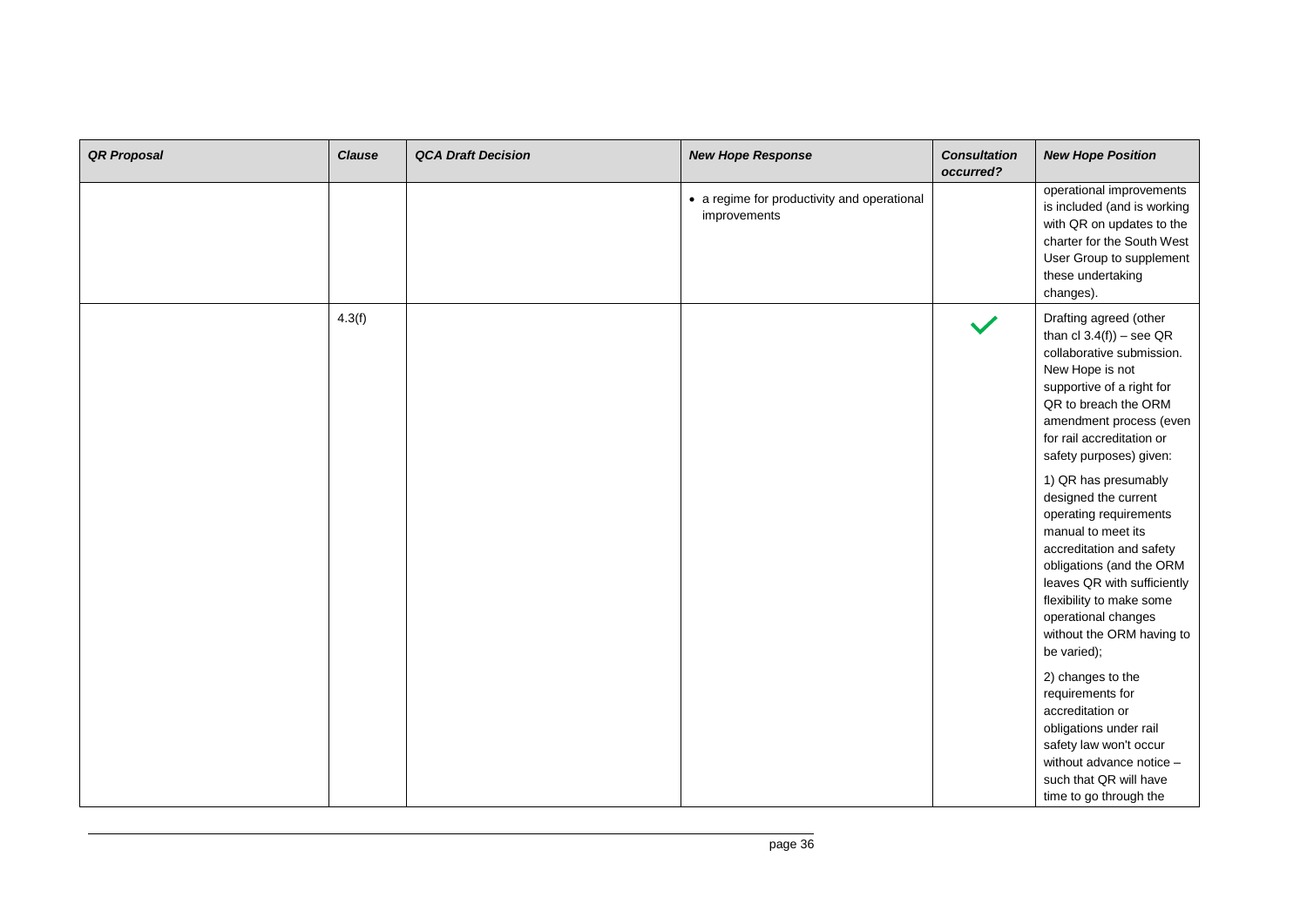| <b>QR Proposal</b>                                                                                                        | <b>Clause</b>           | <b>QCA Draft Decision</b>                                                                                                                                                                                    | <b>New Hope Response</b>                                                                                                                                                                                                                                               | <b>Consultation</b><br>occurred? | <b>New Hope Position</b>                                                                                                                                                                                                                                                                                                                                                                            |
|---------------------------------------------------------------------------------------------------------------------------|-------------------------|--------------------------------------------------------------------------------------------------------------------------------------------------------------------------------------------------------------|------------------------------------------------------------------------------------------------------------------------------------------------------------------------------------------------------------------------------------------------------------------------|----------------------------------|-----------------------------------------------------------------------------------------------------------------------------------------------------------------------------------------------------------------------------------------------------------------------------------------------------------------------------------------------------------------------------------------------------|
|                                                                                                                           |                         |                                                                                                                                                                                                              |                                                                                                                                                                                                                                                                        |                                  | ORM amendment<br>process; and                                                                                                                                                                                                                                                                                                                                                                       |
|                                                                                                                           |                         |                                                                                                                                                                                                              |                                                                                                                                                                                                                                                                        |                                  | 3) access holders would<br>support changes which<br>are genuinely required for<br>safety reasons.                                                                                                                                                                                                                                                                                                   |
| Network management principles                                                                                             |                         |                                                                                                                                                                                                              |                                                                                                                                                                                                                                                                        |                                  |                                                                                                                                                                                                                                                                                                                                                                                                     |
| Create a new category of possessions<br>called 'Ad hoc planned possessions'                                               | 7.1, Sch F              | Not appropriate to be approved. It is<br>appropriate to provide further detail on the<br>purpose of ad hoc planned possessions and<br>keep track of all possessions and disruptions<br>in a public document. | Support Draft Decision recommendation of<br>utilising the Western Corridor Alignment<br>Calendar, subject to the Network<br>Management Principles being<br>appropriately amended to make that the<br>key planning document and to oblige QR<br>to regularly update it. |                                  | As per initial response.<br>New Hope has no issues<br>with referring to these as<br>Planned Possessions and<br>Regularly Planned<br>Possessions - but wants<br>to make sure that the non-<br>regular possessions are<br>now visible in the<br>alignment calendar and<br>that access holders have<br>the same protections in<br>relation to them as they do<br>in relation to regular<br>possessions |
| Permit variations to the daily train plan<br>(DTP) on short notice to accommodate<br>special events                       | Sch F, cl<br>2.2(f)(i)  | Not appropriate to be approved. Amendments<br>are appropriate so Queensland Rail makes<br>reasonable endeavours to consult and<br>promptly updates a public document that<br>keeps track of special events.  |                                                                                                                                                                                                                                                                        |                                  | As per initial response<br>The Latest QR<br>Submission appears to<br>propose aligning with<br>NMP with the<br>requirements of the Draft<br>Decision in this regard.                                                                                                                                                                                                                                 |
| Maintain approach for modifying a master<br>train plan (MTP), save to update to<br>account for ad hoc planned possessions | Sch F, cl<br>2.1(m)(ii) | Not appropriate to be approved. Amendments<br>are appropriate such that there is certainty<br>regarding an access holder's TSE when<br>modifying a MTP/scheduling an ad hoc<br>planning possession.          | Support Draft Decision.                                                                                                                                                                                                                                                |                                  | As per initial response.<br>New Hope is willing to<br>accept limitations around<br>when a dispute needs to<br>be raised - but considers                                                                                                                                                                                                                                                             |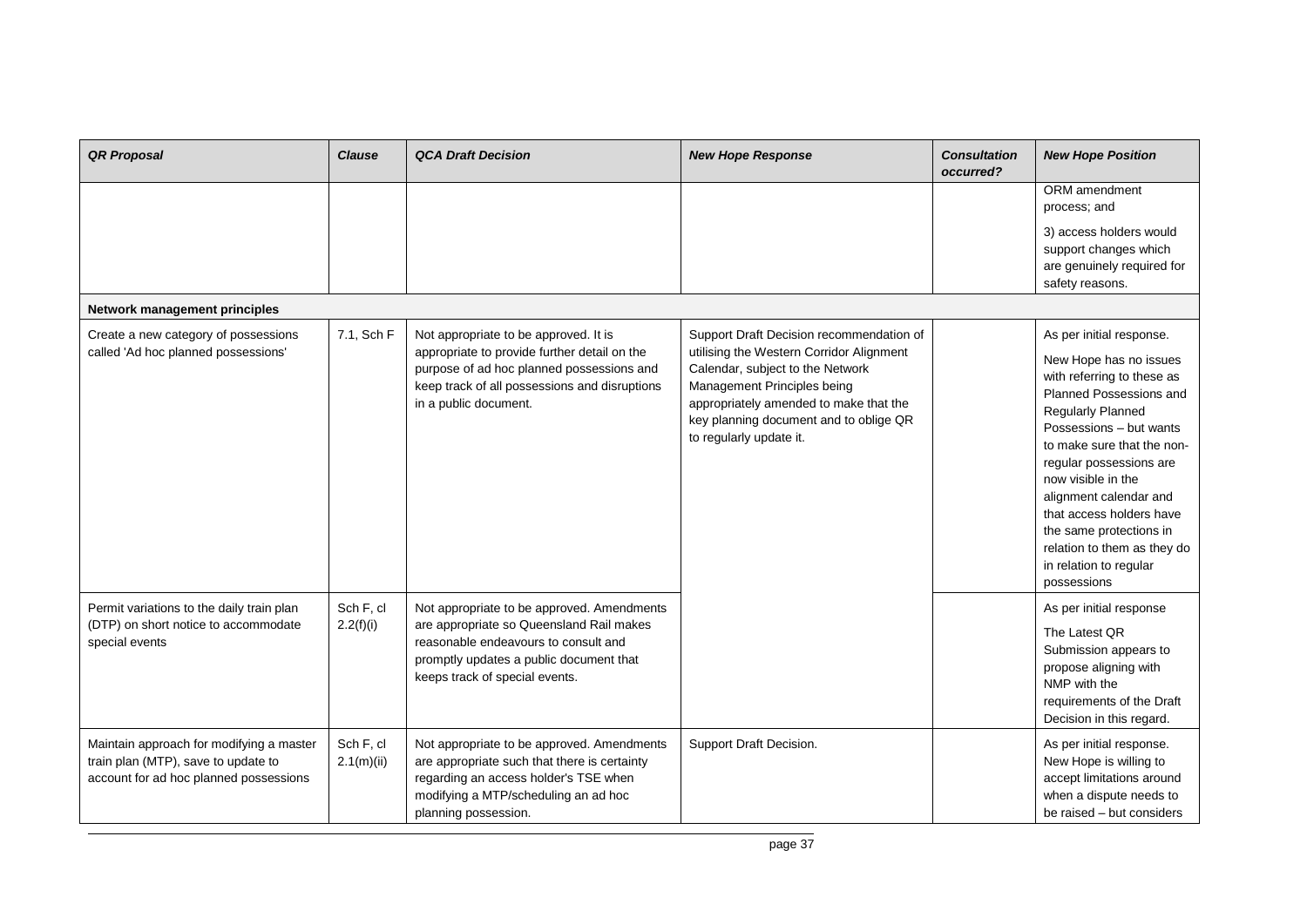| <b>QR Proposal</b>                                                                                                                                          | <b>Clause</b>                | <b>QCA Draft Decision</b>                                                                                                                                                          | <b>New Hope Response</b>                                                                                                                                                                                                                                                                            | <b>Consultation</b><br>occurred? | <b>New Hope Position</b>                                                                                                                                                                                                                        |
|-------------------------------------------------------------------------------------------------------------------------------------------------------------|------------------------------|------------------------------------------------------------------------------------------------------------------------------------------------------------------------------------|-----------------------------------------------------------------------------------------------------------------------------------------------------------------------------------------------------------------------------------------------------------------------------------------------------|----------------------------------|-------------------------------------------------------------------------------------------------------------------------------------------------------------------------------------------------------------------------------------------------|
|                                                                                                                                                             |                              |                                                                                                                                                                                    |                                                                                                                                                                                                                                                                                                     |                                  | it is critical that if a bona<br>fide dispute is raised that<br>the modification is not<br>implemented until the<br>dispute is resolved.                                                                                                        |
| Remove the requirement that a planned<br>possession that is subject to a dispute<br>raised by an access holder be delayed<br>until that dispute is resolved | Sch F, cl<br>2.4             | Not appropriate to be approved. Amendments<br>are appropriate so that access holders and<br>operators are required to raise the dispute at<br>least 60 days before the possession. | Support Draft Decision, subject to a minor<br>wording amendment.                                                                                                                                                                                                                                    |                                  | As per initial response                                                                                                                                                                                                                         |
| Maintain the Traffic Management Decision<br>Making Matrix from the 2016 access<br>undertaking                                                               | Sch F and<br>cl 3(g)         | May not be appropriate to approve. We invite<br>comment from stakeholders on the viability of<br>extending on-time windows for freight rail.                                       | Subject to the views of haulage operators,<br>support maintaining the existing matrix in<br>respect of the West Moreton / Metropolitan<br>systems.                                                                                                                                                  |                                  | As per initial response<br>Given comments in the<br>Latest QR Submission, it<br>is important that changes<br>are not made on other<br>systems which has<br>adverse impacts on<br>network planning or the<br>length or number of<br>possessions. |
| Maintain the principles for managing<br>deviations from a DTP                                                                                               | Sch F and<br>cl $3(i)(i)(B)$ | Appropriate to be approved.                                                                                                                                                        | Support Draft Decision, subject to<br>introduction of a regime for productivity<br>and operational improvements (as<br>discussed in section 6.5 of these<br>submissions).                                                                                                                           |                                  | As per initial response                                                                                                                                                                                                                         |
|                                                                                                                                                             |                              |                                                                                                                                                                                    | <b>New Issue</b>                                                                                                                                                                                                                                                                                    |                                  | No resolution reached in                                                                                                                                                                                                                        |
|                                                                                                                                                             |                              |                                                                                                                                                                                    | <b>Management of Cross River Rail</b><br>Project<br>New Hope suggests specific provisions<br>should be inserted to address issues<br>relating to the development of Cross-River<br>rail (and the impact closures relating to<br>development of that project will have on<br>West Moreton services). |                                  | consultation.<br>New Hope remains<br>concerned about this<br>issue and invites the QCA<br>to consider whether there<br>is a balanced way to<br>manage the issues Cross-<br>River rail presents.                                                 |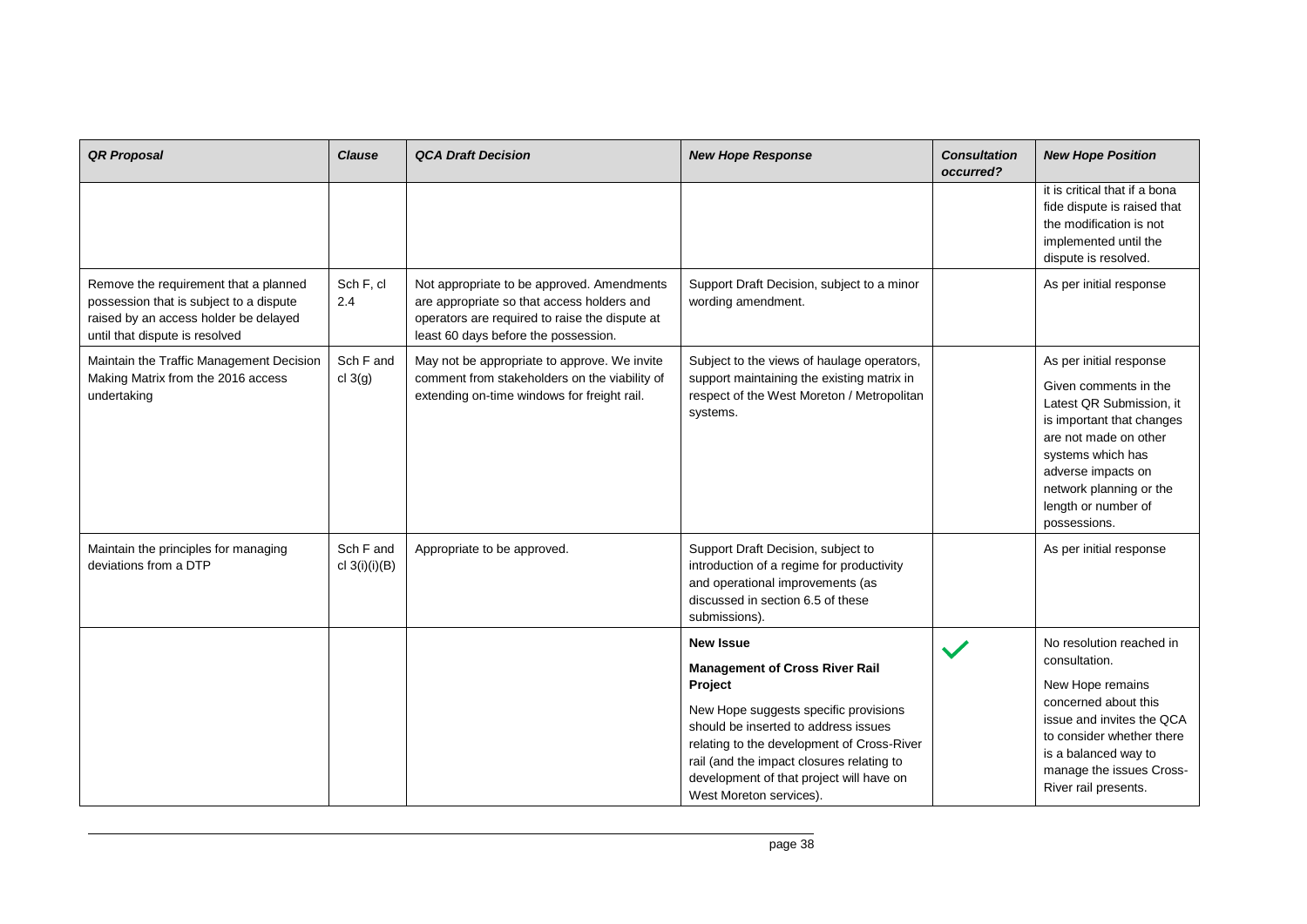## **Undertaking – Reporting**

| <b>QR Proposal</b>                                                                                             | <b>Clause</b>  | <b>QCA Draft Decision</b>                                                                                                                                                                             | <b>New Hope Response</b>                                                                                                                   | <b>Consultation</b><br>occurred? | <b>New Hope Position</b>                                                                                                                                                                                                                                                 |  |  |
|----------------------------------------------------------------------------------------------------------------|----------------|-------------------------------------------------------------------------------------------------------------------------------------------------------------------------------------------------------|--------------------------------------------------------------------------------------------------------------------------------------------|----------------------------------|--------------------------------------------------------------------------------------------------------------------------------------------------------------------------------------------------------------------------------------------------------------------------|--|--|
| Quarterly network performance reports                                                                          |                |                                                                                                                                                                                                       |                                                                                                                                            |                                  |                                                                                                                                                                                                                                                                          |  |  |
| Publish by end of month after each<br>quarter, or as agreed with QCA                                           | 5.1.1          | Appropriate to be approved.                                                                                                                                                                           | Support Draft Decision.                                                                                                                    |                                  | As per initial response                                                                                                                                                                                                                                                  |  |  |
| Allow 30 minutes' leeway in timing of<br>planned possessions                                                   | 5.1.2(x)       | Not appropriate to be approved. Amendments<br>are appropriate to specify that reporting on<br>planned possessions should be subject to 15<br>minutes' leeway, and provision information in<br>ranges. | Support Draft Decision (with the intention<br>of reassessing at the next undertaking<br>period whether this threshold was<br>appropriate). |                                  | As per initial response                                                                                                                                                                                                                                                  |  |  |
| No proposal on reporting on use of ad hoc<br>planned possessions                                               | 5.1.2(y)       | Queensland Rail should report on ad hoc<br>planned possessions.                                                                                                                                       | To the extent that ad hoc planned<br>possessions are permitted, support Draft<br>Decision.                                                 |                                  | As per initial response                                                                                                                                                                                                                                                  |  |  |
| Specify types of service covered, for<br>example: coal, bulk minerals, freight;<br>exclude metropolitan system | 5.1.2(b)       | Appropriate to be approved.                                                                                                                                                                           | Support Draft Decision.                                                                                                                    |                                  | As per initial response                                                                                                                                                                                                                                                  |  |  |
|                                                                                                                |                | Invited further submissions on whether<br>urgency or emergency possessions should be<br>reported.                                                                                                     | Support number of urgent or emergency<br>possessions being reported.                                                                       |                                  | As per initial response                                                                                                                                                                                                                                                  |  |  |
| Annual network performance reports                                                                             |                |                                                                                                                                                                                                       |                                                                                                                                            |                                  |                                                                                                                                                                                                                                                                          |  |  |
| Format of annual network performance<br>report unchanged                                                       | 5.2 and<br>5.3 | Not appropriate to be approved. Amendments<br>are appropriate to provide for combined<br>performance reporting with the regulatory<br>accounts.                                                       | Support either of QR proposal or Draft<br>Decision position.                                                                               |                                  | As per initial response.<br>New Hope has no issues<br>with the proposal in the<br>Latest QR Submission<br>(i.e. a combined document<br>for presentation purposes<br>but with the below rail<br>financial statements being<br>audited as a stand-alone<br>document first) |  |  |
| Publish within six months after end of<br>each year                                                            | 5.2.1(a)       | Appropriate to be approved.                                                                                                                                                                           | Support Draft Decision.                                                                                                                    |                                  | As per initial response                                                                                                                                                                                                                                                  |  |  |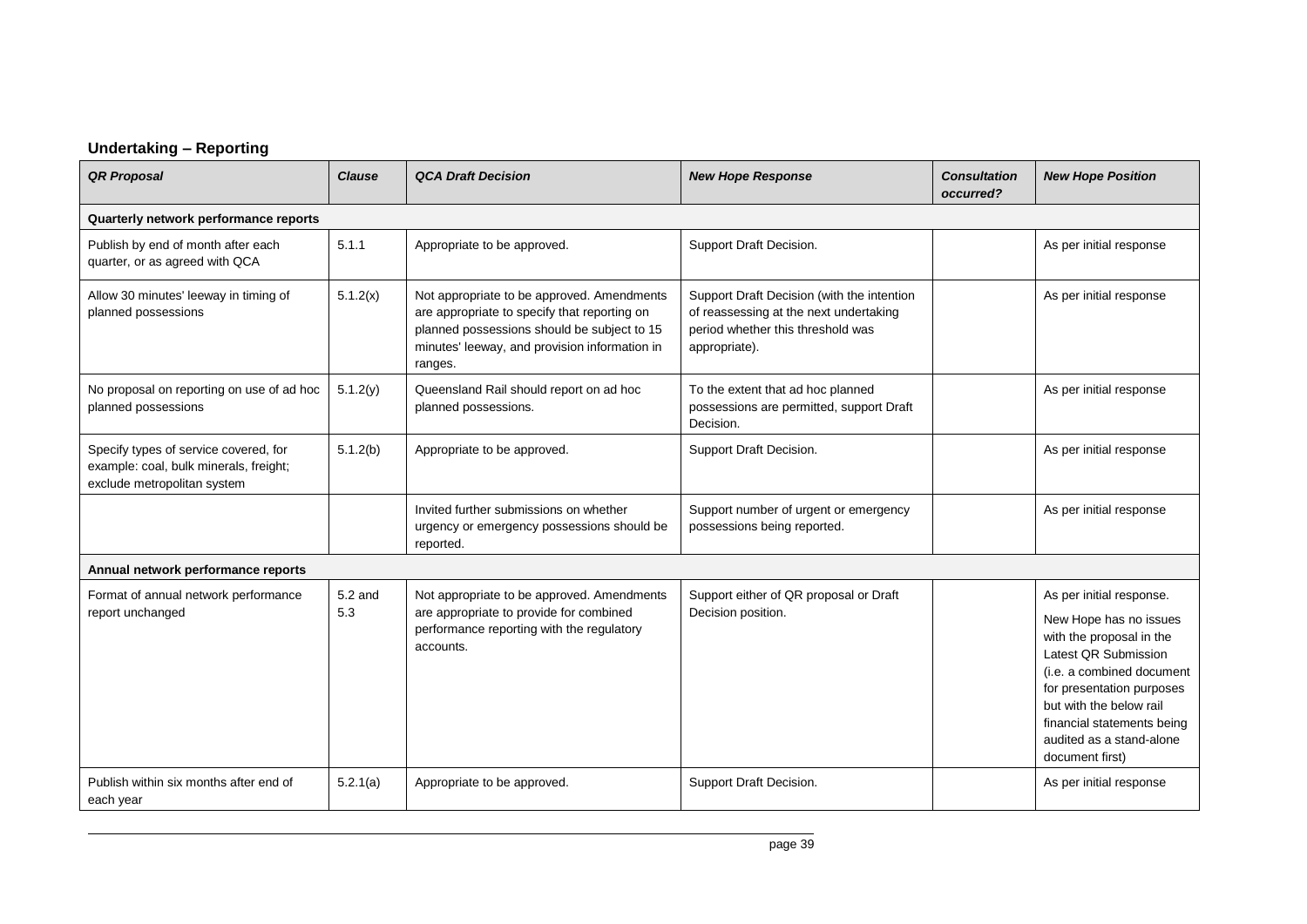| <b>QR Proposal</b>                                 | <b>Clause</b> | <b>QCA Draft Decision</b>                                                                                                                               | <b>New Hope Response</b>                                                                                                                                                                                                   | <b>Consultation</b><br>occurred? | <b>New Hope Position</b> |  |  |  |  |
|----------------------------------------------------|---------------|---------------------------------------------------------------------------------------------------------------------------------------------------------|----------------------------------------------------------------------------------------------------------------------------------------------------------------------------------------------------------------------------|----------------------------------|--------------------------|--|--|--|--|
| Commentary required only for 'material'<br>changes | 5.2.2(k)      | Not appropriate to be approved. Amendments<br>are appropriate to define 'material' (suggested<br>as greater of \$500,000 or 10% of forecast<br>amount). | Support Draft Decision (with the intention<br>of reassessing at the next undertaking<br>period whether this threshold was<br>appropriate to capture the material<br>variances experienced during the term of<br>2020 DAU). |                                  | As per initial response  |  |  |  |  |
| <b>Other matters</b>                               |               |                                                                                                                                                         |                                                                                                                                                                                                                            |                                  |                          |  |  |  |  |
| Incorrect clause number                            | 5.2.2(i)(vi)  | Clause 5.2.2(i)(vi) should be numbered<br>$5.2.2(i)(v)(B)$ .                                                                                            | Support Draft Decision.                                                                                                                                                                                                    |                                  | As per initial response  |  |  |  |  |

## **Undertaking – Administrative Provisions**

| <b>QR Proposal</b>                                                                           | <b>Clause</b> | <b>QCA Draft Decision</b>                                                                                                                                                                                                                                    | <b>New Hope Response</b> | <b>Consultation</b><br>occurred? | <b>New Hope Position</b>                                                                                                                                                                                                                                         |
|----------------------------------------------------------------------------------------------|---------------|--------------------------------------------------------------------------------------------------------------------------------------------------------------------------------------------------------------------------------------------------------------|--------------------------|----------------------------------|------------------------------------------------------------------------------------------------------------------------------------------------------------------------------------------------------------------------------------------------------------------|
| Parties that can access dispute resolution                                                   |               |                                                                                                                                                                                                                                                              |                          |                                  |                                                                                                                                                                                                                                                                  |
| Dispute resolution is only available to<br>access seekers                                    | 6.1.2         | Not appropriate to be approved. Amendments<br>are appropriate to enable other parties<br>(including access holders and train operators)<br>to access the dispute resolution mechanism if<br>they receive the benefit of an obligation in the<br>undertaking. | Support Draft Decision.  |                                  | As per initial response                                                                                                                                                                                                                                          |
| Disputes referred to the QCA for resolution                                                  |               |                                                                                                                                                                                                                                                              |                          |                                  |                                                                                                                                                                                                                                                                  |
| The QCA must obtain advice from a rail<br>safety expert when arbitrating certain<br>disputes | 6.1.4         | Not appropriate to be approved. Amendments<br>are appropriate to address identified problems<br>with the workability and clarity of the clause.                                                                                                              | Support Draft Decision.  |                                  | New Hope is, in principle,<br>supportive of requiring<br>advice from a rail safety<br>expert in such arbitrations.<br>However, dDrafting was<br>not able to be agreed in<br>consultation with $QR -$<br>see QR collaborative<br>submission for QR's<br>proposal. |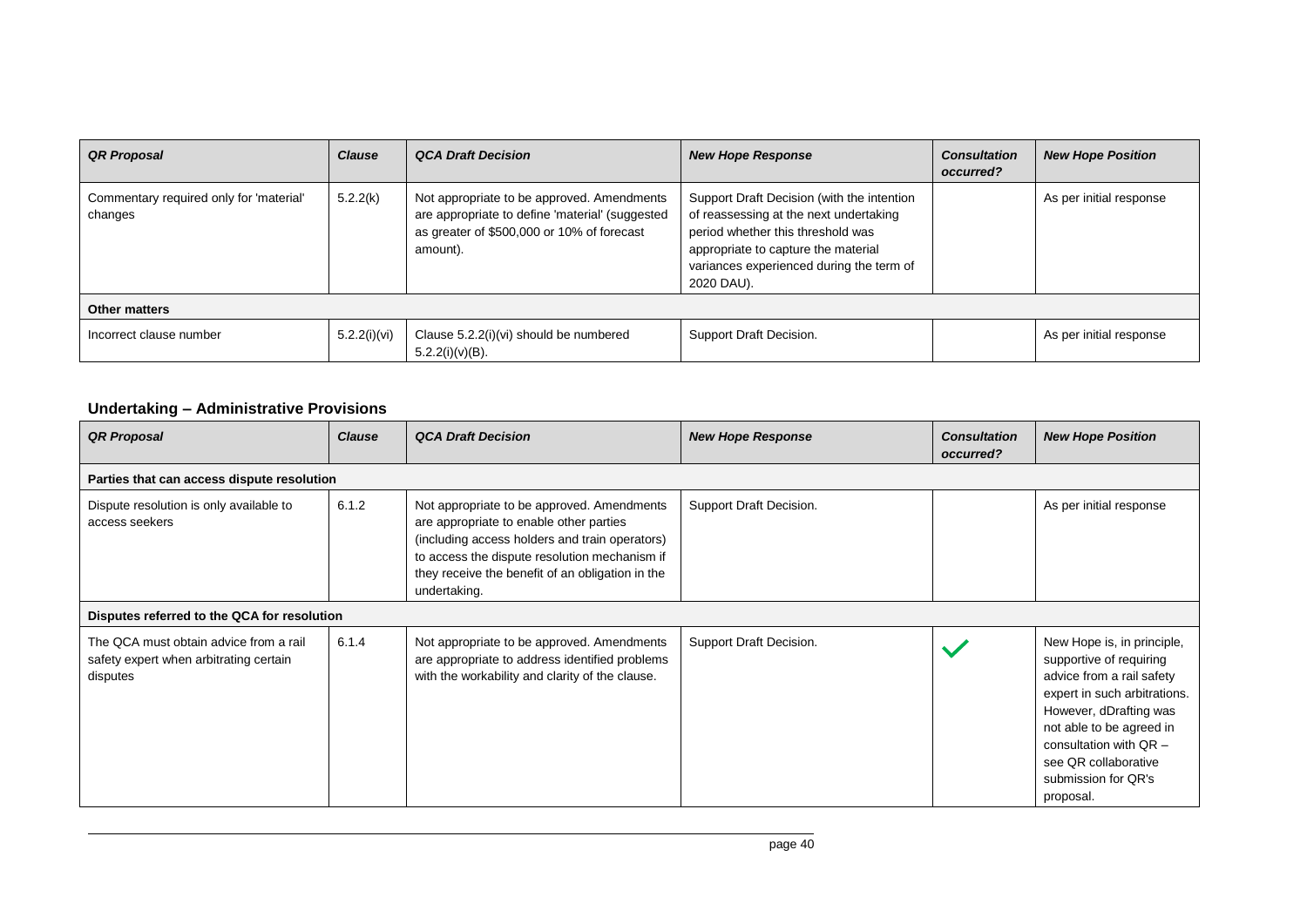| <b>QR Proposal</b> | <b>Clause</b> | <b>QCA Draft Decision</b> | <b>New Hope Response</b> | <b>Consultation</b><br>occurred? | <b>New Hope Position</b>                                                                                                                                                                                                                                                                                                                                                                                                                                   |
|--------------------|---------------|---------------------------|--------------------------|----------------------------------|------------------------------------------------------------------------------------------------------------------------------------------------------------------------------------------------------------------------------------------------------------------------------------------------------------------------------------------------------------------------------------------------------------------------------------------------------------|
|                    |               |                           |                          |                                  | New Hope is opposed to<br>QR's proposal for a carve<br>out for its obligation to<br>comply with the<br>undertaking or a QCA<br>determination in relation to<br>safety matters in cl<br>6.1.4(d). New Hope<br>position remains as per<br>initial response.                                                                                                                                                                                                  |
|                    |               |                           |                          |                                  | QR's proposed formulation<br>of cl 6.1(d) is not<br>appropriate as it makes<br>QR's view of 'safety'<br>prevail without any<br>scrutiny - which will in<br>effect mean that access<br>seekers and holders<br>cannot dispute QR's<br>conduct in relation to any<br>matter which has any<br>connection with safety.<br>That is particularly<br>problematic when there<br>will often be multiple ways<br>in which safety obligations<br>can be met - and QR's |
|                    |               |                           |                          |                                  | choice may be one that<br>imposes significantly more<br>cost or other adverse<br>outcomes on access<br>holders or rail haulage<br>operators than other<br>available choices.<br>During the collaboration<br>process, Yancoal                                                                                                                                                                                                                               |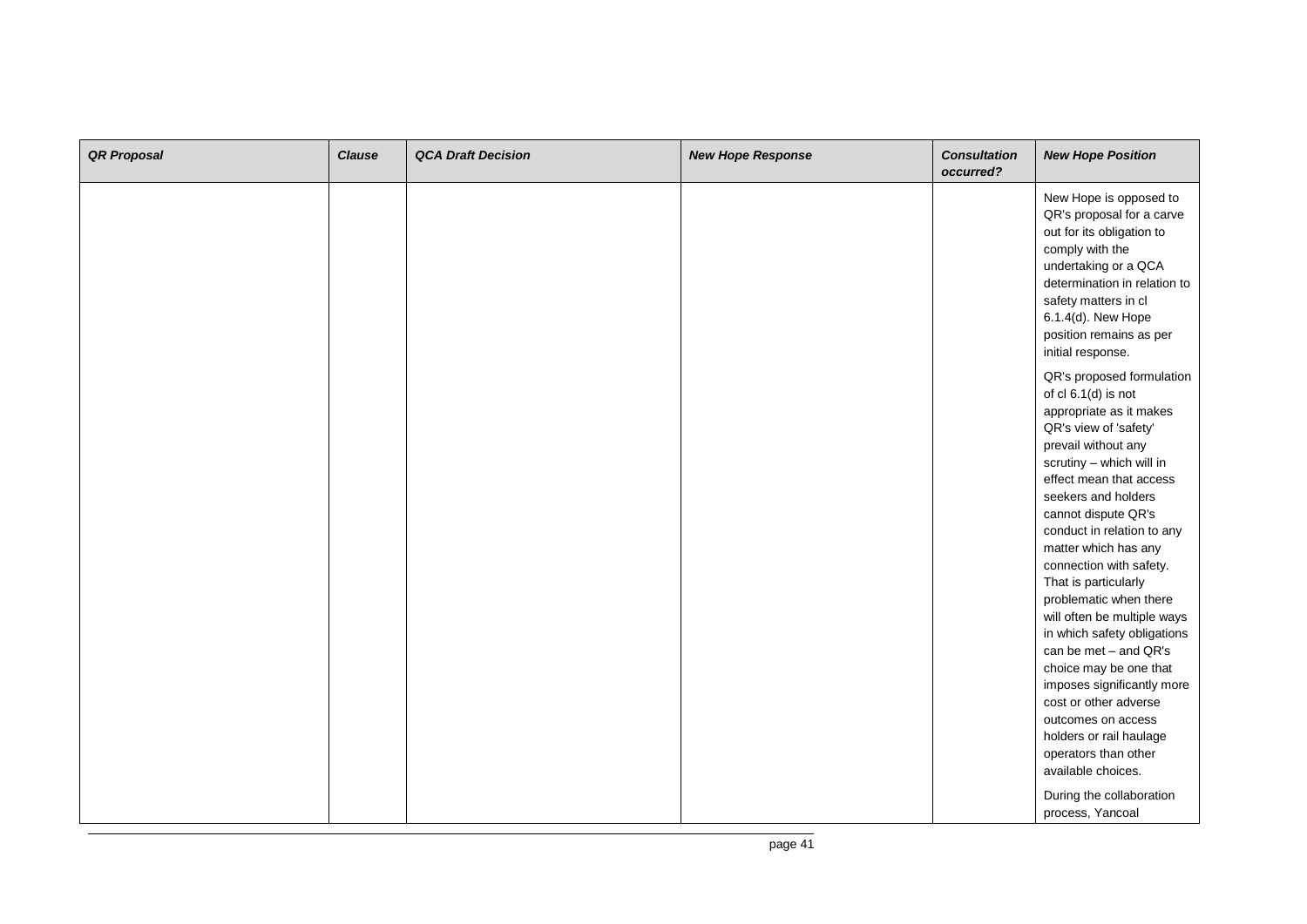| <b>QR Proposal</b>                                                                                                                       | <b>Clause</b> | <b>QCA Draft Decision</b>                                                                                                                                                                                                                                                                                                                                                                                                                                                                                     | <b>New Hope Response</b>                                                                                                              | <b>Consultation</b><br>occurred? | <b>New Hope Position</b>                                                                                                                                                                                                                                                                                                                                                          |
|------------------------------------------------------------------------------------------------------------------------------------------|---------------|---------------------------------------------------------------------------------------------------------------------------------------------------------------------------------------------------------------------------------------------------------------------------------------------------------------------------------------------------------------------------------------------------------------------------------------------------------------------------------------------------------------|---------------------------------------------------------------------------------------------------------------------------------------|----------------------------------|-----------------------------------------------------------------------------------------------------------------------------------------------------------------------------------------------------------------------------------------------------------------------------------------------------------------------------------------------------------------------------------|
|                                                                                                                                          |               |                                                                                                                                                                                                                                                                                                                                                                                                                                                                                                               |                                                                                                                                       |                                  | proposed a cl 6.1(c) which<br>would provide QR with an<br>opportunity to engage with<br>the QCA before a final<br>determination was made.<br>New Hope is willing to<br>support that - but only on<br>the basis that following<br>that process, the QCA can<br>simply make a<br>determination. QR should<br>not have a right to be able<br>to simply ignore QCA<br>determinations. |
| The process for the QCA to resolve<br>disputes may differ depending on the<br>nature of the dispute                                      | 6.1.4         | Not appropriate to be approved. Amendments<br>are appropriate to provide certainty as to the<br>awarding of costs and the binding nature of<br>the process.                                                                                                                                                                                                                                                                                                                                                   | Propose an alternative way of achieving<br>this aim, so as not to create the potential<br>for disputes of this type to be frustrated. |                                  | As per initial response                                                                                                                                                                                                                                                                                                                                                           |
| <b>Other matters</b>                                                                                                                     |               |                                                                                                                                                                                                                                                                                                                                                                                                                                                                                                               |                                                                                                                                       |                                  |                                                                                                                                                                                                                                                                                                                                                                                   |
| Update the transitional provisions so that<br>references to 'the 2008 Undertaking'<br>become 'AU1'                                       | 6.4           | Appropriate to be approved.                                                                                                                                                                                                                                                                                                                                                                                                                                                                                   | Support Draft Decision.                                                                                                               |                                  | As per initial response                                                                                                                                                                                                                                                                                                                                                           |
| Remove a requirement for tariff reports for<br>the West Moreton Network, which covers<br>the period before the undertaking<br>commences. |               | Appropriate to be approved if the 2020 DAU<br>commences on 1 July 2020. If not, we<br>consider it would be appropriate to include a<br>similar clause to cl 6.4(f) of the 2016<br>undertaking, updated for the 2016<br>undertaking. We also consider that this<br>requirement should be extended to include<br>reports for other networks that are provided for<br>under cl 5.2.2(j). In our view, this requirement<br>reduces information asymmetry in negotiating<br>and determining future access charges. | Support Draft Decision.                                                                                                               |                                  | As per initial response                                                                                                                                                                                                                                                                                                                                                           |
| Cross-referencing errors                                                                                                                 |               | The following amendments are appropriate:                                                                                                                                                                                                                                                                                                                                                                                                                                                                     | Support Draft Decision.                                                                                                               |                                  | As per initial response                                                                                                                                                                                                                                                                                                                                                           |